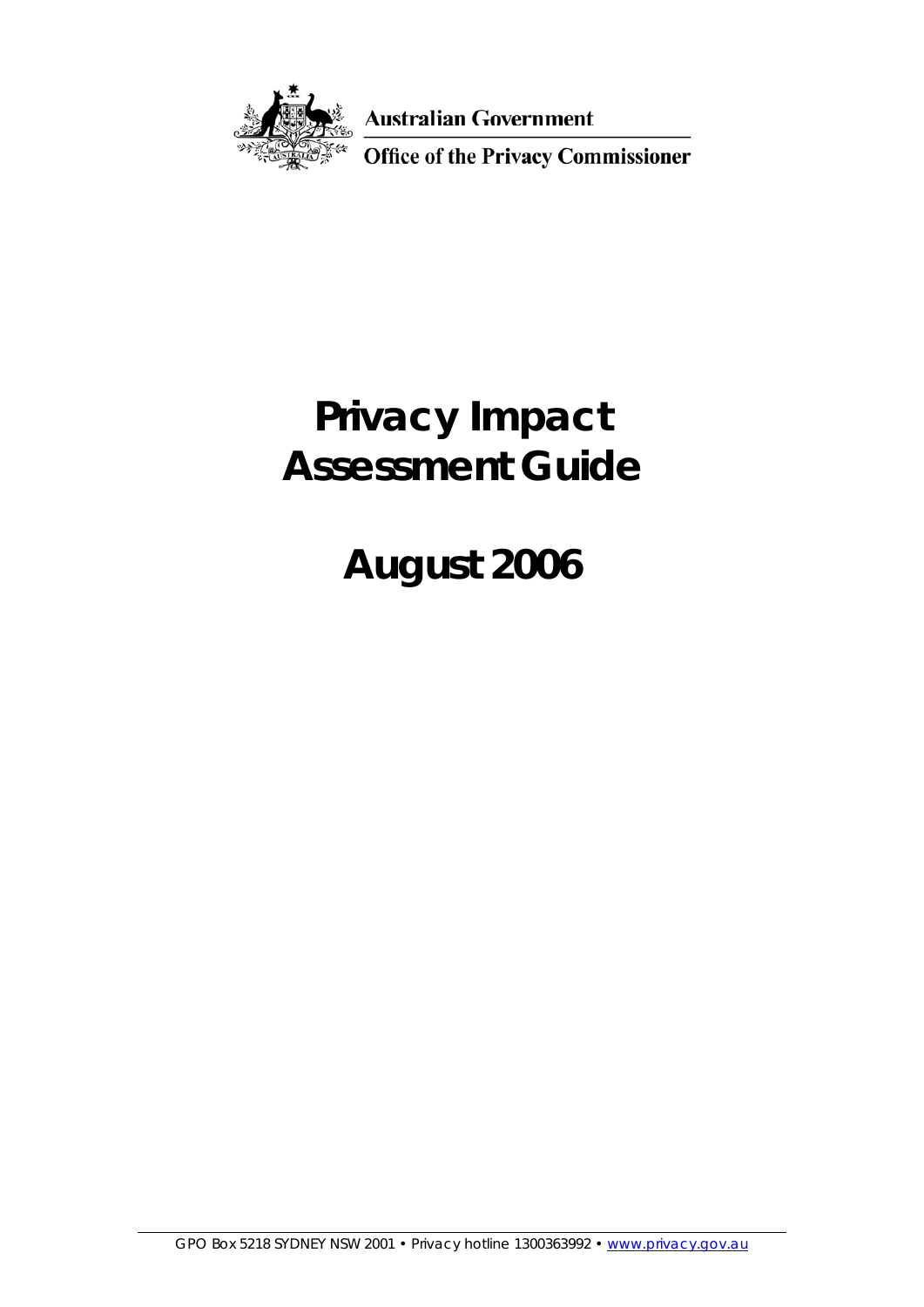### <span id="page-1-0"></span>**Table of Contents**

| 1               |  |  |
|-----------------|--|--|
| $\overline{2}$  |  |  |
|                 |  |  |
| 3               |  |  |
| 4               |  |  |
| 5               |  |  |
| 6               |  |  |
| 7               |  |  |
| 8               |  |  |
| 9               |  |  |
|                 |  |  |
| 10              |  |  |
|                 |  |  |
| 11              |  |  |
| 12              |  |  |
|                 |  |  |
| 13              |  |  |
| 14              |  |  |
| 15              |  |  |
| 16              |  |  |
| 17              |  |  |
| 18              |  |  |
| 19              |  |  |
|                 |  |  |
| <b>MODULE A</b> |  |  |
| <b>MODULE B</b> |  |  |
| <b>MODULE C</b> |  |  |
| <b>MODULE D</b> |  |  |
| <b>MODULE E</b> |  |  |
| <b>MODULE F</b> |  |  |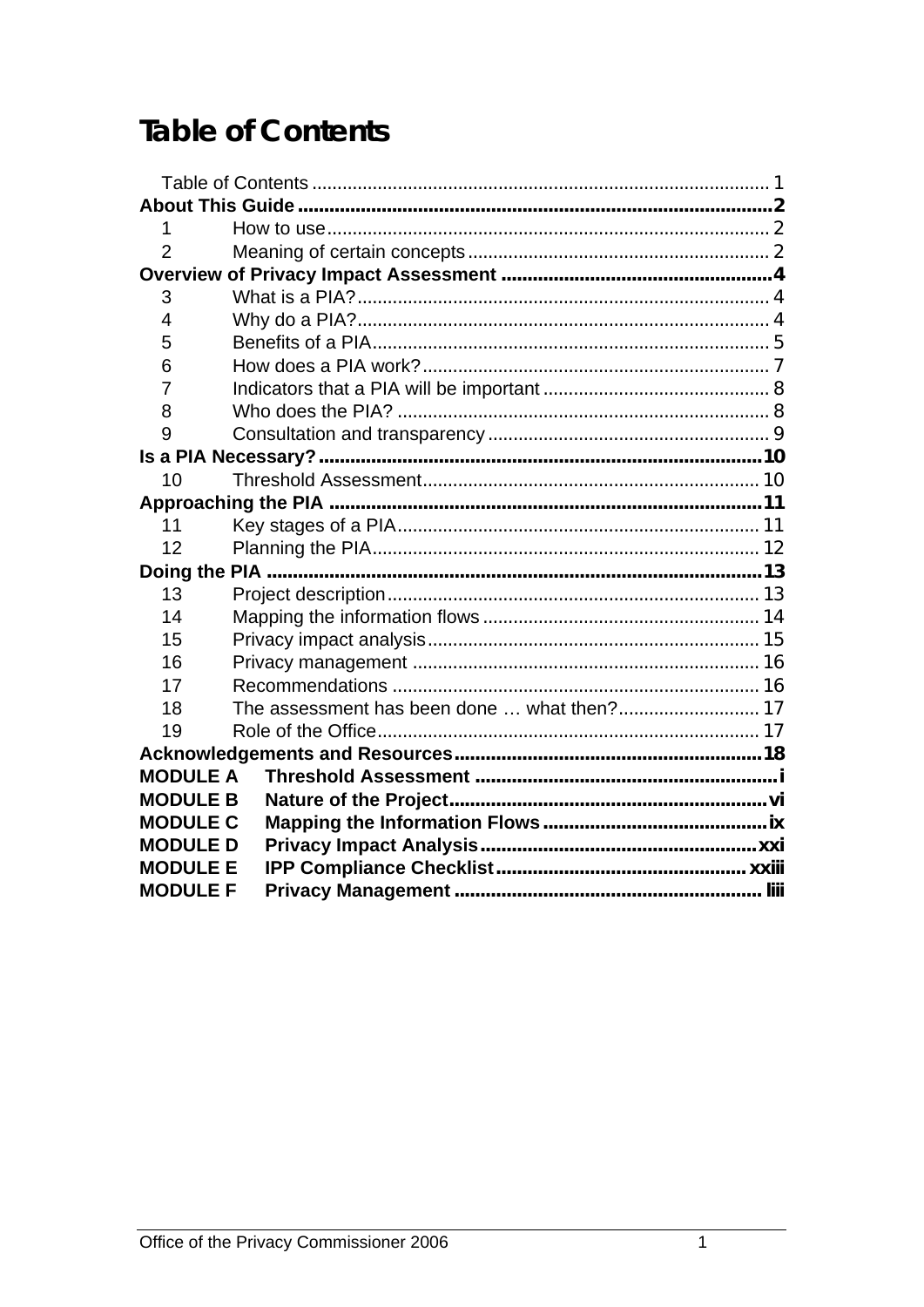## <span id="page-2-0"></span>**About This Guide**

### **1 How to use**

The aim of this Guide is to give Australian Government and ACT Government agencies (agencies) an introduction to Privacy Impact Assessments (PIA). The Guide consists of the following sections and a series of practical modules.

- **Overview of Privacy Impact Assessment** provides a broad introduction to PIA, including an explanation of what a PIA is, its purpose, when it will be appropriate to conduct a PIA, and its benefits.
- **Is a PIA Necessary?** discusses making the important threshold assessment as to whether a particular project will require a PIA.
- **Approaching the PIA** introduces the key stages which will be at the core of most PIAs. The Guide does not impose a particular form of PIA on agencies, but instead recognises the importance of flexibility in any PIA. This section also provides some tips for planning the most appropriate PIA process for a particular project.
- **Doing the PIA** explains how to do a PIA in more practical detail, including a deeper explanation of the key stages of the process.
- **Acknowledgements and Resources** provides some useful national and international resources in relation to PIAs.
- **Modules A-F** are some useful, practical tools which are designed to be used at specific stages of a PIA. The main body of the Guide explains when and how these can be used.

The Guide is designed to be of use to both management and officer level audiences. Generally, the *Overview of Privacy Impact Assessment* section provides the more general, big picture information about PIAs, and can play the role of an Executive Summary for senior management about PIAs. The other sections, in conjunction with the modules, are designed to extend upon this material, and be of more specific, practical benefit to any staff actually involved in carrying out the PIA.

## **2 Meaning of certain concepts**

**Personal information / information privacy - In Australia, federal privacy** legislation primarily concerns itself with information privacy, that is, it is designed to regulate the manner in which individuals' personal information is handled. Information privacy is therefore the main regulatory focus of the Office of the Privacy Commissioner (the Office) and this Guide.

The *Privacy Act 1988* (Cth) [\(www.privacy.gov.au/act/privacyact/index.html\)](http://www.privacy.gov.au/act/privacyact/index.html) defines "personal information" as:

*"…information or an opinion (including information or an opinion forming part of a database), whether true or not, and whether recorded*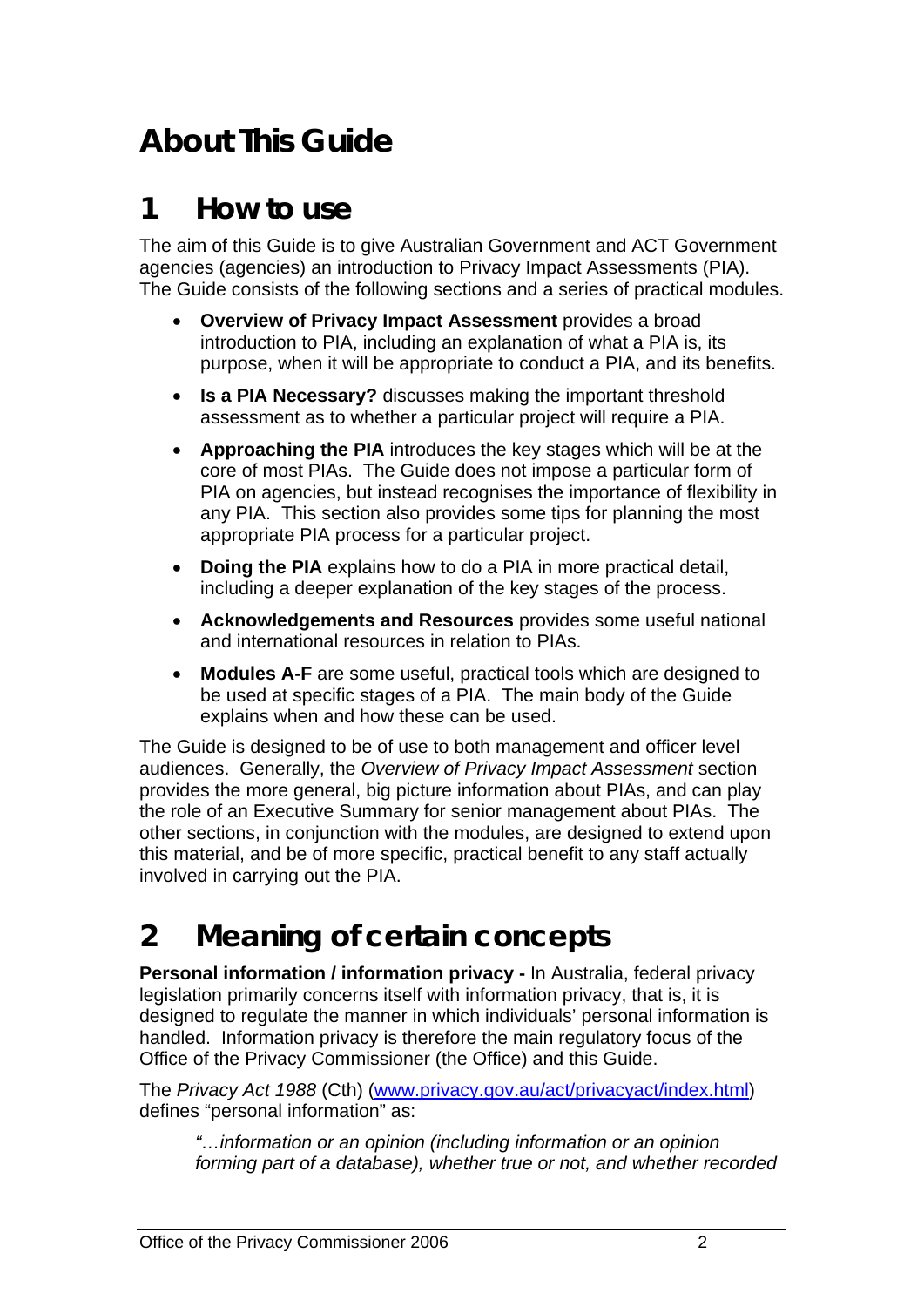*in a material form or not, about an individual whose identity is apparent, or can reasonably be ascertained, from the information or opinion."* 

Personal information does not always need to include an individual's name. It includes information that can be linked to or can identify a specific individual through association or inference.

It is important to note however that, whilst information privacy is the regulatory focus of the Office and this Guide, it is only one aspect of privacy more broadly. For example, there are other types of privacy (such as bodily privacy; territorial privacy; communications privacy).<sup>[1](#page-3-0)</sup> Whilst this Guide is primarily designed to address information privacy issues through the PIA process, other types of privacy can also be considered, particularly where such privacy issues may pose risks to the overall success of the project.

**Project - The term "project" is used throughout the Guide to describe the** activity or function the agency is assessing. A PIA can be applied to any project that handles personal information. The project may be any proposal, review, system, database, program, application, service or agency initiative that includes the handling of personal information.



**•** This symbol appears at certain places in the Guide.

This symbol simply aims to highlight certain key privacy messages as they appear throughout the Guide, and is designed to act as a pointer to useful summaries of key material.

<span id="page-3-0"></span> $\overline{a}$ 1 For a summary of different types of privacy see Banisar D, 2000, *Privacy and Human Rights: an international survey of privacy laws and developments*, Electronic Privacy Information Centre, Washington: [www.privacyinternational.org/survey](http://www.privacyinternational.org/survey/).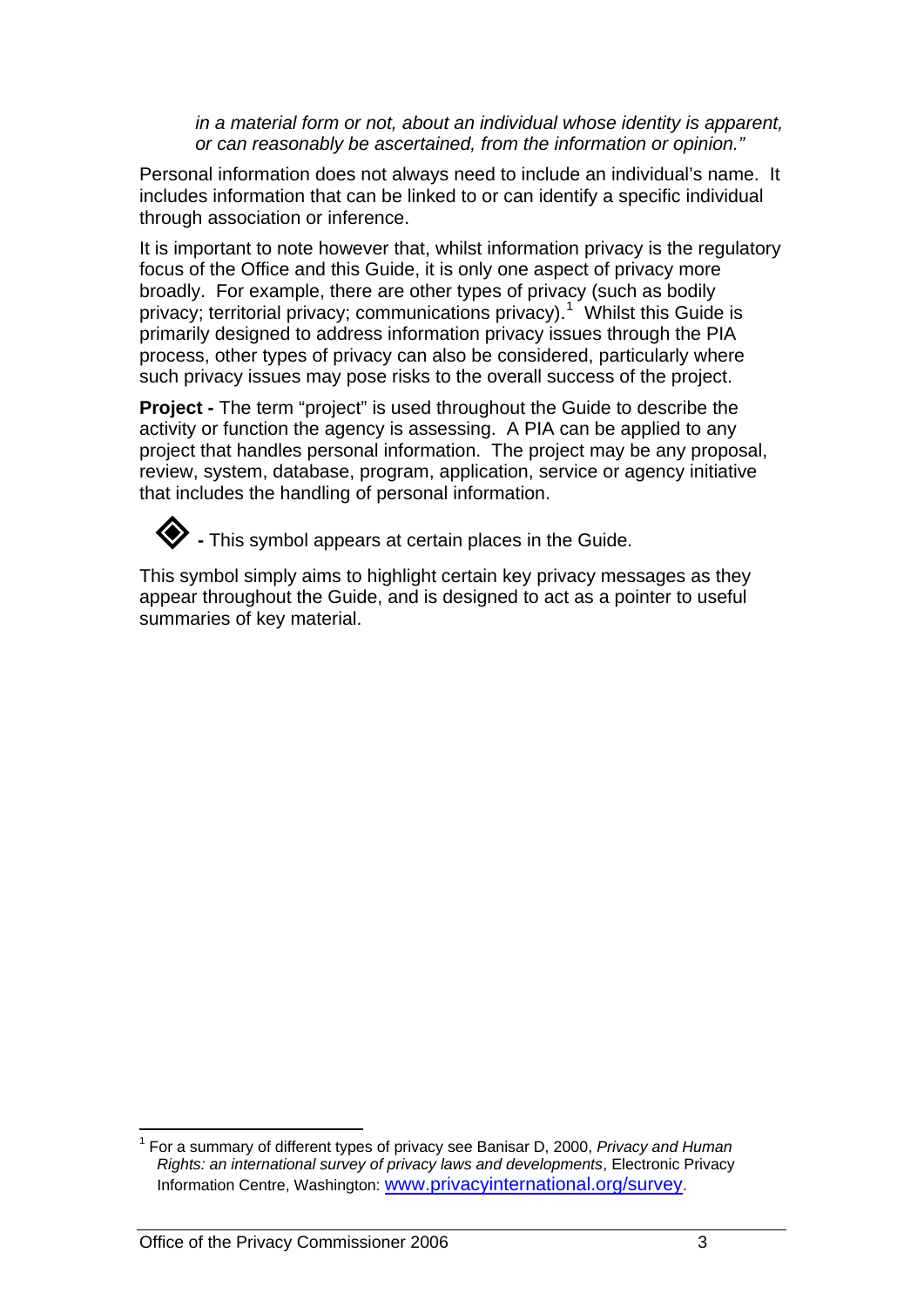## <span id="page-4-0"></span>**Overview of Privacy Impact Assessment**

### **3 What is a PIA?**

 *A PIA "tells the story" of a project or policy initiative from a privacy perspective and helps to manage privacy impacts.* 

A PIA is an assessment tool that describes the personal information flows in a project, and analyses the possible privacy impacts that those flows, and the project as a whole, may have on the privacy of individuals – it "tells the story" of the project from a privacy perspective.<sup>[2](#page-4-1)</sup> The purpose of doing a PIA is to identify and recommend options for managing, minimising or eradicating privacy impacts.

A PIA can help to identify and assess the privacy impacts a project may have, for example, by assisting an agency to identify when the collection of particular personal information is unnecessary to a project, or whether the project lacks appropriate accountability or oversight processes.

A PIA can assist agencies to manage privacy impacts by providing a thorough analysis of the effect of the project on individual privacy and helping to find potential solutions. In many cases, a PIA can help to make a significant difference to the privacy impact of the project whilst still achieving the project's goals. The elements that make up a PIA (including identification, analysis and management of privacy impacts) help agencies to drive good privacy practice and underpin good public policy in their projects.

### **4 Why do a PIA?**

*The PIA pay off: helping to ensure the success of the project.* 

The Privacy Act does not refer to PIAs nor does it require agencies to undertake a PIA. However, the success of an agency's project will depend in part on it complying with legislative privacy requirements and how well it meets broader community expectations about privacy.<sup>[3](#page-4-2)</sup> Failure to appropriately address privacy issues can have an impact on the trust of the community and can pose risks to the success of the project.

 $\overline{a}$ <sup>2</sup> Professor David Flaherty, Professor Emeritus, University of Western Ontario.<br><sup>3</sup> It is a classive data that the took of making an accessment of the community is

<span id="page-4-2"></span><span id="page-4-1"></span> $3$  It is acknowledged that the task of making an assessment of the community's broader expectations about privacy can be a difficult one. For further information in relation to the Office's research into privacy attitudes in Australia, see the OPC website at [www.privacy.gov.au/business/research.](http://www.privacy.gov.au/business/research)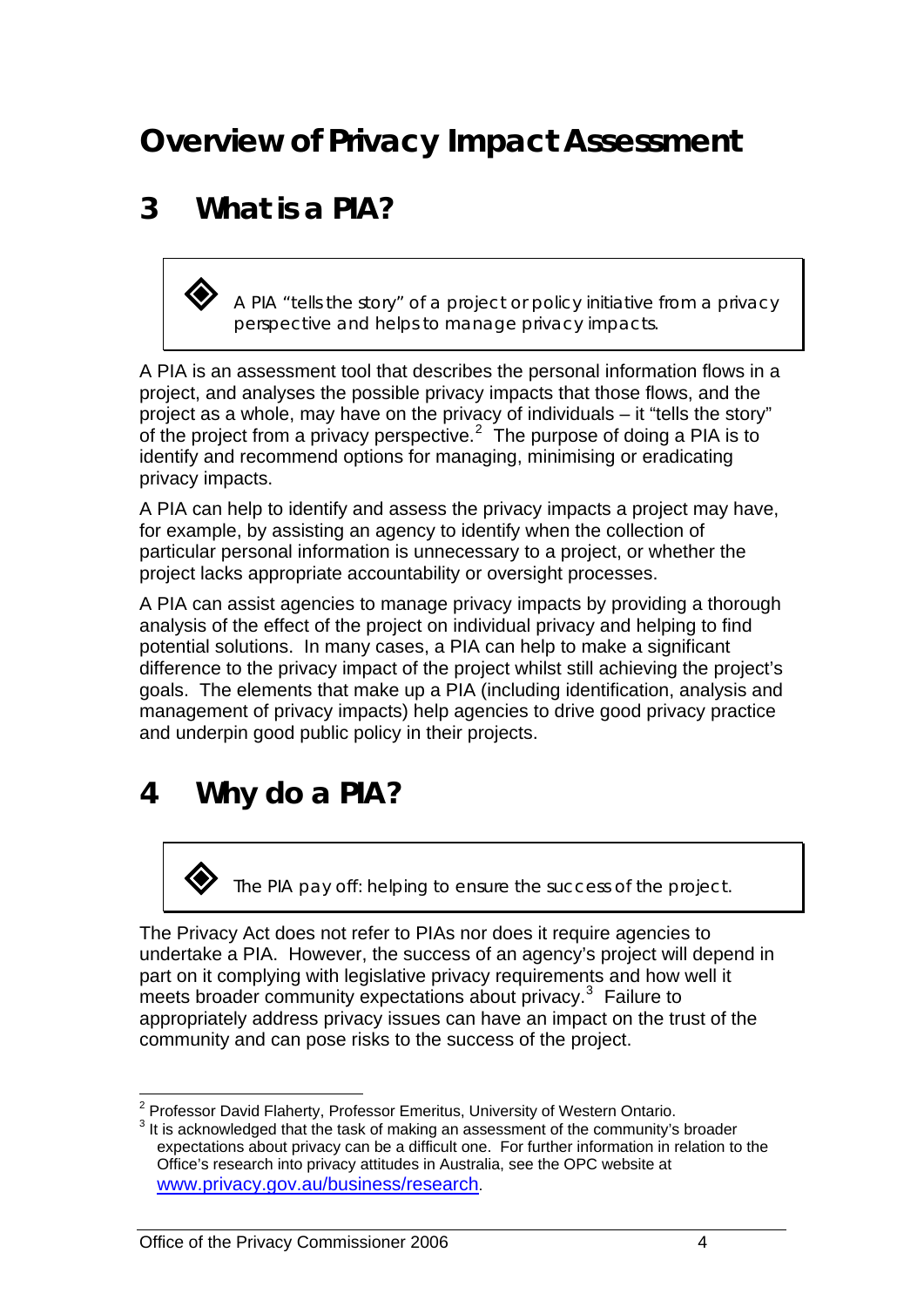<span id="page-5-0"></span>The risks associated with failing to consider the privacy implications of a project can take many forms, and may include, for example:<sup>[4](#page-5-1)</sup>

- **Failure to comply** with either the letter or the spirit of relevant privacy legislation, resulting in a breach of the law and/or negative publicity;
- **Stimulating public concern or loss of credibility** as a result of a perceived loss of privacy or a failure to meet expectations with regard to the protection of personal information; or
- **A need for systems to be redesigned** or retrofitted late in the development stage at considerable expense.

A project which underestimates privacy impacts, and as a result makes privacy mistakes or simply gets privacy wrong, can place its overall success at risk by not meeting the test of trust and acceptance by the community, or by breaching privacy legislation. It is therefore in an agency's interests to do a PIA for any projects which involve the handling of personal information.

## **5 Benefits of a PIA**

*A PIA helps to avoid costly or embarrassing privacy mistakes.* 

The over-arching benefit of a PIA is that it allows agencies to identify and analyse privacy impacts during a project's design phase, which in turn assists agencies to determine the appropriate management of any negative privacy impacts and thereby avoid costly or embarrassing privacy mistakes. Dealing with privacy impacts can be challenging for agencies. By conducting a PIA, agencies will be in a much better position to meet those challenges.

Some more specific benefits of conducting a PIA are discussed below.

### **Compliance with privacy law**

A PIA can be a valuable tool to help identify what needs to be done to ensure a project's compliance with privacy legislation and other agency-specific or cross-portfolio legislative requirements.

The Privacy Act, through the Information Privacy Principles ([www.privacy.gov.au/act/ipps/index.html](http://www.privacy.gov.au/act/ipps/index.html)) (IPPs),<sup>[5](#page-5-2)</sup> provides a minimum level of privacy protection to personal information handled by agencies. Many agencies are also subject to agency-specific legislative requirements that add

<span id="page-5-1"></span><sup>————————————————————&</sup>lt;br><sup>4</sup> For a further discussion of the risks associated with failing to consider the privacy implications of a project see *Privacy Impact Assessment: A User's Guide* on the Government of Ontario's Access and Privacy Office website at [www.accessandprivacy.gov.on.ca/english/pia/index.html](http://www.accessandprivacy.gov.on.ca/english/pia/index.html). <sup>5</sup>

<span id="page-5-2"></span><sup>&</sup>lt;sup>5</sup> For the full text of the Information Privacy Principles see the OPC website at [www.privacy.gov.au/act/ipps/index.html.](http://www.privacy.gov.au/act/ipps/index.html)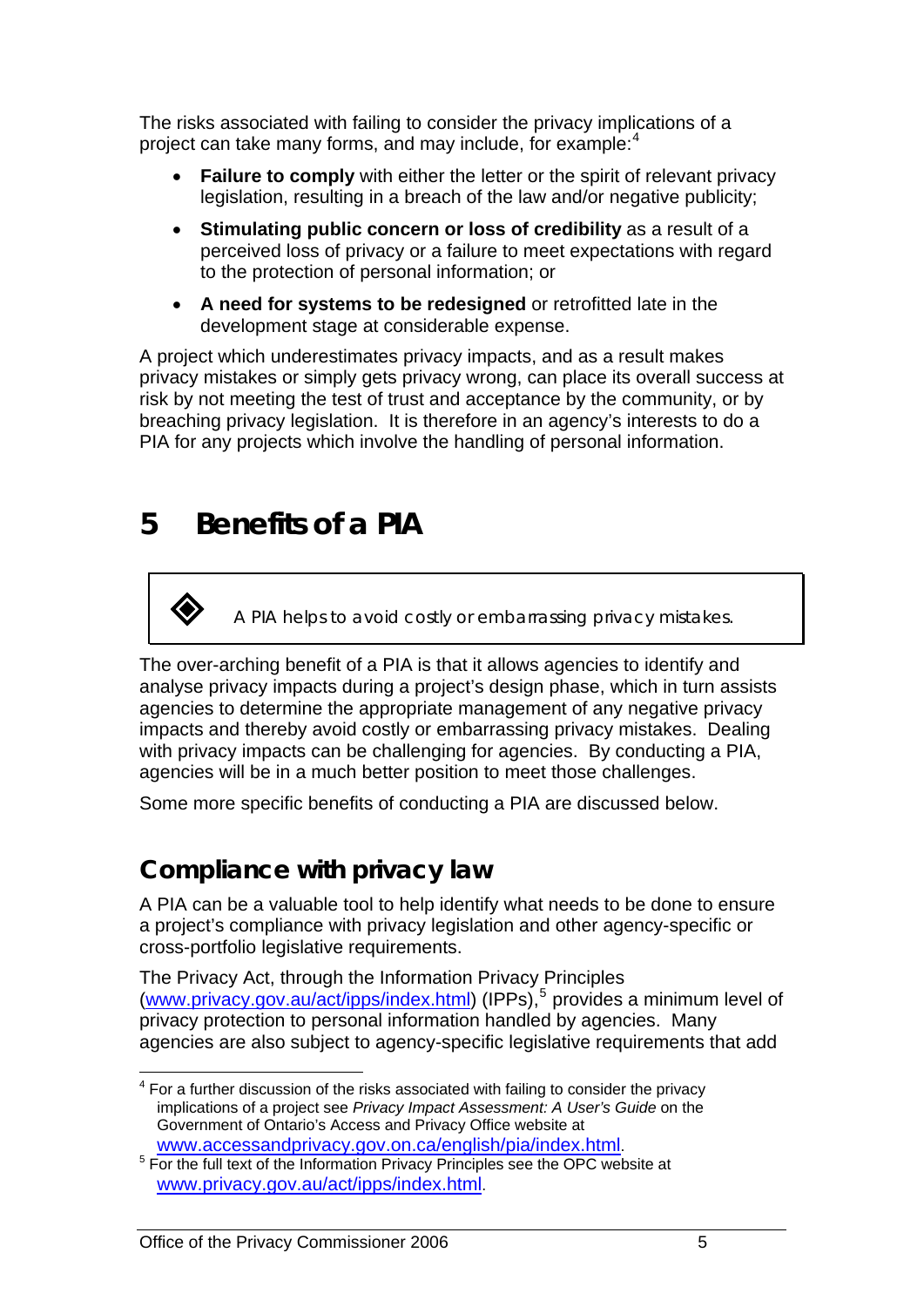further privacy protections (such as secrecy provisions), as well as legislative requirements which apply more generally across government.

A PIA helps agencies to identify and make any necessary adjustments during a project's development, so that it will comply with all relevant laws that relate to the handling of personal information. A PIA can include a list of applicable privacy laws and an account of how the data-handling practices of the project, as well as the business rules to carry out those practices, will comply with the specific provisions of these laws.

Further guidance for agencies on compliance with the Privacy Act can be found at [www.privacy.gov.au](http://www.privacy.gov.au/).

### **Reflecting community values**

Compliance with relevant privacy law is fundamental to assessing and managing privacy impacts. Compliance underpins the PIA, but it is not the whole story. Projects can have adverse impacts on the privacy of individuals in many ways, and considerations other than compliance with privacy law may also need to be taken into account when assessing the impact of a project.

As a community and as individuals we value our privacy. $6$  We try hard to strike a balance between meeting our personal needs and goals, and appreciating what others need or want to know about us. Privacy is valued, not only because it underpins our human dignity, but also because it gives us a measure of control in our everyday interactions as to how our personal information is handled in the wider world.

Conducting a PIA provides agencies with the opportunity to consider the values the community places on privacy – trust, respect, individual autonomy and accountability – and to reflect those values in the project by meeting the community's privacy protection expectations. In determining how to achieve the right balance in a project, agencies should consider the interests of the agency, the broader community and the interests of the individual, and consider taking steps to ensure that the privacy impacts identified do not outweigh the public benefit to be gained in the project.

### **Project risk management**

The information gathered in a PIA can also be used as part of an agency's broader project risk management processes.

The *Australian/New Zealand Risk Management Standard* (AS/NZS 4360:2004) and the companion handbook *Risk Management Guidelines* (HB 436:2004) are used in government to assist in the process of assessing and managing project risks.

By feeding PIA information into their risk management processes, agencies will be in a better position to assess the level of risk which privacy impacts

<span id="page-6-0"></span> $\overline{a}$ <sup>6</sup> OPC Research into Community Attitudes Towards Privacy in Australia 2004 [www.privacy.gov.au/business/research/index.html#1a](http://www.privacy.gov.au/business/research/index.html#1a)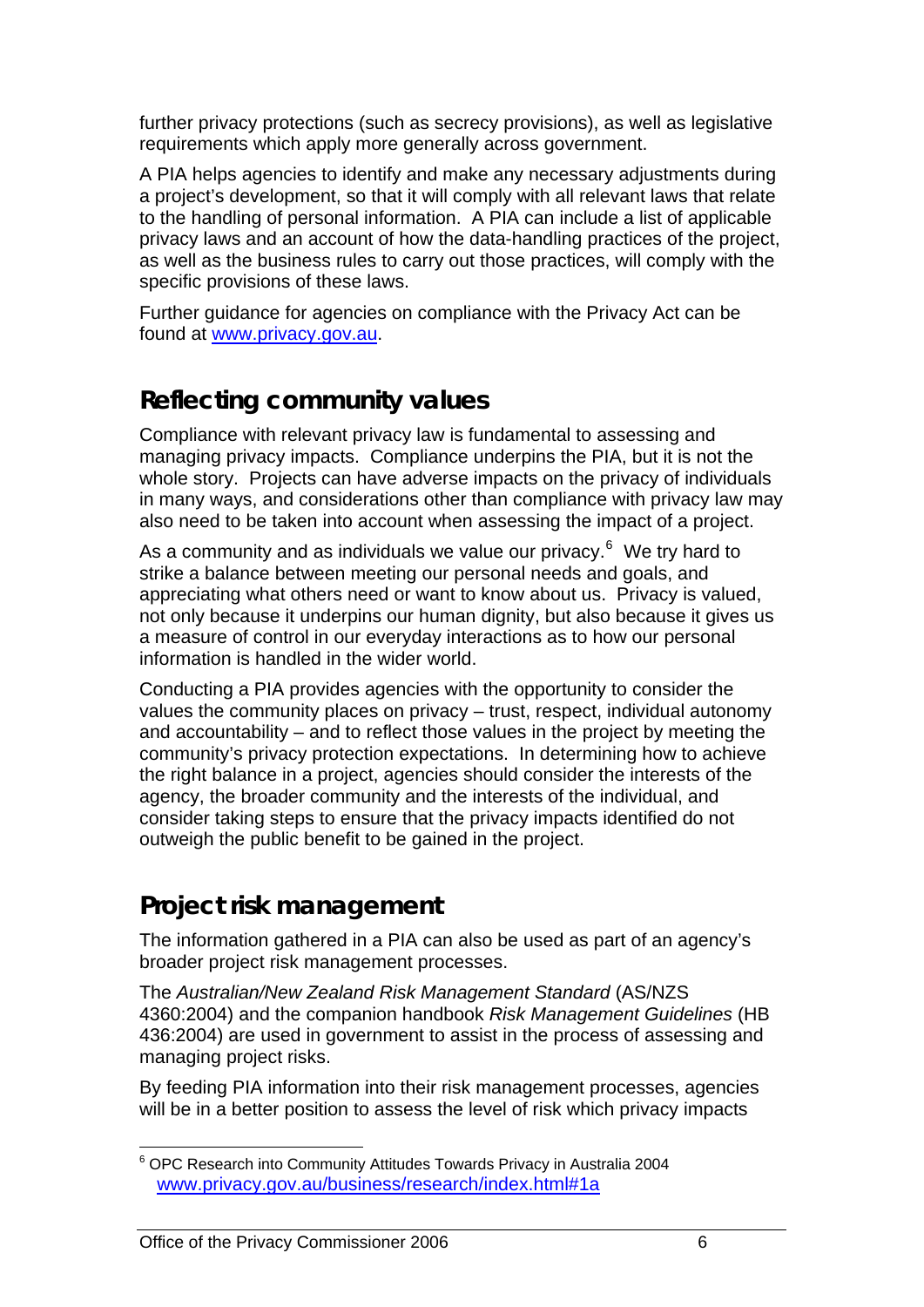<span id="page-7-0"></span>represent to the project, and decide on the most appropriate avoidance, mitigation or management strategies.

### **Other benefits**

A PIA has other important benefits including:

- helping to find privacy solutions which also help to progress the project's goals;
- identifying the potential for particular privacy impacts such as:
	- o function creep (i.e. additional uses of a system, and/or the personal information it involves, which 'creep' away from the original stated uses and potentially from the original expectations of the individuals involved); or
	- o those that may arise from new legislation or technology;
- improving the project's consultation process, including public consultation, so that privacy issues are more comprehensively identified and stakeholders are better informed regarding the project's privacy and information handling aspects;
- demonstrating to others that the handling of personal information in the project has been critically analysed with privacy in mind; and
- playing a broader educational role about privacy, which can benefit not only the project but the agency as a whole.

## **6 How does a PIA work?**

*A PIA works best when it forms part of a project's evolution.* 

A PIA works most effectively when it forms part of a project's development, so that it helps to shape the evolution of the project. This ensures that privacy is 'built in' rather than 'bolted on'.

By undertaking a PIA as an integral part of the project from the beginning, agencies are able to:

- describe fully and systematically the way personal information "flows" in the project;
- analyse how these information flows will impact on privacy;
- identify early, a project's potential for further privacy erosion, for example, through function creep;
- consider alternative, less privacy-intrusive practices during project development rather than retrospectively; and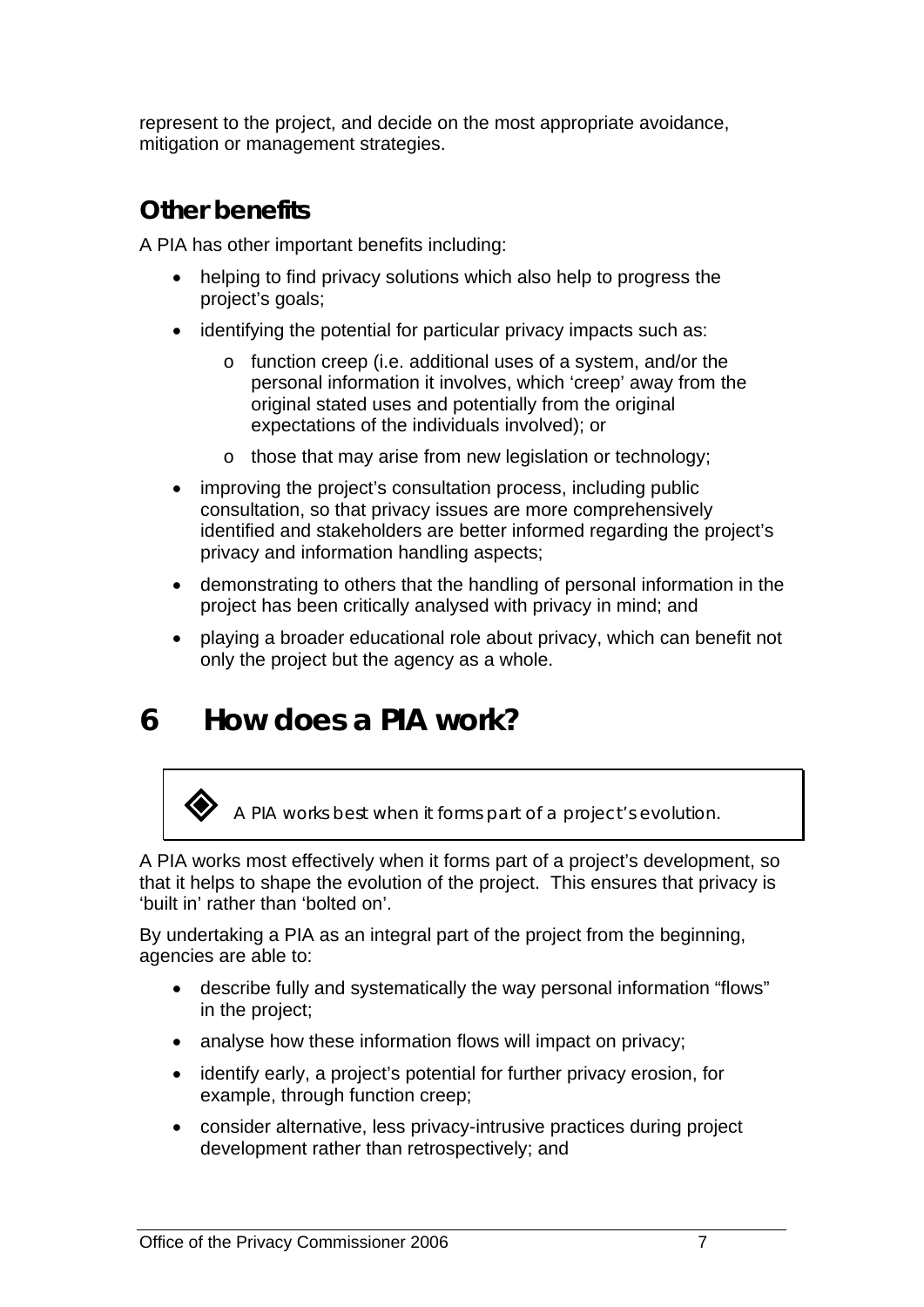<span id="page-8-0"></span>• make informed choices and recommendations about how the project will proceed.

Given the importance of a PIA in the evolution of a project involving personal information, the PIA document itself will also usually tend to be an evolving or living document. As the project develops and the issues become clearer, a PIA document can be updated and supplemented, leading to the completion of a more comprehensive and useful PIA. Projects which are more significant in scope may even require more than one PIA throughout their development.

## **7 Indicators that a PIA will be important**

 *Significance of the project, and the extent to which personal information is handled.* 

Generally, it is the significance or scope of a project, and the extent to which a project involves the collection, use or disclosure of personal information, which will indicate the importance of doing a PIA, and the level of detail that may be required.

The greater a project's size, complexity or scope (looking, for example, at indicators such as the proportion of the community upon which the project impacts, and the effects the project is likely to have on relevant individuals), the more likely it will be that a comprehensive PIA will assist in determining and managing the privacy impacts the project may pose. A project which, for example, involves significant amounts of personal information, or information that is generally regarded as sensitive, is likely to benefit from a PIA.

Not every project will need a PIA. Agencies will be in the best position to assess whether a PIA is necessary or desirable, and the level of detail that may be required. However, this Guide provides some assistance to agencies in making this assessment.

## **8 Who does the PIA?**

Generally, the agency undertaking the project will be responsible for deciding if a PIA is necessary or desirable and then ensuring it is carried out.

Usually, a PIA would not be undertaken by an individual staff member working in isolation; it may consist of different stages and personnel as the project evolves. Generally, a PIA uses a team approach and makes use of the various 'in-house experts' available in the agency, including the agency's Privacy Contact Officer, as well as calling on outside expertise as necessary. In many cases, a set of 'fresh eyes' looking over a project can identify privacy impacts not previously recognised.

Some projects will have markedly more privacy impact than others. In those instances, a robust and independent PIA conducted by external assessors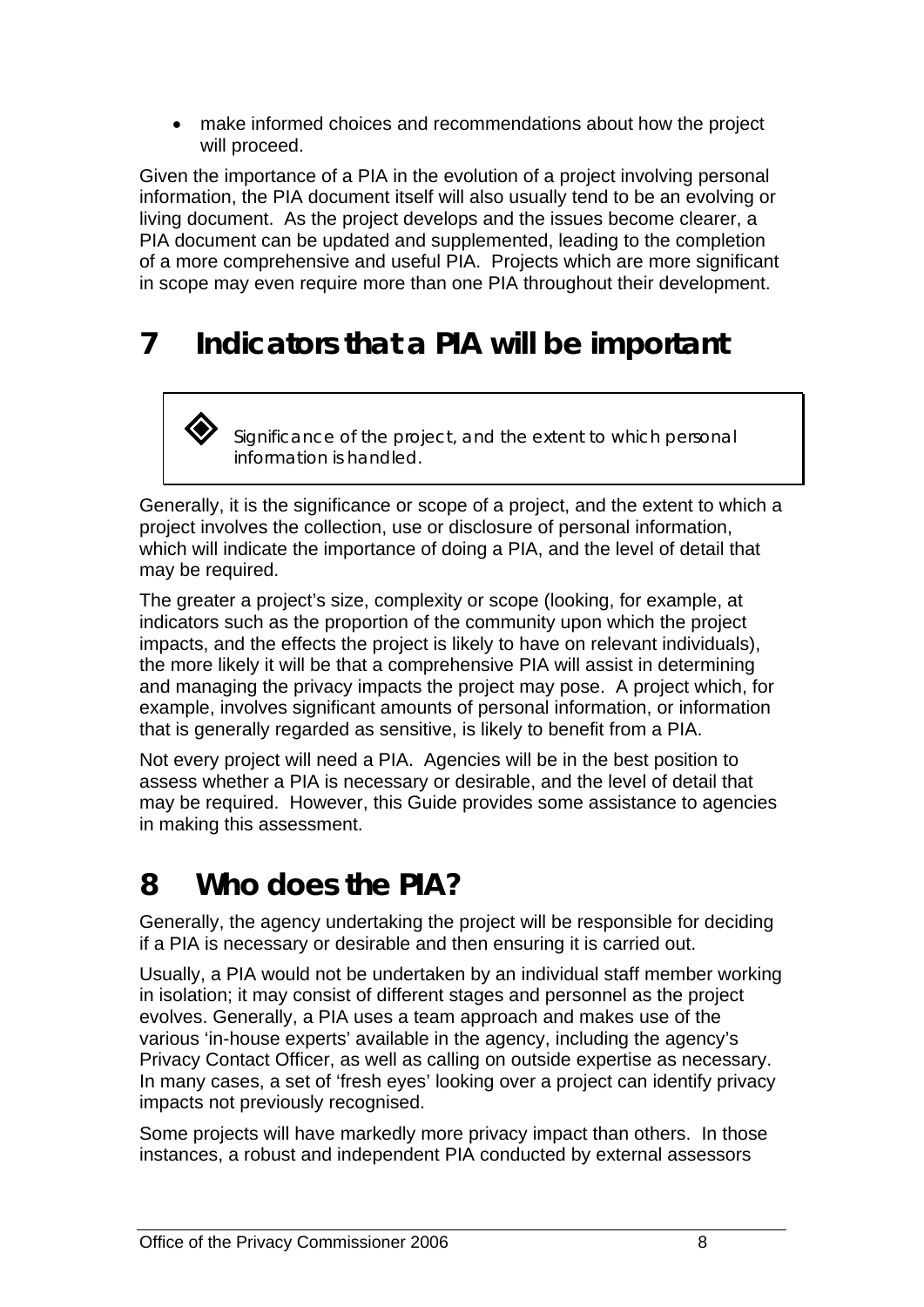<span id="page-9-0"></span>may be preferable as it may help to develop community trust in the findings of the PIA and the intent of the project.<sup>[7](#page-9-1)</sup>

## **9 Consultation and transparency**

In assessing privacy impacts, it will often be appropriate to consult widely. Consultation with key stakeholders is intrinsic to the PIA process as it helps to ensure that key issues are noted, addressed and communicated.

As a PIA also involves consideration of community attitudes and expectations in relation to privacy, and because potentially affected individuals are likely to be key stakeholders, public consultation will also often be important, particularly where large quantities of personal information are being handled or where information of particular sensitivity is involved. A PIA which incorporates public consultation can help to engender broad community awareness and confidence in the project.

Whilst the extent and timing of the consultation may vary depending on the project (for example, projects may be at a preliminary, sensitive or confidential stage), consultation will generally add significant value to a PIA and potentially increase stakeholder and community confidence in the initiative.

Similarly, wherever possible, publishing the contents and findings of a PIA can add value to a PIA. Publishing helps to demonstrate to stakeholders and the community that the project has been critically analysed with privacy in mind. Publishing also represents good practice by contributing to the transparency of the project.

<span id="page-9-1"></span> $\overline{a}$ 7 There are a growing number of privacy consultancies and law firms that offer PIAs as a service. Whilst the OPC cannot endorse or recommend a particular organisation to conduct a PIA, the OPC website hosts a page of privacy service providers which includes some PIA providers. Visit <http://www.privacy.gov.au/links/service/index.html>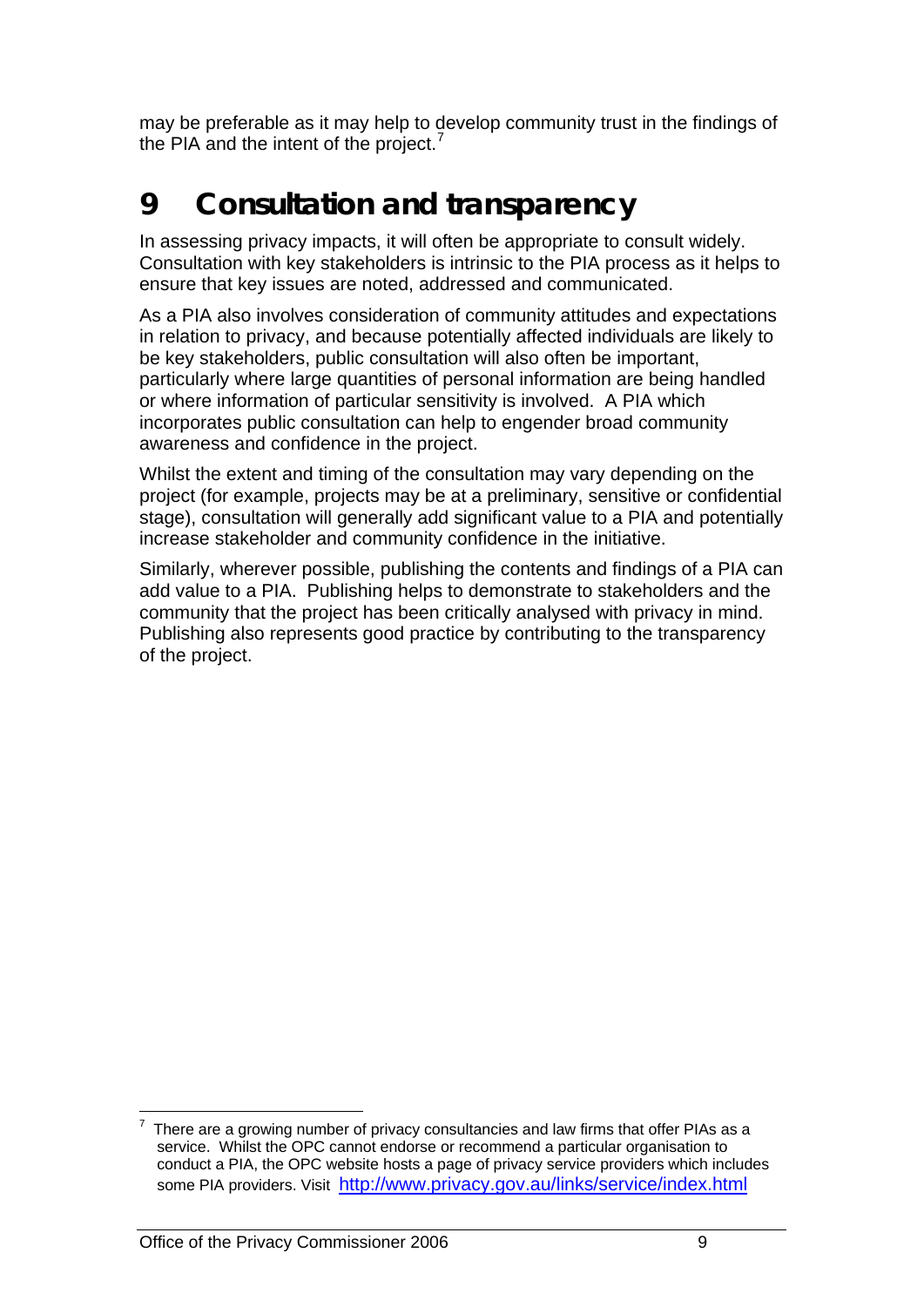## <span id="page-10-0"></span>**Is a PIA Necessary?**

### **10 Threshold Assessment**



 *Will personal information be collected, used or disclosed in the project?* 

Not every project will need a PIA. The first critical question in assessing whether a PIA is needed is whether any personal information will be collected, used or disclosed in the project. If personal information is not involved in the project at any stage, the project may have a negligible impact on information privacy, and a PIA may not be necessary.

Making this important threshold assessment provides the opportunity for projects with no or minimal information privacy implications to be identified relatively easily and quickly.

Such a threshold assessment will essentially require an agency to broadly describe the project, including the project's aims, and analyse whether any personal information will be handled. *Module A* (developed by the Attorney-General's Department) is an example of a tool which may be used within agencies to assist officers in making this threshold assessment.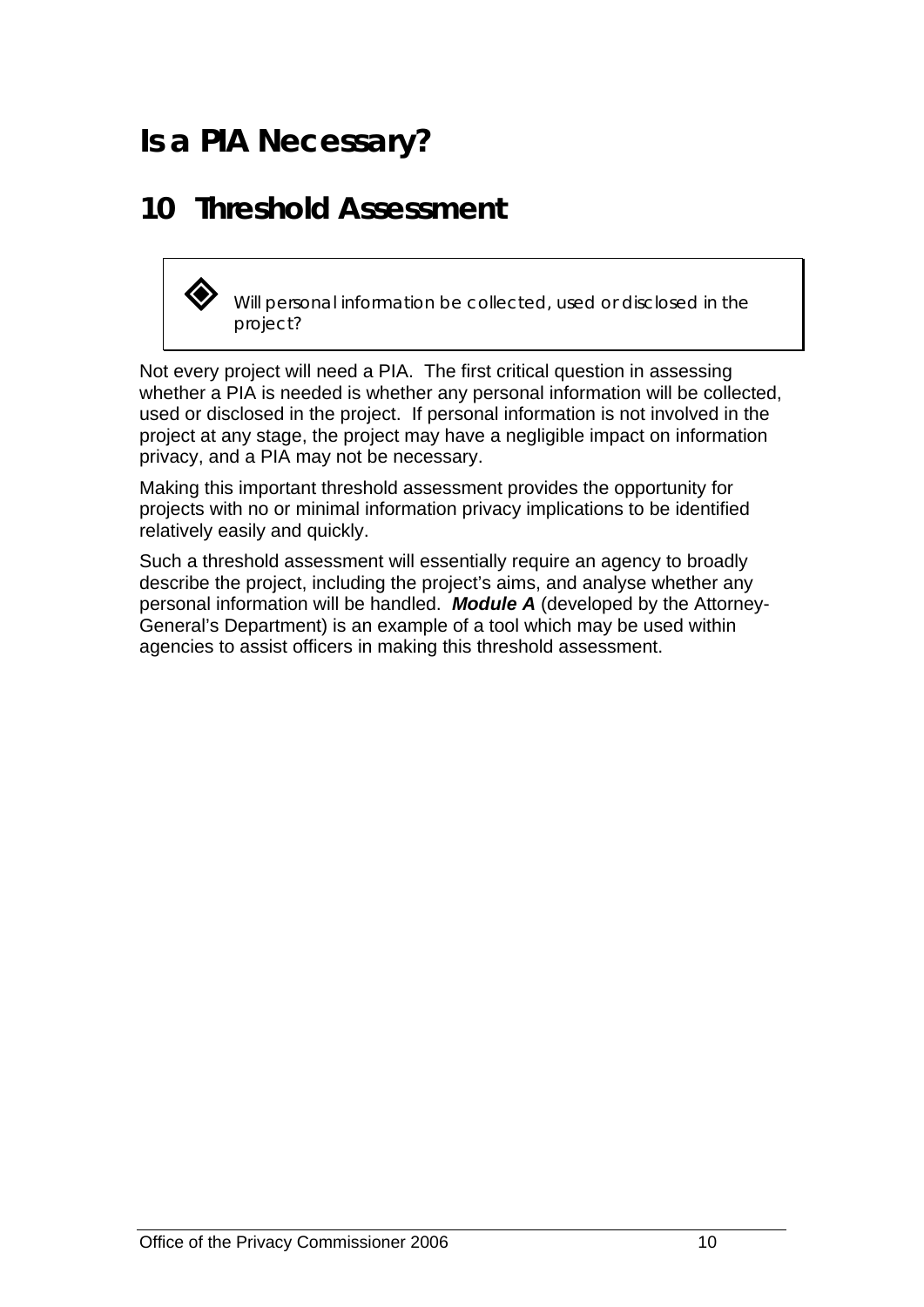## <span id="page-11-0"></span>**Approaching the PIA**

### **11 Key stages of a PIA**

Once an agency has determined that a PIA is necessary for a particular project, the next question is likely to be what kind of approach to the PIA will be most appropriate in the circumstances.

A number of PIA models have been developed internationally which may be helpful (see *Acknowledgements and Resources*). While some of these models are focused on compliance with a particular jurisdiction's privacy legislation, they all aim to provide some means of measuring the privacy impacts posed by a project.

Whilst there is no one-size-fits-all PIA model, there are a few broad stages which could be considered key to undertaking such a process.

| Generally, the key stages of a PIA include: |                                                                                                                                                               |  |
|---------------------------------------------|---------------------------------------------------------------------------------------------------------------------------------------------------------------|--|
|                                             | 1. Project description: broadly describe the project, including the<br>project's aims and whether any personal information will be handled.                   |  |
|                                             | 2. Mapping the information flows: describe and map the flows of<br>personal information in the project.                                                       |  |
|                                             | 3. Privacy impact analysis: identify and analyse how the project impacts<br>upon privacy.                                                                     |  |
|                                             | 4. Privacy management: consider alternative options, particularly those<br>which will improve privacy outcomes whilst still achieving the project's<br>goals. |  |
|                                             | 5. Recommendations: produce a final PIA Report, which includes the<br>above information and recommendations                                                   |  |

The material which follows suggests that each of the above stages be addressed to some extent in every PIA, with the level of detail being determined by the nature of the project.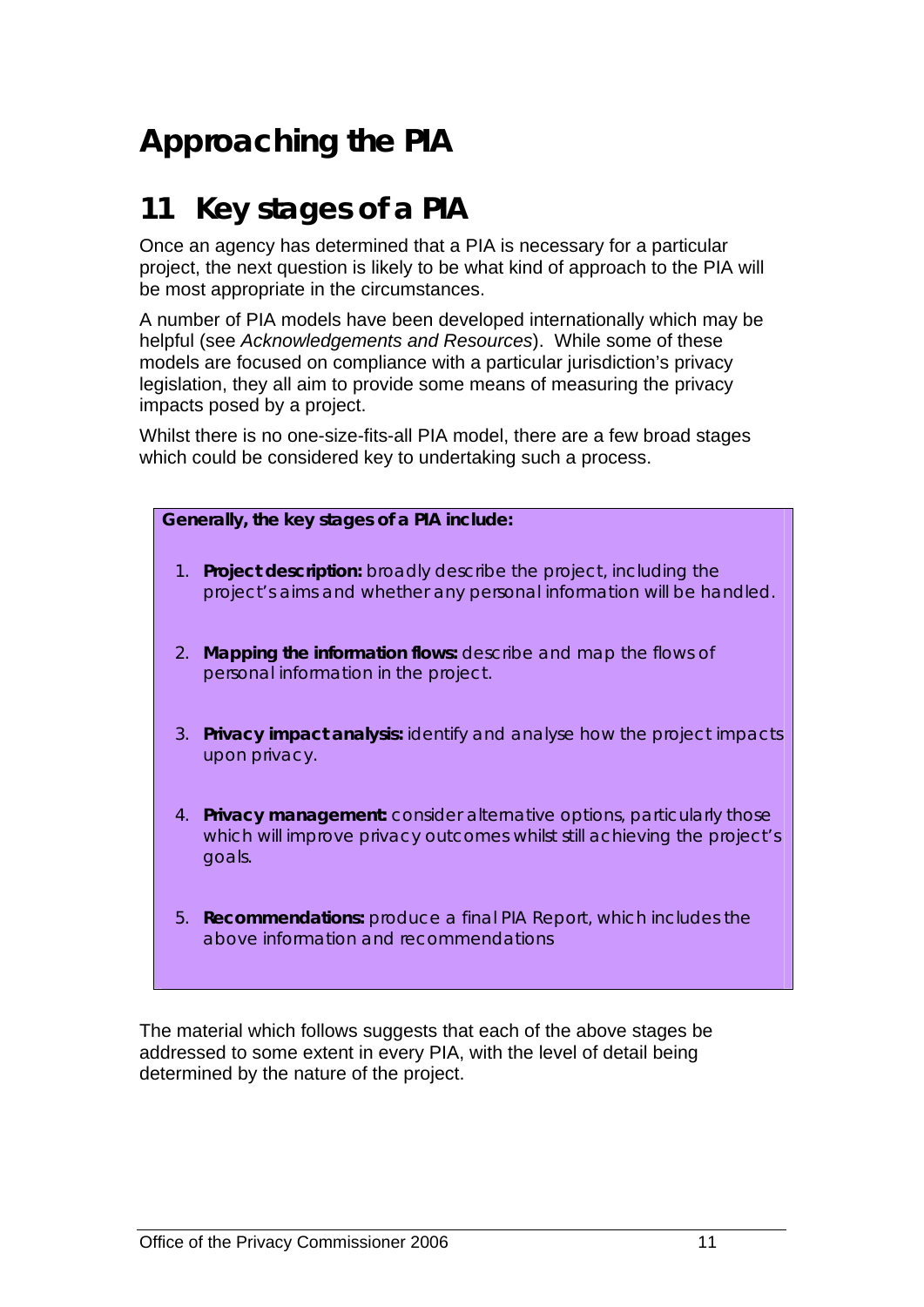## <span id="page-12-0"></span>**12 Planning the PIA**

#### *The nature of the project will determine the PIA process.*

Planning the most appropriate PIA process for a particular project will be influenced to a significant extent by the nature of the project and the stage of development the project has reached. For example, a particular project might:

- be at the early or conceptual stages of thinking, or at a more advanced or detailed stage of thinking;
- be an alteration to a well-established existing program or system (an "incremental" project), or a significant new program or system;
- be either limited or broader in scope; or
- involve a limited or more significant amount of personal information.

It is also possible for a project to feature more than one of these characteristics. For example, an incremental project might still be broad in its scope and privacy implications.

Agencies will be in the best position to consider these matters and to decide upon the most appropriate PIA process. To assist agencies in this regard, *Module B* provides some guidance and examples which are designed to help demonstrate how the PIA process can differ for different types of projects or projects at various stages.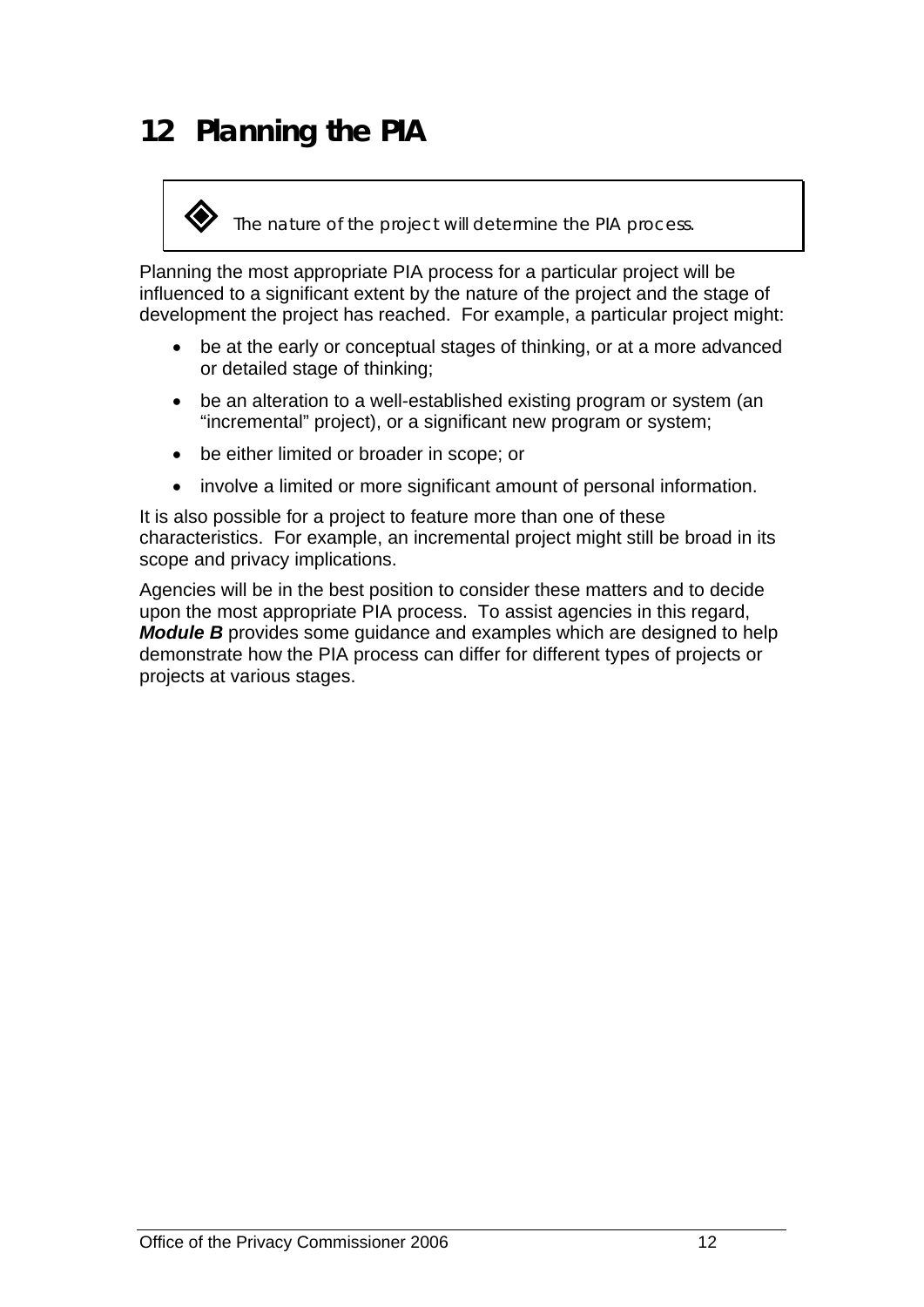## <span id="page-13-0"></span>**Doing the PIA**

The following sections provide some more detailed assistance about considerations which may be helpful at each of the key stages of the PIA process.

### **13 Project description**



The aim of this first stage of a PIA is to draft a broad, 'big picture' description of the project, including an explanation of:

- the project's overall aims (including how they fit within the agency's broader objectives);
- the drivers for or reasons behind the project;
- the scope and extent of the project;
- any links with existing programs or projects;
- whether any personal information will be handled; and
- some of the key privacy elements (for example, what sort of information will be collected; for what general purposes will it be used and disclosed; etc.).

This information helps to provide a broad explanation of the nature of the project, and can provide important context for the rest of the PIA. Any description of the project which has been done as part of the Threshold Assessment (see *10. Threshold Assessment* above) is likely to be useful at this stage of the PIA.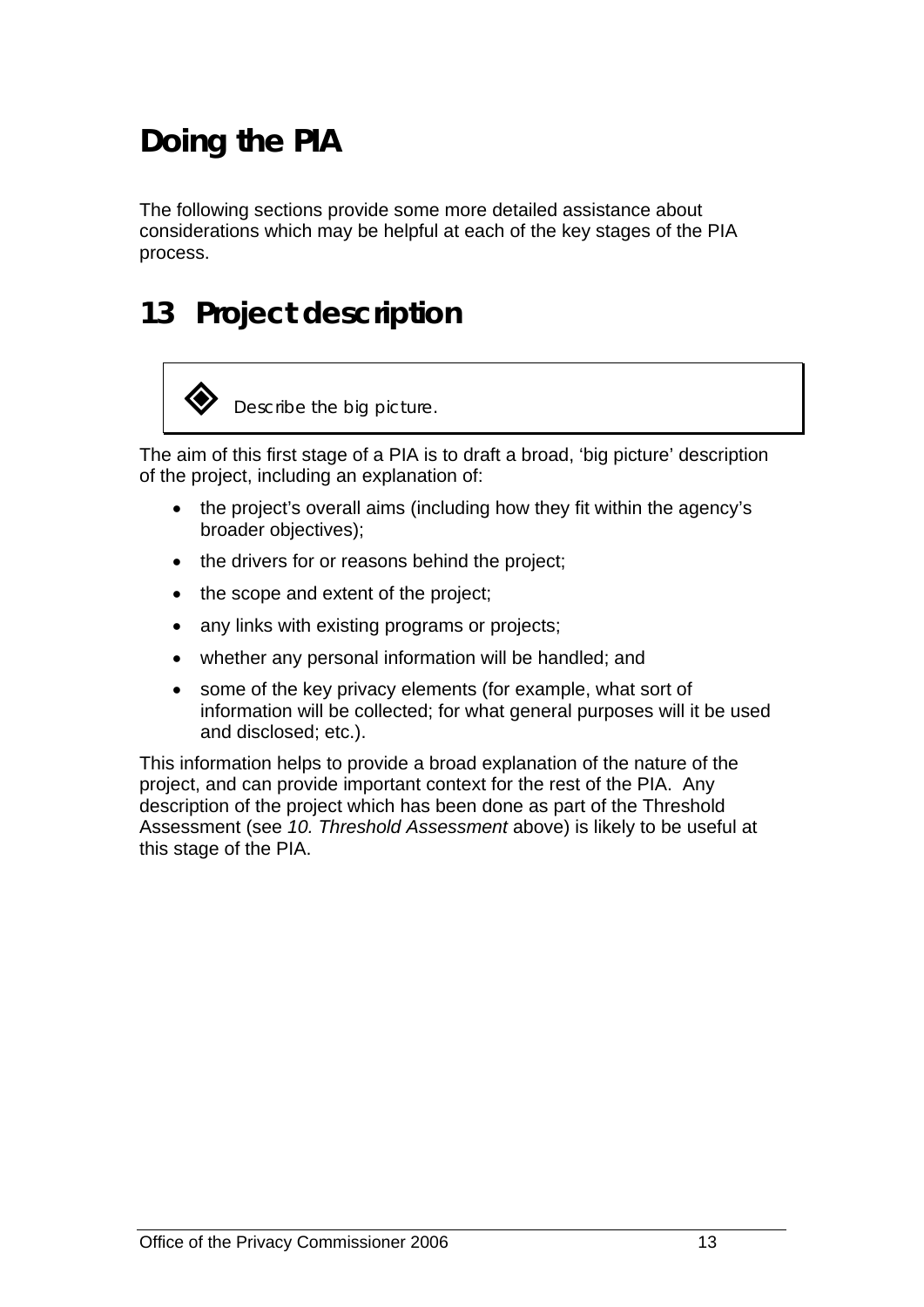## <span id="page-14-0"></span>**14 Mapping the information flows**

*Understand how the information flows in the project.* 

Once a broad description of the nature and scope of the project has been completed, the next stage in a PIA is to describe and map the flows of personal information in the project. This could include:

- what personal information is to be handled in the project;
- how the personal information is to be collected:
- how it will be used;
- internal flows:
- disclosures;
- security measures; and
- any privacy, secrecy and other relevant legislation applying to those flows.

In order to effectively map the information flows, communicating with all relevant sections of the agency will be important. Attempting to complete this stage in isolation runs the risk that valuable information about how the project will work, and how any personal information will be handled, may not be taken into account. This could lead to difficulties as the project develops.

This stage of the PIA should also describe the environment that currently exists, and how the project will affect this environment. For example, where a project involves new uses for personal information already held by an agency, this description could identify the nature of such personal information and the context in which it was initially collected (including the purpose of collection). Illustrating the data flows using diagrams or maps can give a clearer picture.

It may also be possible at this stage for an agency to start making some preliminary assessments, based on the above information, of possible areas where privacy impacts or compliance issues might potentially arise, as well as developing some early thoughts on possible alternatives.

The elements of the project that are likely to be relevant to the information privacy impact include: the *collection* of personal information; its *use* and *disclosure*; the ability individuals have to *access* information about them, and to *correct* that information if need be; the applicable *security* safeguards; the processes for ensuring *data quality*; and whether an *identity management*  system is involved.

*Module C* contains a series of questions which address each of these areas. It is designed to assist in producing a clear picture of the project's information flows, and in doing so should also begin to draw out some possible areas where information privacy issues might arise in the project.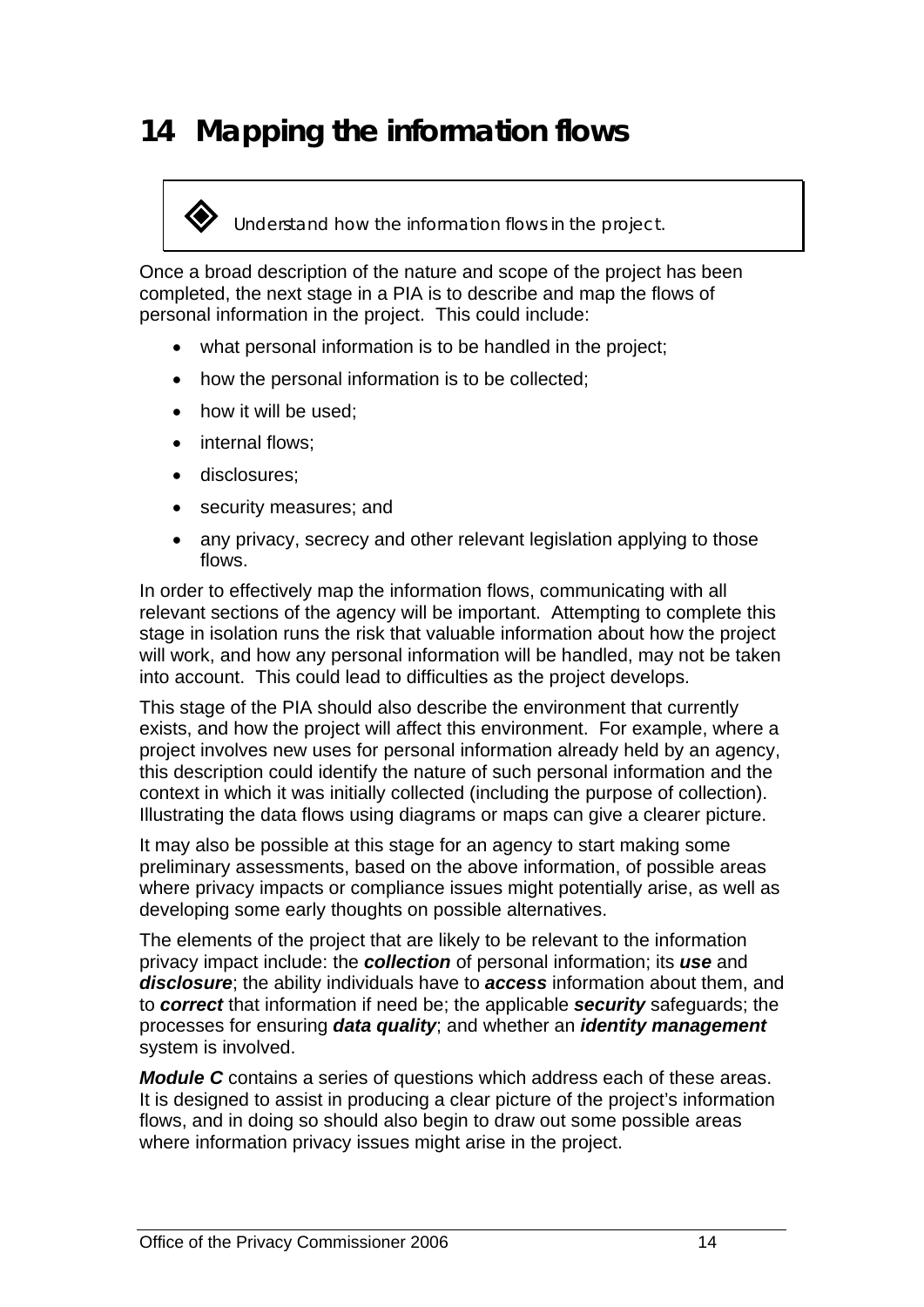## <span id="page-15-0"></span>**15 Privacy impact analysis**

*Privacy impacts affect individual choice.* 

Once the description and mapping of the information flows has been completed to the level of detail possible considering the nature and status of the project, the next stage in a PIA is to identify and critically analyse, based on that information, how the project impacts upon privacy (both positively and negatively).

A project has a privacy impact if, for example, it affects an individual's choices about who has access to particular information about them. Identifying and then making an assessment of the privacy impacts of a project means the agency must take a critical look at the degree to which the project might compromise individual autonomy in relation to personal information.

The privacy impact analysis should consider:

- which privacy impacts are serious and which are less so;
- whether the privacy impacts are necessary or avoidable; and
- how the privacy impacts may affect the broad goals of the project.

This analysis will require a thorough and frank assessment of whether the project will provide acceptable privacy outcomes, or whether it will generate unacceptable impacts upon privacy. Some consideration as to the availability of alternatives which may improve privacy outcomes may also be possible at this stage. The results of any stakeholder or public consultation are likely to provide important information to assist this analysis.

A number of factors can influence this analysis, such as the context in which the information is collected or the content of the information. Sometimes, simply handling a name and address might involve a privacy impact in the wrong circumstances, for example when an individual is under threat of harassment or violence, and the intention is to put the information onto a public register. Some types of personal information are generally more sensitive than others, such as genetic and general health information or information about criminal convictions.

*Module D* is designed to be used as a starting point for agencies conducting such an analysis. It provides a series of questions which should assist in drawing out how the project impacts upon privacy.

An important component of this analysis for Australian and ACT Government agencies will be to assess whether the project is consistent with the Information Privacy Principles (IPPs) in the Privacy Act, with which all such agencies must comply. *Module E* (developed by the Attorney-General's Department) contains a series of questions which specifically address IPP compliance issues. Reference to the description and mapping of the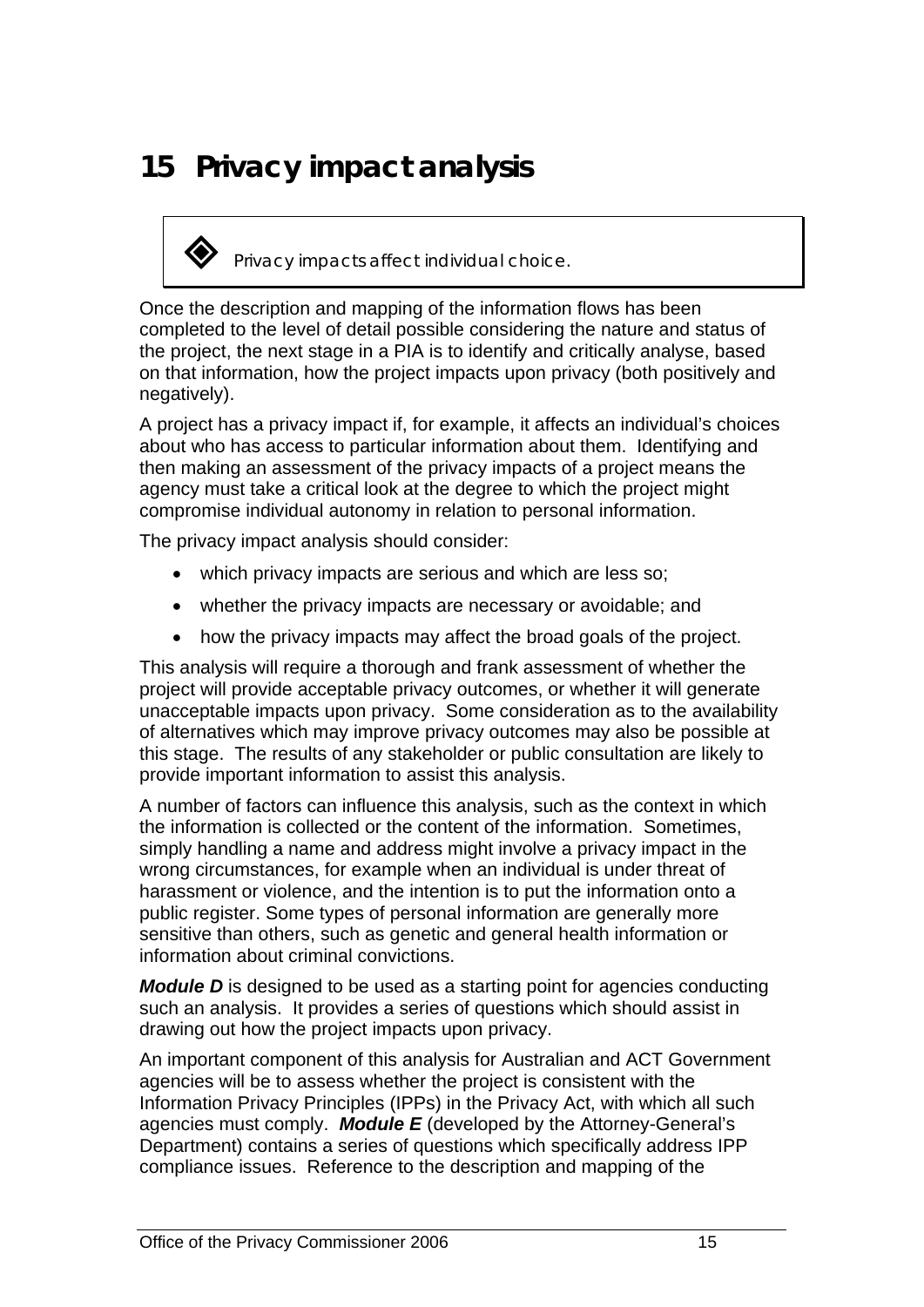<span id="page-16-0"></span>information flows previously documented should assist agencies in responding to these questions.

## **16 Privacy management**



*Privacy and project goals can both be achieved.* 

Using the findings of the privacy impact analysis, the next stage of the PIA will be to identify and consider any possible options which may help to eradicate or mitigate the negative privacy impacts identified.

The process of considering such alternatives does not necessarily need to involve compromising a project's goals. If such consideration is done well, an agency may find that it has options available to it which will make a significant difference to the privacy impact of the project whilst still achieving the project's goals. For example, the use of privacy enhancing technologies (PETs) $8 \text{ may}$  $8 \text{ may}$ help to ensure that only the minimum necessary amount of personal information is collected, whilst still enabling the project's functions to be achieved.

*Module F* should be used as a starting point for this critical stage of the PIA. It lists some matters which agencies should consider when deciding upon appropriate responses or actions in relation to any negative privacy impacts identified. This stage of the PIA can also feed into an agency's broader project risk management processes (see *5. Benefits of a PIA –– Project risk management* above).

### **17 Recommendations**

The final stage of the PIA will be to finalise the documentation of the above information, including recommendations for the future of the project based on the assessment. The PIA story will most usefully be told in the form of a report. For some examples of PIA reports which may be helpful, see *Acknowledgements and Resources*.

A PIA, critically focused on the elements of the project, can produce a variety of recommendations; not all of which will match the agency's expectations. For example, a recommendation may suggest further fine-tuning is needed in a particular area of the project, such as collection practices.

The PIA report should identify avoidable impacts or risks and suggest measures to remove them or reduce them to an appropriate level.

<span id="page-16-1"></span> $\overline{a}$ <sup>8</sup> For an introductory discussion of the concepts of Privacy Enhancing Technologies (PETs) and Privacy Intrusive Technologies (PITs), see the Office's speech *Under the Gaze, Privacy Identity & New Technology* on the OPC website at [www.privacy.gov.au/news/speeches/sp104notes.pdf](http://www.privacy.gov.au/news/speeches/sp104notes.pdf).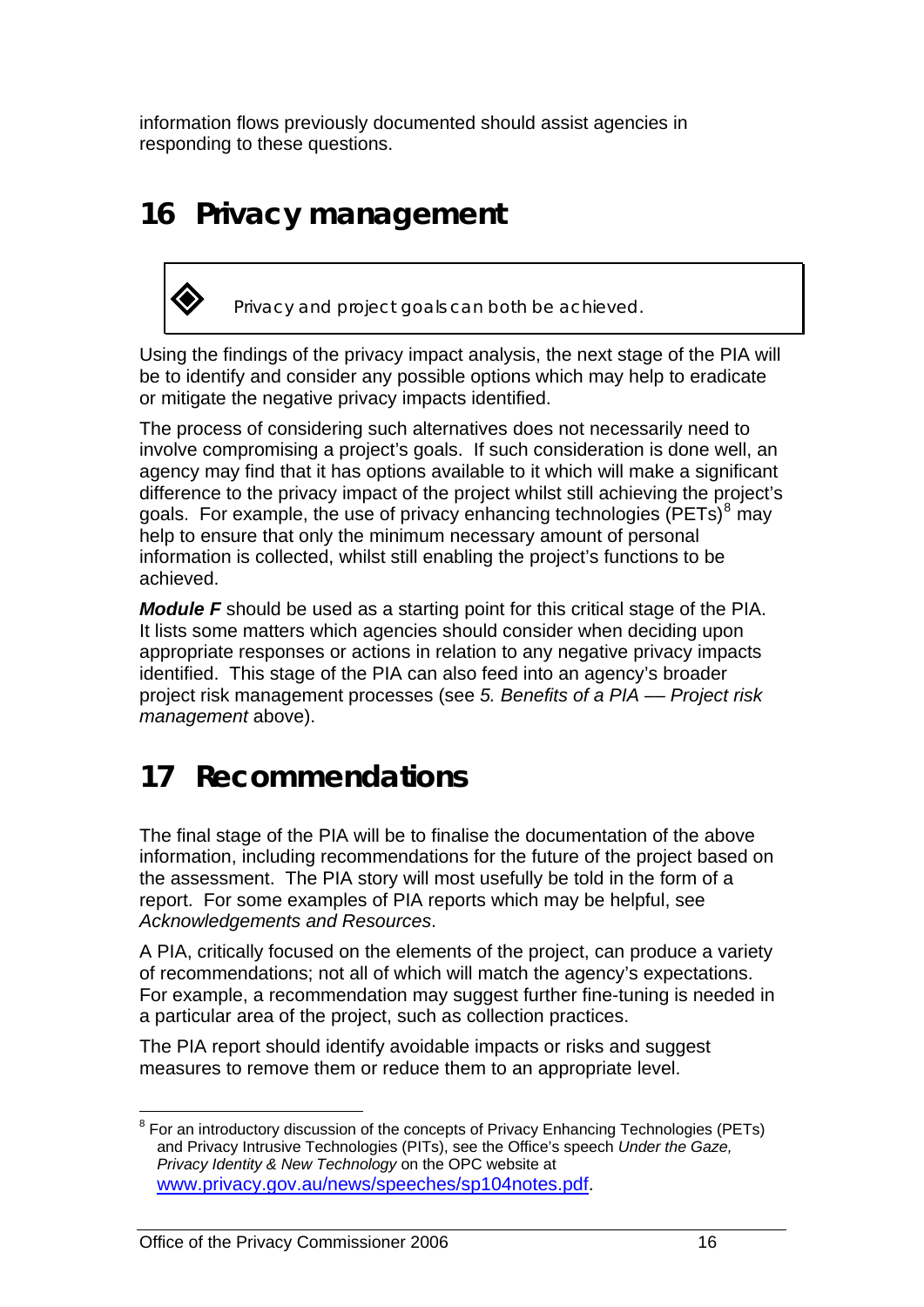<span id="page-17-0"></span>The recommendations should indicate the best way forward to manage the privacy impacts identified in the project, which may include:

- changes that need to be made in order to achieve a more appropriate balance between the goals of the project, the interests of the agency and the interests of the individuals affected by the project;
- whether further consultation is required; and
- whether, if the privacy impacts are too significant, the project should proceed.

### **18 The assessment has been done … what then?**

The PIA report with its findings and recommendations is a valuable resource, assisting the project team, senior management and other stakeholders. The PIA can be used to further inform and educate those involved in, or affected by, the project.

For instance:

- the PIA should feed into further planning about the project's next steps. This may include resource allocation, stakeholder management, advising Ministers and government (including about risks), staffing, designing, trialling, testing, consultation, public education and evaluation;
- generally, PIA findings should be published at the appropriate stage, in particular to ensure that key stakeholders have a copy (for agencies, the OPC is likely to be a key stakeholder); and
- PIA findings may need to be revisited at different phases or for different aspects of the project as it progresses.

Documentation of the PIA investigation, analysis, assessment and findings, forms an ongoing, useful decision-making tool for the agency. Providing a PIA report also enables the success of any PIA recommendations implemented to be reviewed as part of the post-implementation review of the project.

The Privacy Commissioner encourages agencies to include the PIA findings during any subsequent public consultation on the project. The Commissioner also encourages agencies to make the PIA findings available to the public as part of the project's implementation.

## **19 Role of the Office**

There is no formal role for the Office of the Privacy Commissioner in the development, endorsement or approval of PIAs. However, it may be able to assist agencies with advice on privacy issues arising throughout the PIA process.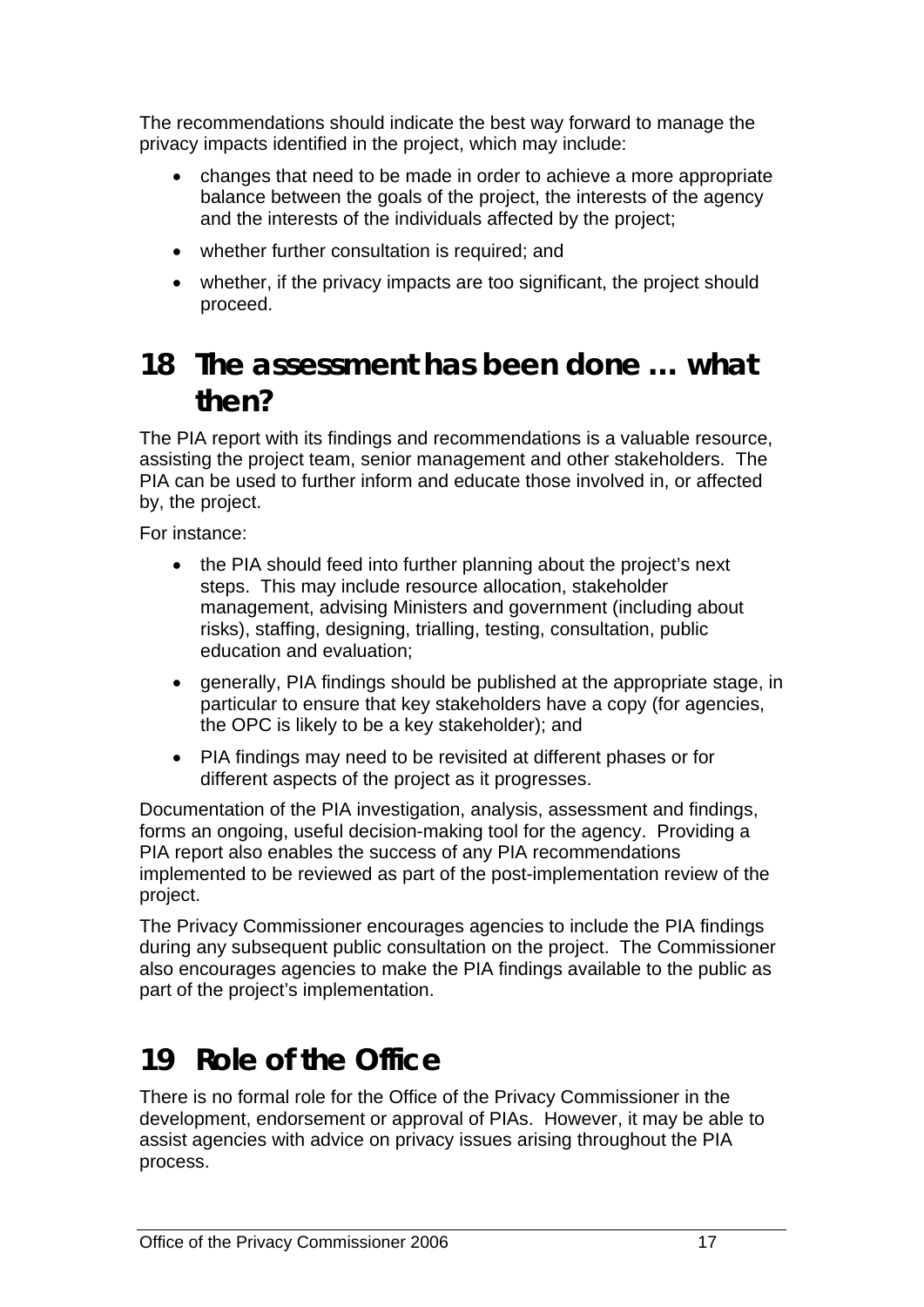## <span id="page-18-0"></span>**Acknowledgements and Resources**

### **Acknowledgements**

Assessing the privacy impact of a project is still a relatively recent development, particularly in Australia. A number of different models have been developed nationally and internationally for conducting a PIA. In some overseas jurisdictions, a PIA is required by law in certain circumstances and the PIA format is prescribed.

The Office acknowledges the ground-breaking and informative work undertaken by The Office of the Privacy Commissioner of New Zealand ([www.privacy.org.nz/home.php\)](http://www.privacy.org.nz/home.php), The Office of the Privacy Commissioner of Canada [\(www.privcom.gc.ca/pia-efvp/index\\_e.asp\)](http://www.privcom.gc.ca/pia-efvp/index_e.asp) and Professor David Flaherty among others, in the area of privacy impact assessment information and guidance. This Guide builds on that work, particularly the guidance material from the New Zealand Privacy Commissioner.

The Office would also like to thank the New Zealand Privacy Commissioner's Office for providing a number of the PIA references and resources below, which agencies may find helpful.

Privacy Victoria has also produced a guide to PIAs directed at Victorian Government agencies, which was useful during the preparation of this Guide.

### **PIA Resources**

#### **Australian Government Information Management Office (AGIMO)**

AGIMO has produced some guidance on how to conduct consultative impact assessments:

[http://www.agimo.gov.au/infrastructure/authentication/agaf/impguidegovt/volu](http://www.agimo.gov.au/infrastructure/authentication/agaf/impguidegovt/volume3/part5/appendix_a_-_sample_privacy_law_compliance_checklist) me3/part5/appendix a - sample privacy law compliance checklist.

#### **Canada**

The Treasury Board of Canada Secretariat has produced a useful PIA elearning tool: [http://www.tbs-sct.gc.ca/pgol-pged/piatp-pfefvp/index\\_e.asp](http://www.tbs-sct.gc.ca/pgol-pged/piatp-pfefvp/index_e.asp).

#### **New Zealand**

Office of the Privacy Commissioner (New Zealand), *Privacy Impact Assessment Handbook*: [http://www.privacy.org.nz/library/privacy-impact](http://www.privacy.org.nz/library/privacy-impact-assessment-handbook)[assessment-handbook.](http://www.privacy.org.nz/library/privacy-impact-assessment-handbook)

For a collection of online resources from around the world, collated by the New Zealand Privacy Commissioner's Office, see: [http://www.foi.gov.uk/sharing/toolkit/pia\\_online\\_res.pdf](http://www.foi.gov.uk/sharing/toolkit/pia_online_res.pdf).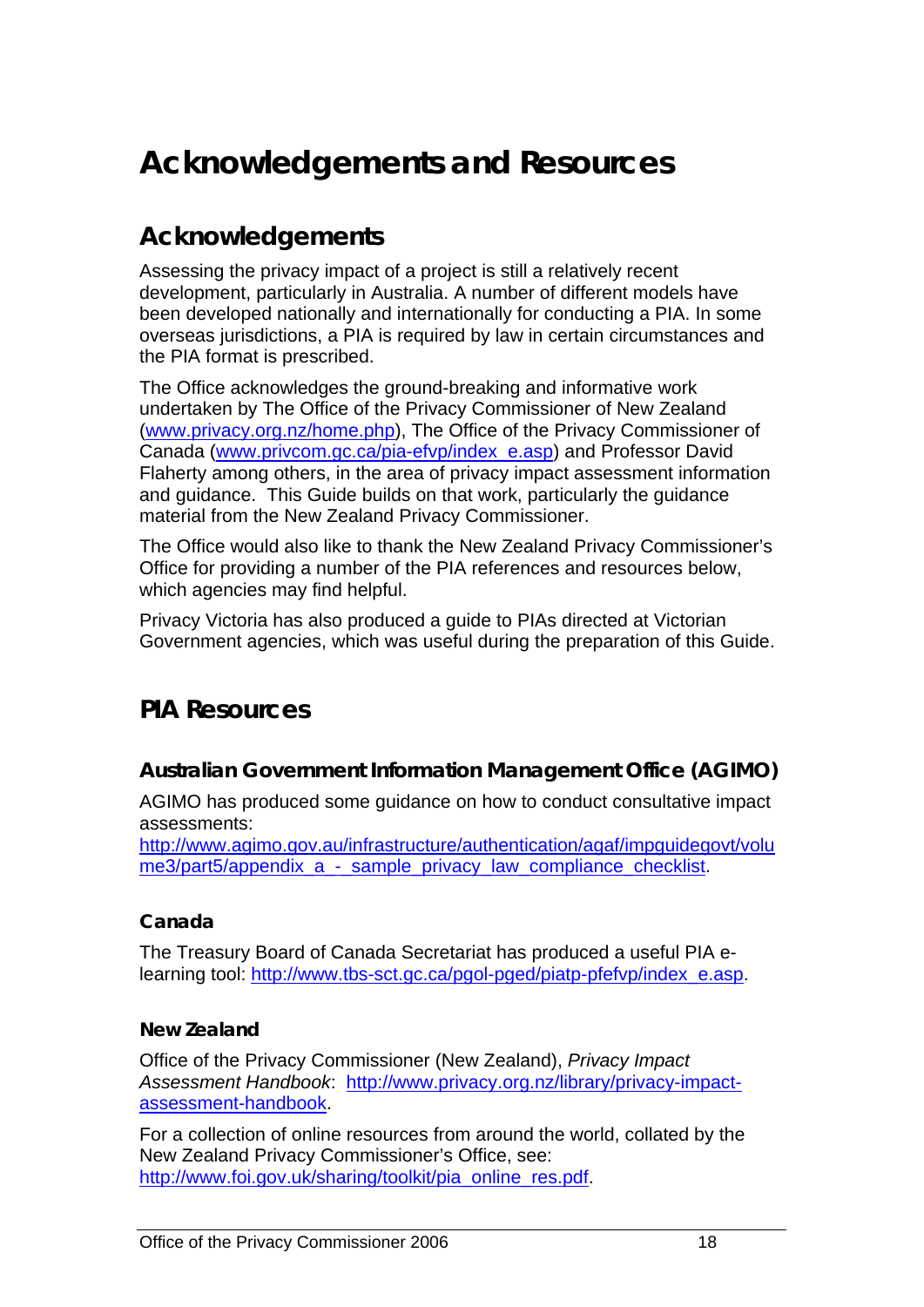#### **United States of America**

The Privacy Office of the Department of Homeland Security has released official guidance for use in drafting PIAs: [www.dhs.gov/xinfoshare/publications/editorial\\_0511.shtm.](http://www.dhs.gov/xinfoshare/publications/editorial_0511.shtm)

#### **Victoria (Australia)**

Office of the Victorian Privacy Commissioner, Privacy Impact Assessments – a guide: [http://www.privacy.vic.gov.au/dir100/priweb.nsf/download/FFC52F3B3A208C](http://www.privacy.vic.gov.au/dir100/priweb.nsf/download/FFC52F3B3A208C34CA256EF800819403/$FILE/OVPC_PIA_Guide_August_2004.pdf) [34CA256EF800819403/\\$FILE/OVPC\\_PIA\\_Guide\\_August\\_2004.pdf](http://www.privacy.vic.gov.au/dir100/priweb.nsf/download/FFC52F3B3A208C34CA256EF800819403/$FILE/OVPC_PIA_Guide_August_2004.pdf).

### **PIA Reports (or summaries)**

The following is a small sample of reports or summaries of findings and recommendations published by a number of national and international government agencies and organisations that have undertaken a PIA. The Office does not specifically endorse any of these resources, nor does it encourage any specific format for PIA reports. They are provided to give agencies some idea of the different approaches to PIA reporting that are open to them.

#### **Australia**

Australian Bureau of Statistics – PIA for a Proposal for Enhancing the Population Census (2005):

www.abs.gov.au/websitedbs/D3110124.NSF/f5c7b8fb229cf017ca256973001f ecec/fa7fd3e58e5cb46bca2571ee00190475!OpenDocument

Australian Government Information Management Office (AGIMO) – Privacy Management Strategy for the Identity Management for Australian Government Employees Framework (IMAGE) (2006):

http://www.agimo.gov.au/ data/assets/pdf file/51358/IMAGE\_Privacy\_Mana [gement\\_Strategy\\_1\\_0\\_\\_2\\_.pdf.](http://www.agimo.gov.au/__data/assets/pdf_file/51358/IMAGE_Privacy_Management_Strategy_1_0__2_.pdf)

#### **Canada**

The Treasury Board of Canada Secretariat's PIA e-learning tool (referred to above) includes some useful suggestions for what elements might comprise a PIA Report: [http://www.tbs-sct.gc.ca/pgol-pged/piatp](http://www.tbs-sct.gc.ca/pgol-pged/piatp-pfefvp/course2/mod3/mod3-2d_e.asp)[pfefvp/course2/mod3/mod3-2d\\_e.asp.](http://www.tbs-sct.gc.ca/pgol-pged/piatp-pfefvp/course2/mod3/mod3-2d_e.asp)

Summary of Foreign Affairs Canada's PIA for the Facial Recognition Project: [http://www.ppt.gc.ca/publications/facial\\_recognition\\_e.aspx](http://www.ppt.gc.ca/publications/facial_recognition_e.aspx).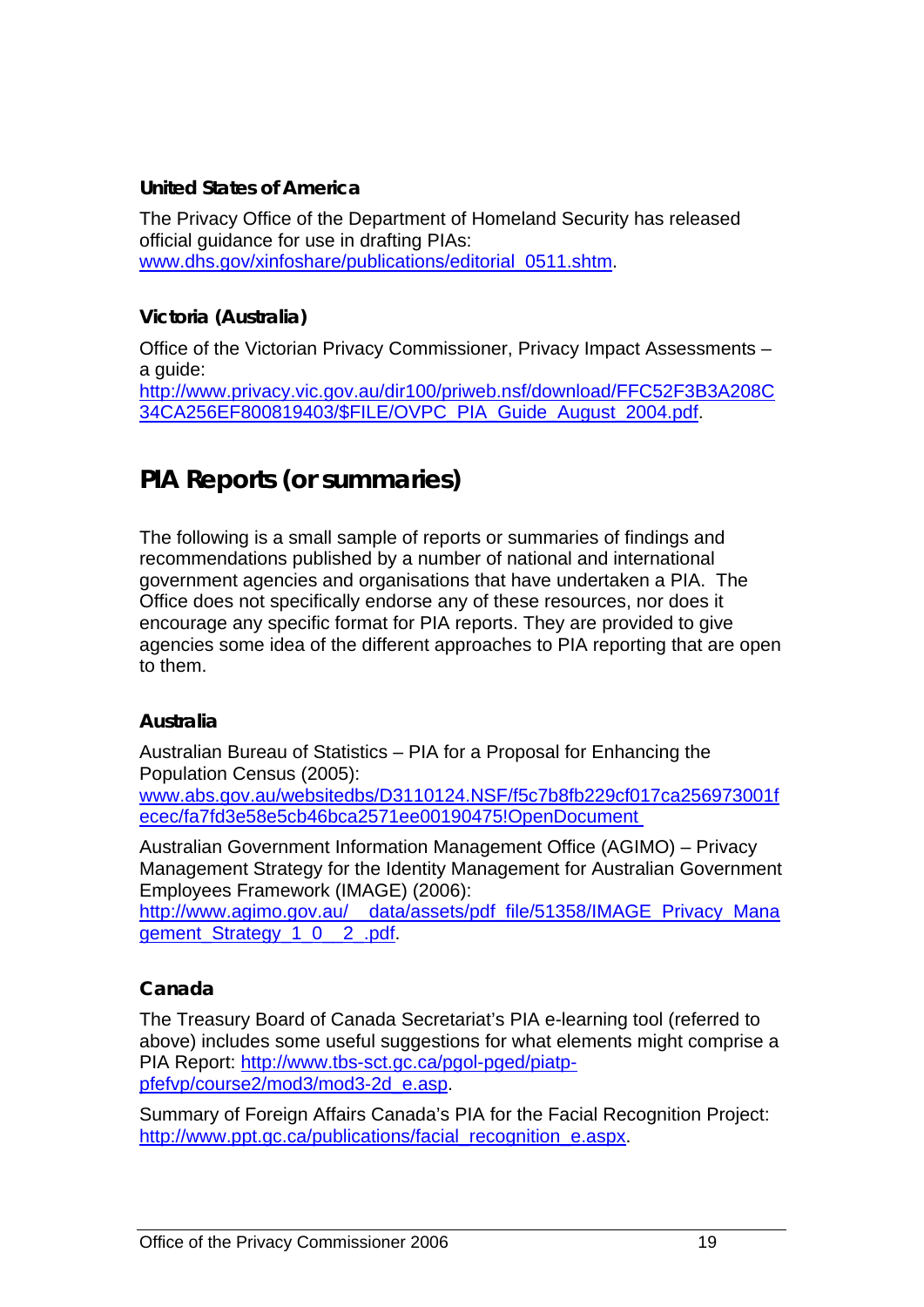Alberta Screening Directive (2003): <http://www.pao.gov.ab.ca/directives/staffing/privacy-impact-assessment.pdf>.

Canadian Institute of Health Information NHEX (2002): [http://secure.cihi.ca/cihiweb/en/downloads/spend\\_nhex\\_e\\_PIANHEX.pdf](http://secure.cihi.ca/cihiweb/en/downloads/spend_nhex_e_PIANHEX.pdf).

Alberta Information and Privacy Commissioner Registry: [http://www.oipc.ab.ca/pia/registry.cfm.](http://www.oipc.ab.ca/pia/registry.cfm)

#### **New Zealand**

State Service Commission series of PIAs in relation to the All-of-Government Authentication Project:

2003:<http://www.e.govt.nz/services/authentication/authent-pia-200312>.

2004:<http://www.e.govt.nz/services/authentication/pia-200404>.

2005:<http://www.e.govt.nz/services/authentication/gls-pia>.

Statistics New Zealand PIA in relation to the Injury Statistics Pilot Project (2004): [http://www.stats.govt.nz/NR/rdonlyres/1AD12FED-E5D2-4AA1-AAA2-](http://www.stats.govt.nz/NR/rdonlyres/1AD12FED-E5D2-4AA1-AAA2-219F8C837940/0/PilotPrivacyImpactAssessment.pdf) [219F8C837940/0/PilotPrivacyImpactAssessment.pdf](http://www.stats.govt.nz/NR/rdonlyres/1AD12FED-E5D2-4AA1-AAA2-219F8C837940/0/PilotPrivacyImpactAssessment.pdf).

NZ Health Information Service PIA for the Mental Health Information Project (1999):<http://www.nzhis.govt.nz/documentation/mhinc/mhprivacy.html>.

#### **United States of America**

The PIA guidance material of the Privacy Office of the Department of Homeland Security (referred to above) also contains examples of official PIA Reports of significant initiatives within the U.S. Department of Homeland Security: [http://www.dhs.gov/dhspublic/interapp/editorial/editorial\\_0511.xml.](http://www.dhs.gov/dhspublic/interapp/editorial/editorial_0511.xml)

### **Other Privacy Management Resources**

#### **Office of the Privacy Commissioner (Australia):** www.privacy.gov.au

Building privacy into a system is discussed further in "Management and Integrity of Electronic Information in the Commonwealth 2003", the Office Submission to the Joint Committee of Public Accounts and Audit: <http://www.privacy.gov.au/publications/jcpaasubs.doc>.

Strategies for, and approaches to, good identity management practices are discussed in "Proof of ID Required? Getting Identity Management Right": Speech delivered by the Privacy Commissioner to the Australian IT Security Forum, Sydney, 2004:

[http://www.privacy.gov.au/news/speeches/sp1\\_04p.pdf.](http://www.privacy.gov.au/news/speeches/sp1_04p.pdf)

There are a growing number of privacy consultancies and law firms that offer PIAs as a service. Whilst the OPC cannot endorse or recommend a particular organisation to conduct a PIA, the OPC website hosts a page of Privacy Service Providers which includes some PIA providers: <http://www.privacy.gov.au/links/service/index.html>.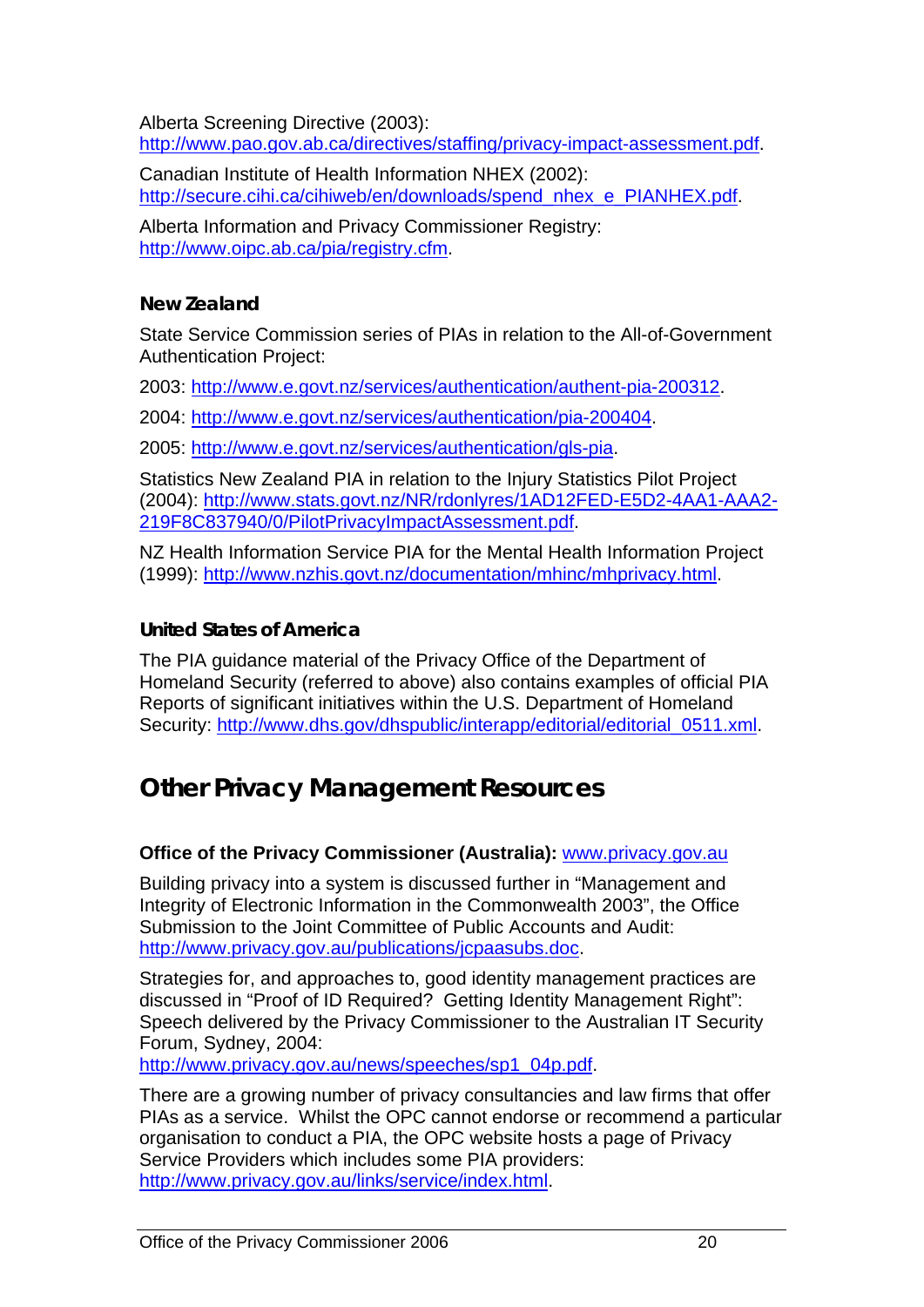## <span id="page-21-0"></span>**MODULE A Threshold Assessment**

#### **Background**

- 1. This Threshold Assessment module was developed to assist employees of agencies to determine, early in the developmental stages of a proposed project, whether that project is likely to require a PIA. It could be deployed as a template on desktops, portable computers or internal websites (provided they are secure) for use by any employee proposing change.
- 2. If an agency<sup>[9](#page-21-1)</sup> is developing a program, system, legislation or other initiative that involves personal information, the provisions of the *Privacy Act 1988* (the Act) apply. Each agency is responsible and accountable for the personal information it collects, even when the personal information is in the custody of external service providers or contractors operating either in Australia or overseas.

#### **How the Threshold Assessment works**

- 3. The Threshold Assessment basically aims to draw out whether the proposed project involves the collection, use or disclosure of "personal information". The discussion as to what constitutes personal information (below) should be useful in making this assessment.
- 4. Generally speaking, if personal information is not involved in the project, the project is unlikely to have the degree of impact on information privacy which would necessitate the completion of a PIA. However, a lack of personal information will not necessarily guarantee that there will be no information privacy impact. For example, a project may not involve personal information now, but may present issues if personal information was to become involved down the track. Furthermore, the fact that personal information is not involved in a project does not guarantee that other types of privacy (such as bodily; territorial; communications privacy) are not relevant.<sup>[10](#page-21-2)</sup>
- 5. As such, whilst the Threshold Assessment is designed to help employees determine whether a PIA is necessary, there is no hard-and-

 $\overline{\phantom{a}}$ <sup>9</sup> Most Australian Government and ACT Government agencies are bound by the *Privacy Act* 

<span id="page-21-2"></span><span id="page-21-1"></span>*<sup>1988</sup>*: see sec 6(1) (definition of "agency").<br><sup>10</sup> Whilst this Guide deals with information privacy, other types of privacy can also be considered in a project's PIA, especially where such issues may pose risks to the overall success of the project. For a summary of different types of privacy see Banisar D, 2000, *Privacy and Human Rights: an international survey of privacy laws and developments*, Electronic Privacy Information Centre, Washington: [www.privacyinternational.org/survey](http://www.privacyinternational.org/survey/).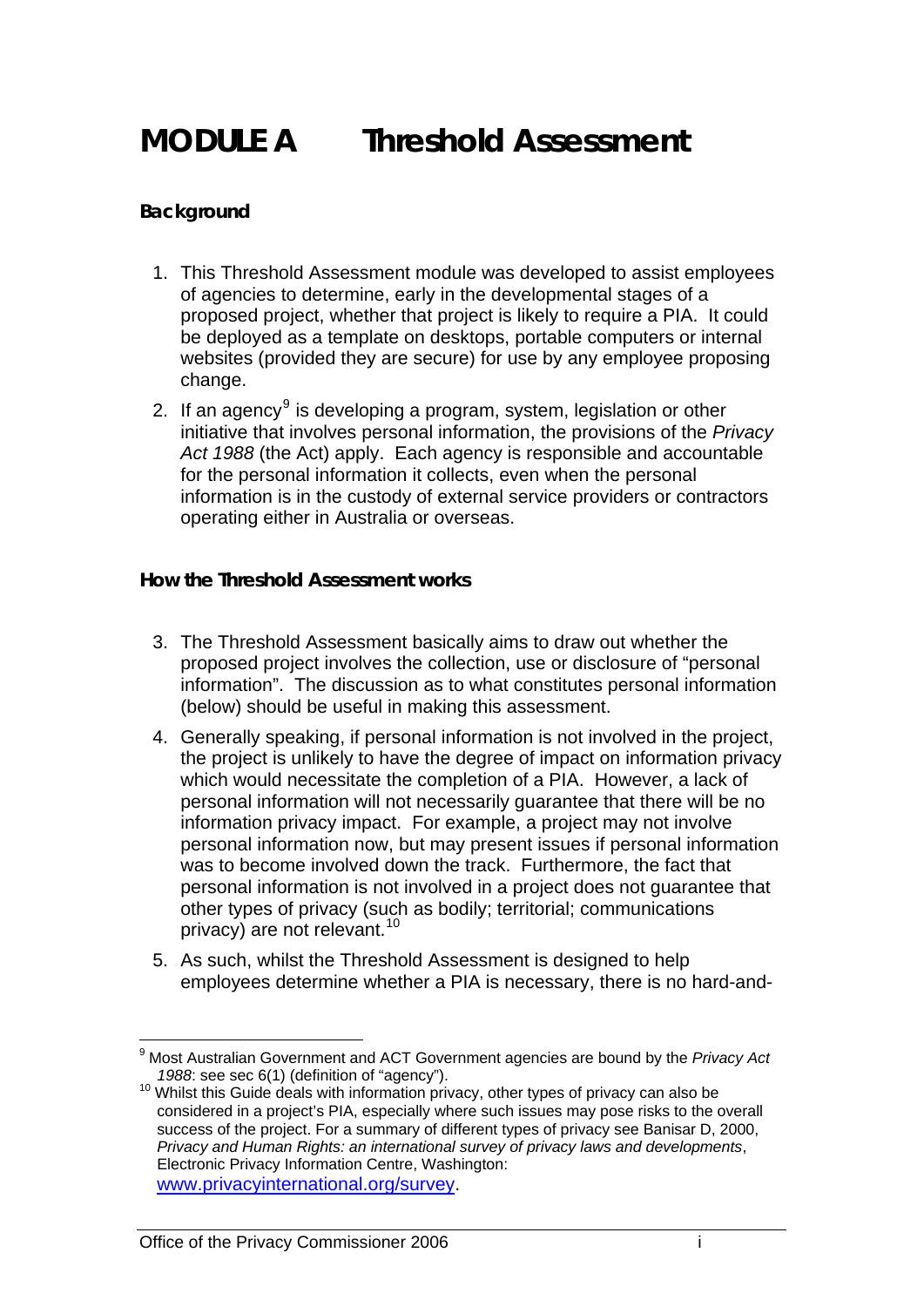fast rule about when to do a PIA. Each project needs to be considered within its own broader context.

#### **What is personal information?**

6. A range of factors can be relevant when considering whether "personal information" is involved in a project. The Act defines "personal information" as:

*"…information or an opinion (including information or an opinion forming part of a database), whether true or not, and whether recorded in a material form or not, about an individual whose identity is apparent, or can reasonably be ascertained, from the information or opinion."* 

- 7. The Act also defines "sensitive information" as:
	- "(a) *information or an opinion about an individual's:*
		- *I. racial or ethnic origin; or*
		- *II. political opinion; or*
		- *III. membership of a political association; or*
		- *IV. religious beliefs or affiliations; or*
		- *V. philosophical beliefs; or*
		- *VI. membership of a professional or trade association; or*
		- *VII. membership of a trade union; or*
		- *VIII. sexual preference or practice; or*
		- *IX. criminal record;*

 *that is also personal information; or* 

 *(b) health information about an individual."* 

- 8. Personal information does not always need to include an individual's name to be regulated by the Act. It may include information that can be linked to or can identify a specific individual through association or inference.
- 9. The Act's definitions are culturally neutral. It is therefore important to consider the cultural context in which the personal information will become available. It should not be assumed that the stakeholders or clients operate under the same cultural framework as the record-keeper. So if a record-keeper operates under one cultural/institutional framework and the information becomes available to a particular group in our society, what appears deidentified or unidentifiable to the record-keeper may identify an individual, when placed in the hands of that group.

For example, generic information such as ethnic origin may not by itself seem to identify an individual. However, if an ethnic identifier is disclosed along with other information and relates to an individual in a small town where there are only a limited number of people of that ethnic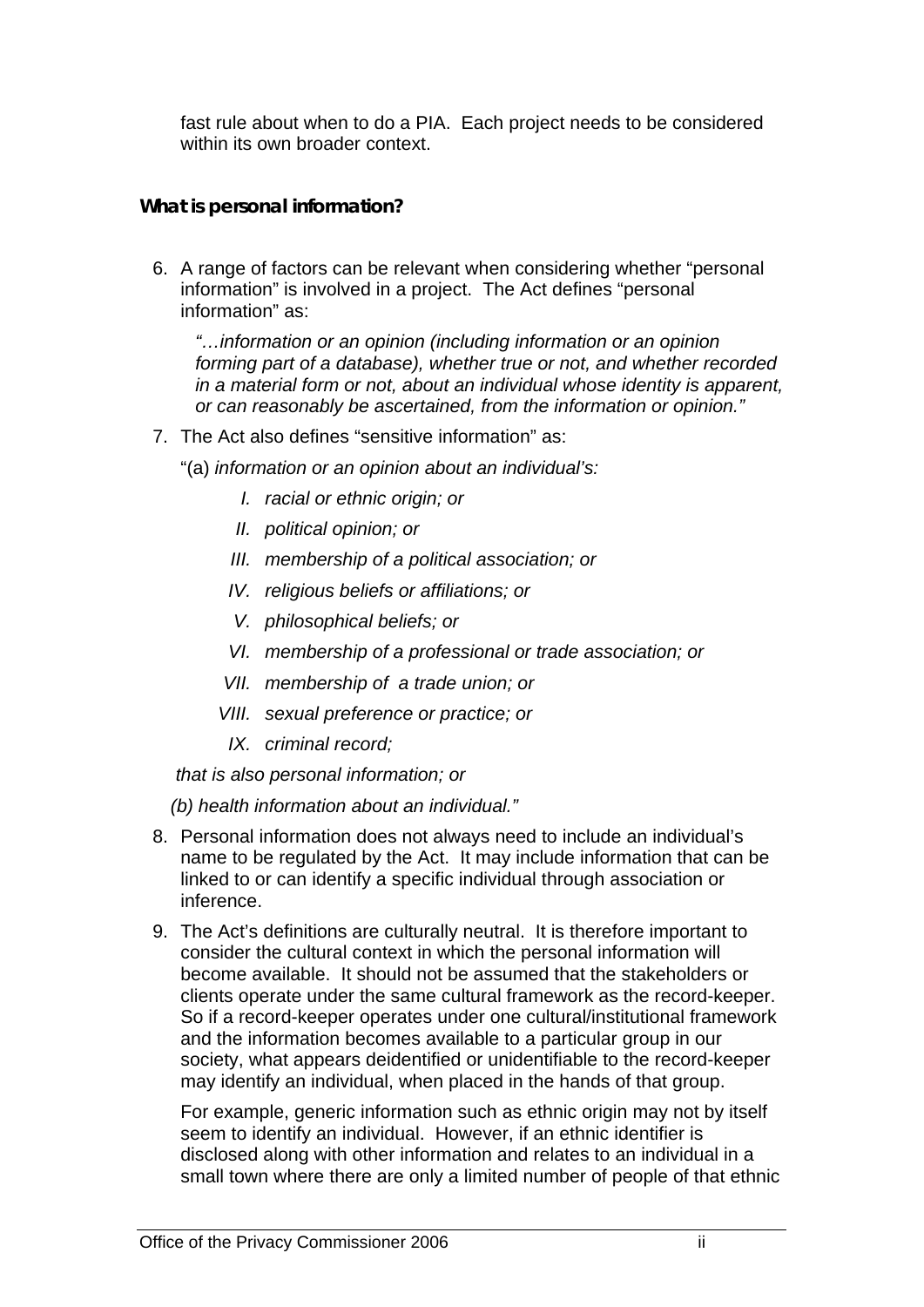origin, it could identify an individual and therefore become personal information under the Act.

- 10. Note also that personal information may be collected directly from an individual or indirectly from another source. It would therefore be prudent to consider the concept of "collection" broadly, encompassing for example personal information that flows through the agency as well as real-time online verifications and information from shared databases.
- 11. The following is a suggested Threshold Assessment template.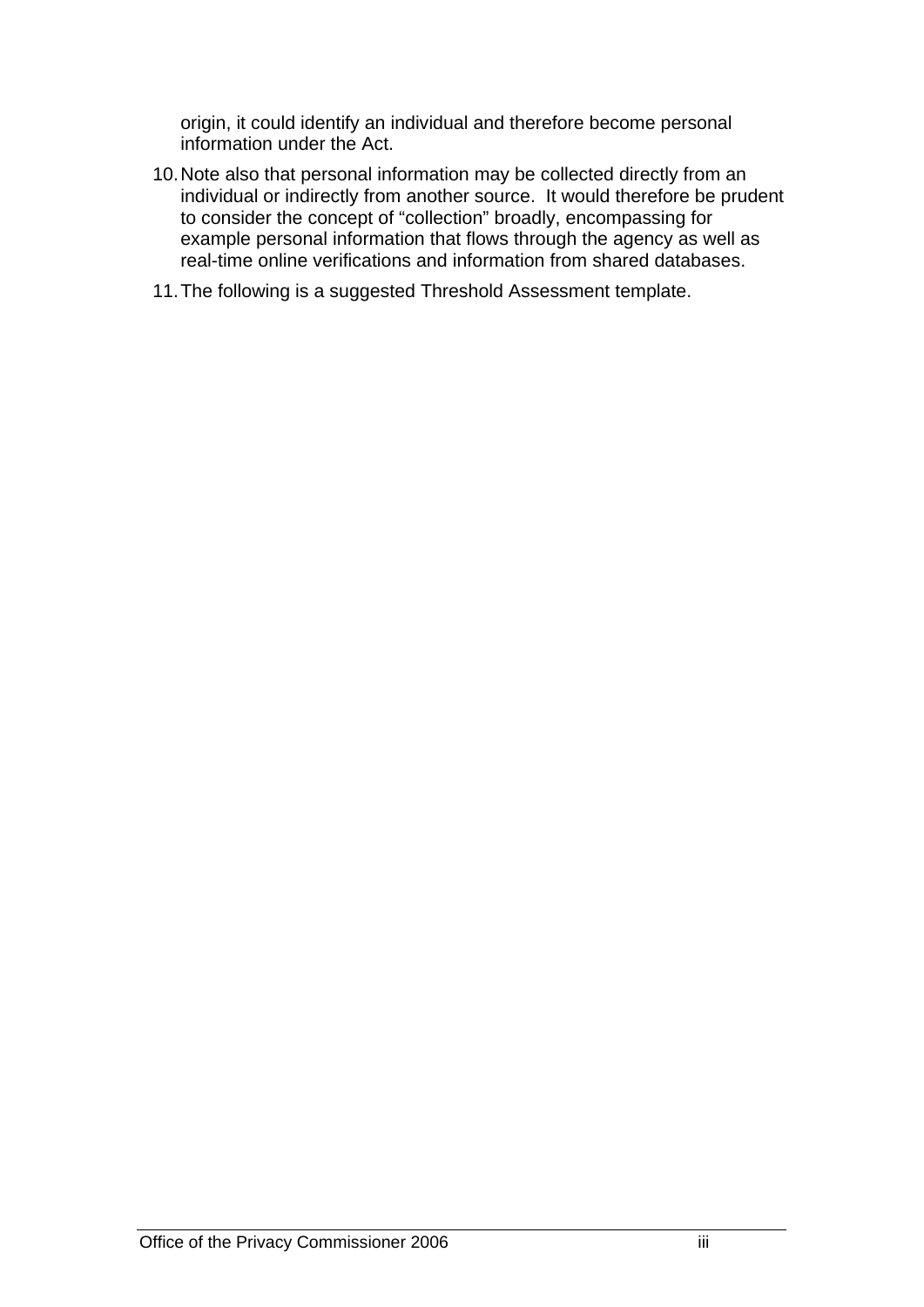### **Suggested Threshold Assessment Template**

- 1. Agency name.
- 2. Contact details of the employee responsible for completing this Threshold Assessment.
- 3. Brief description of the project being proposed.

Section 13 of the Guide (*Project description*) suggests some matters that might be useful for inclusion in this kind of broad project description, e.g.

- the project's overall aims (including how it ties in with the agency's functions or activities);
- the drivers for or reasons behind the project;
- the scope or extent of the project; and
- any links with existing programs.

If the project being proposed involves modifications to an existing program, first describe the current program and then the proposed changes. In these circumstances, it will also be relevant to provide details (if any) of any prior PIAs undertaken in relation to the existing program. If no PIA was undertaken, it may be appropriate to consider whether one should be undertaken now.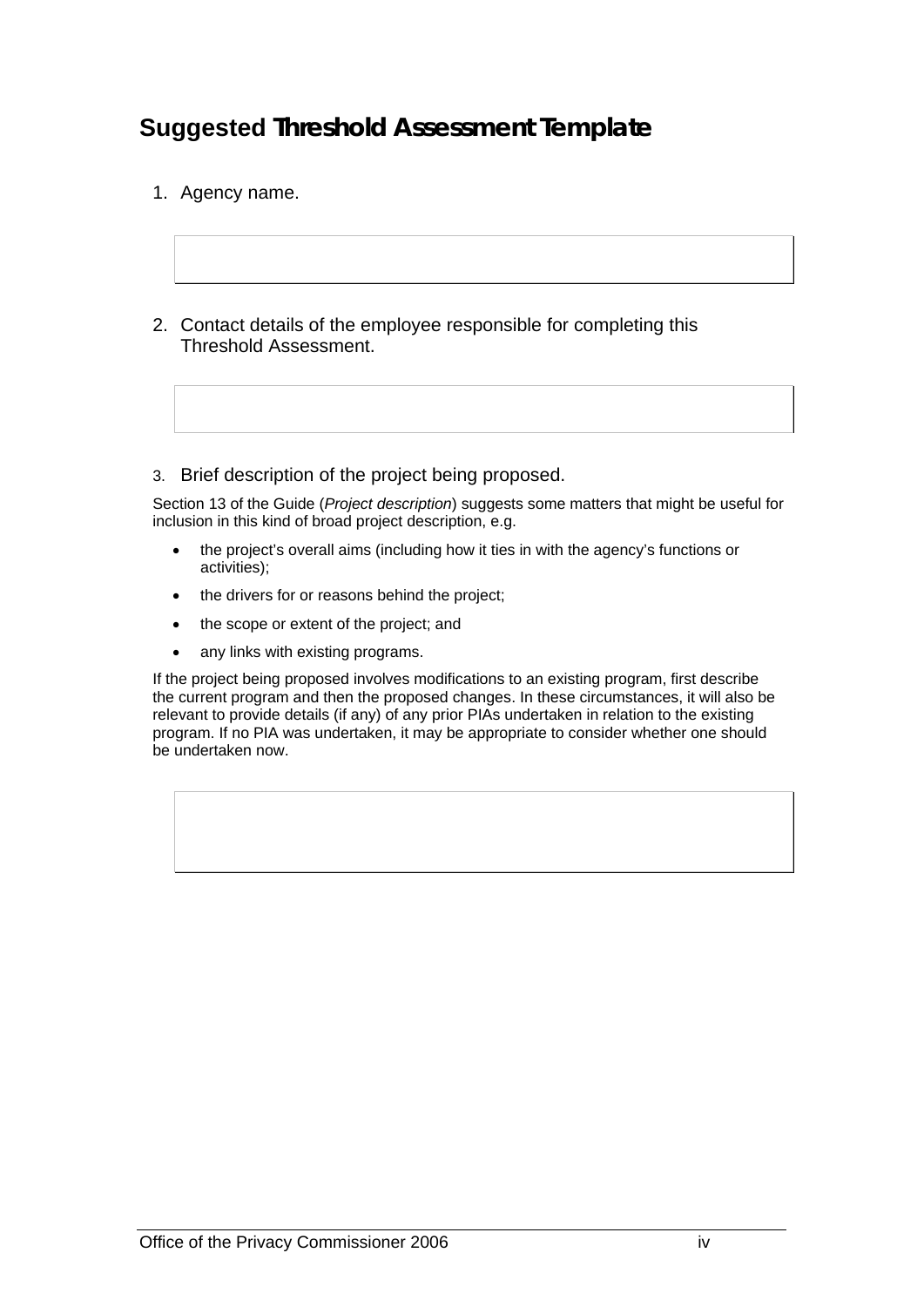#### 4. Does the project being proposed involve the collection, use or disclosure of personal information?

In answering this question, consider whether the project involves the handling of any "personal information" (see *What is personal information?* above). Briefly describe (if any) the elements of personal information that will be collected, used or disclosed (e.g. name, address, date of birth). If so, also explain some of the key privacy elements (e.g. the general purposes for which it will be collected, used and disclosed; any authority under which it is collected; the nature and sensitivity of the personal information; etc).

If the project being proposed involves modifications to an existing program, describe the changes to the handling of any personal information (if any) that would be involved, should the proposal be implemented.



**If you have answered YES to question 4** then (subject to paragraphs 4 and 5 above) some form of PIA will probably be necessary. See Section 11 of the Guide (Key stages of a PIA) to continue.

*Note: if you have come to the conclusion that a PIA is necessary, please ensure that you retain the description of the project compiled at question 3 above. It will be necessary for inclusion in the PIA. Sign off below and retain this Threshold Assessment for your records.*

**If you have answered NO to question 4** then (subject to paragraphs 4 and 5 above) a PIA may not be necessary.

*Note: if you have come to the conclusion that a PIA is not necessary, you should record that you have reviewed the proposal and reached this conclusion by signing off below and retaining this Threshold Assessment for your records.*

\_\_\_\_\_\_\_\_\_\_\_\_\_\_\_\_\_\_\_\_\_\_\_\_ \_\_\_\_\_\_\_\_\_\_\_\_\_\_\_\_\_\_\_\_\_\_\_\_

(Proponent) (Proponent's manager**)** 

Date: \_\_\_\_\_\_\_\_\_\_\_\_\_\_\_ Date: \_\_\_\_\_\_\_\_\_\_\_\_\_\_\_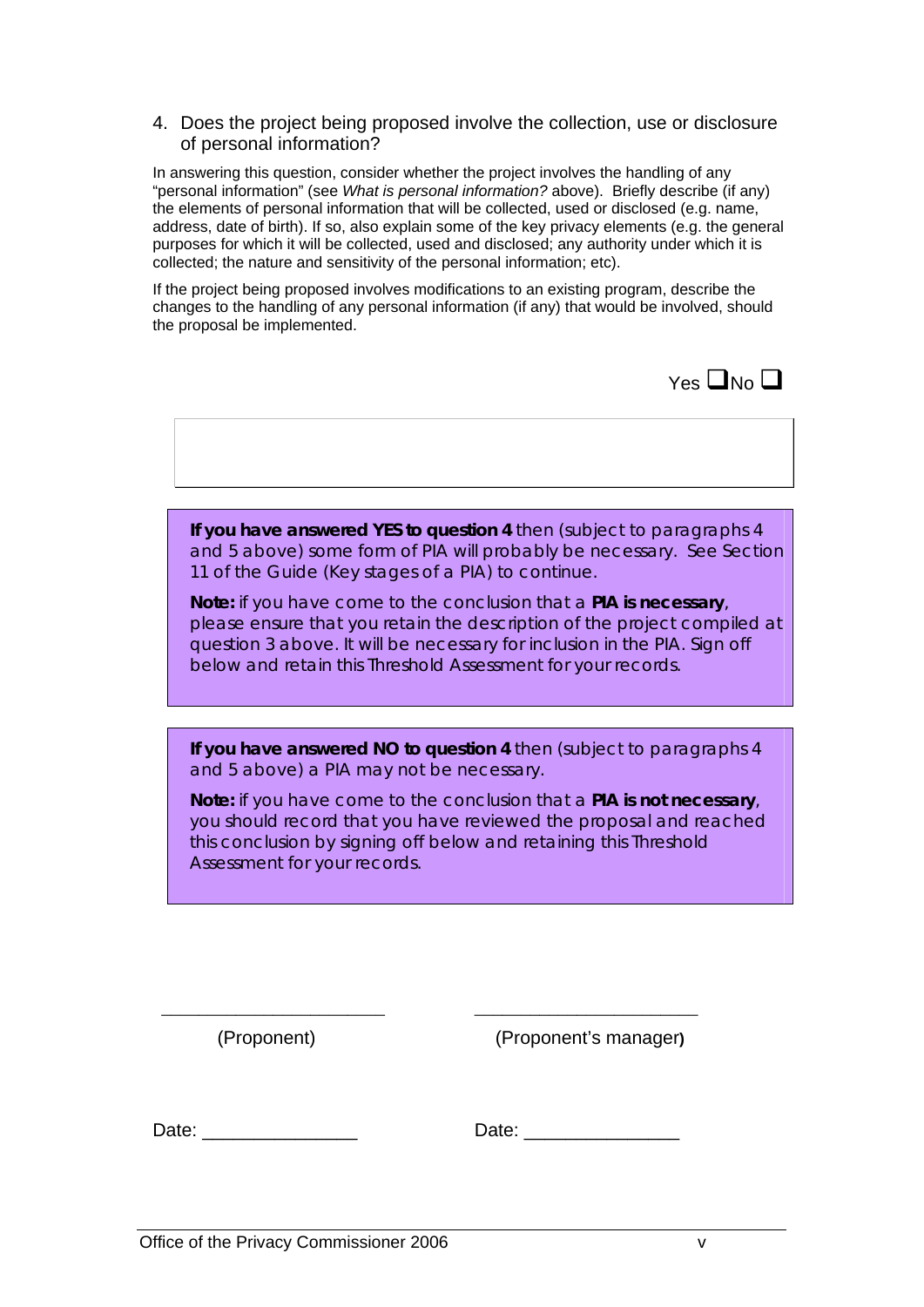## <span id="page-26-0"></span>**MODULE B Nature of the Project**

A broad assessment of the nature of a project will help an agency to decide on the most appropriate PIA process for that project. Such an assessment will generally include looking at the project's:

- **scope:** is it limited or broad?
- **type:** is it a new program, or an alteration to a well-established existing program (an "incremental" project)?
- **stage of development:** is it at a conceptual or a more advanced stage of thinking?

### **Scope of the project**

A project's **scope** can be assessed by looking at the extent to which the project demonstrates certain key attributes, such as the:

- **quantity** of the personal information handled;
- **sensitivity** of the personal information involved, for example information that has biometric or genetic components;
- **significance** of the project, e.g. its size or complexity;
- degree of cross-agency or cross-sector **interaction** which will be required, e.g. sharing or data-matching across agencies, or across jurisdictions, or between the public and private sectors; and
- significance of the **public impact** of the project, for example, through the handling of significant amounts of personal information about each individual, or the handling of personal information about a significant number of individuals.

A project's scope can also broaden, in privacy terms, where it includes features which may tend to increase the risk of adverse privacy impacts. For example, consider whether:

- personal information-handling will be or has been **outsourced**;
- **new legislation or new technology** will be required in relation to the handling of the personal information;
- the aggregation of personal information in **databases** will be involved;
- entirely **new collections** of personal information are planned e.g. as a result of an agency acquiring new functions; and
- a **new method** of using or disclosing personal information is being introduced.

Generally, the greater the scope of the project, the more likely it will be that a PIA will assist in determining and managing the privacy impacts posed by that project, and the more detailed that the PIA is likely to be.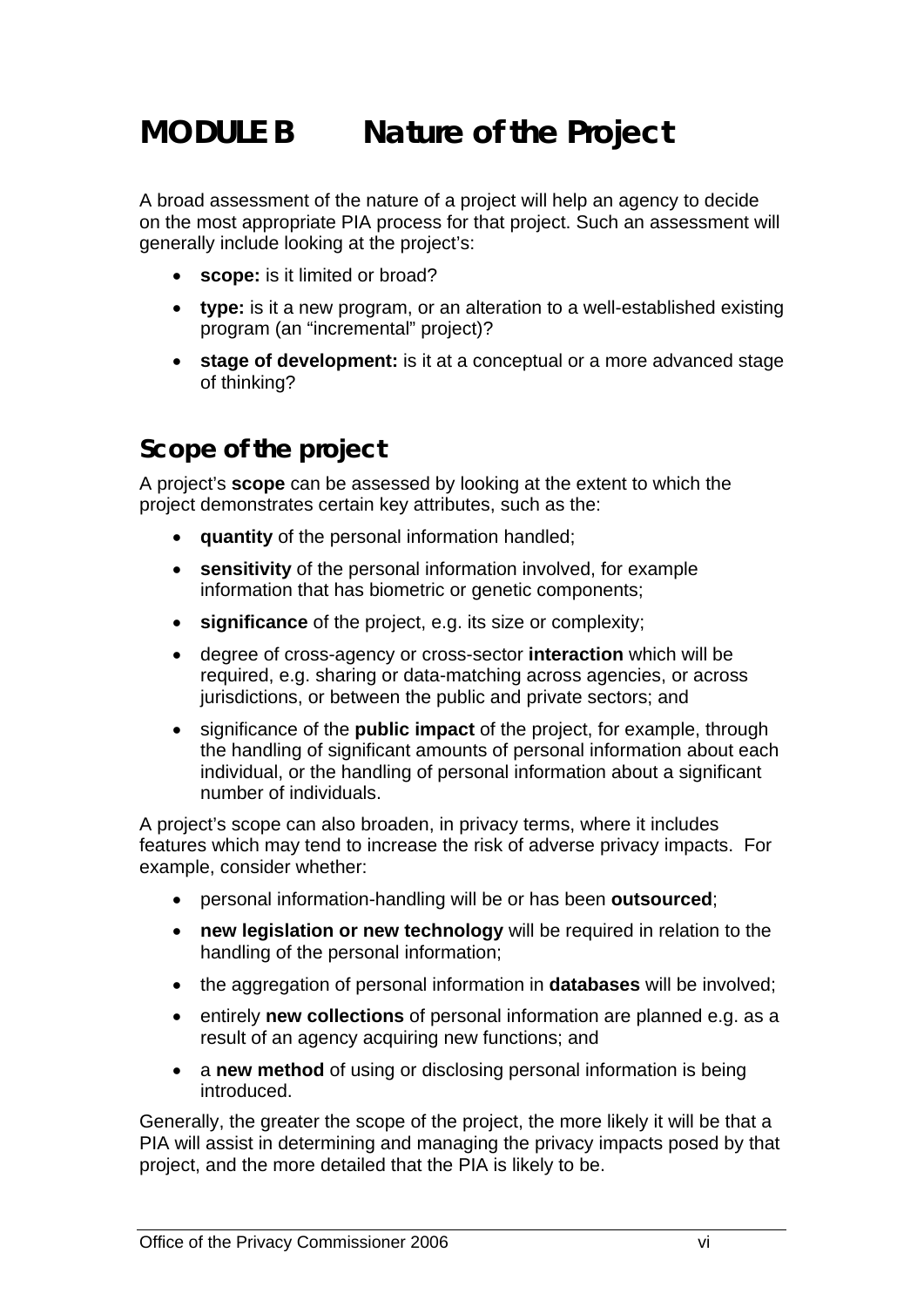### **Type of project and stage of development**

An agency will also find it useful to consider the **type** of project (e.g. new or incremental?), including the **stage of development** it has reached (e.g. conceptual or more advanced?).

Generally, an incremental project is one which proposes to add or make changes to an existing program or system, rather than implement a new program or system. If a project is incremental, this Guide should generally be read so as to apply to the new personal information flows, unless the agency is of the view that the existing program or system may also benefit from a PIA. Like all projects, incremental projects can range from being limited in scope through to being quite significant in their scope and privacy implications. If it appears that an incremental project is more significant in scope, a more comprehensive PIA may be required.

It is beyond the scope of this Guide to attempt to recommend an appropriate PIA process for all the various types of projects that might be undertaken. However, a few examples of different project types are provided below, to demonstrate how the PIA process can differ for different project types or projects at various stages. These examples are not intended to be exhaustive.

#### **Example A: Incremental projects of limited scope**

Where a project is incremental and appears to be relatively limited in scope, a shorter PIA might be all that is required. For example, a project might be considered to be of limited scope if it proposes a relatively minor adjustment to a well-established existing program, or if it involves the collection and use of a very limited amount of personal information (that is not sensitive information) in a secure environment.

Even for projects where a shorter PIA might be found to be appropriate, the PIA process should preferably still address all the key stages (see *11. Key stages of a PIA* above). However, in such circumstances it may, for example, eventuate that:

- the degree of mapping of information flows required is quite small;
- the amount of questions that require answers is relatively low;
- the analysis of the privacy impacts is relatively uncontroversial:
- the privacy impacts are minimal;
- the recommendations might be few; and/or
- the final report might be relatively brief.

Provided such an outcome is warranted by the nature of the project, this will constitute an adequate PIA in the circumstances.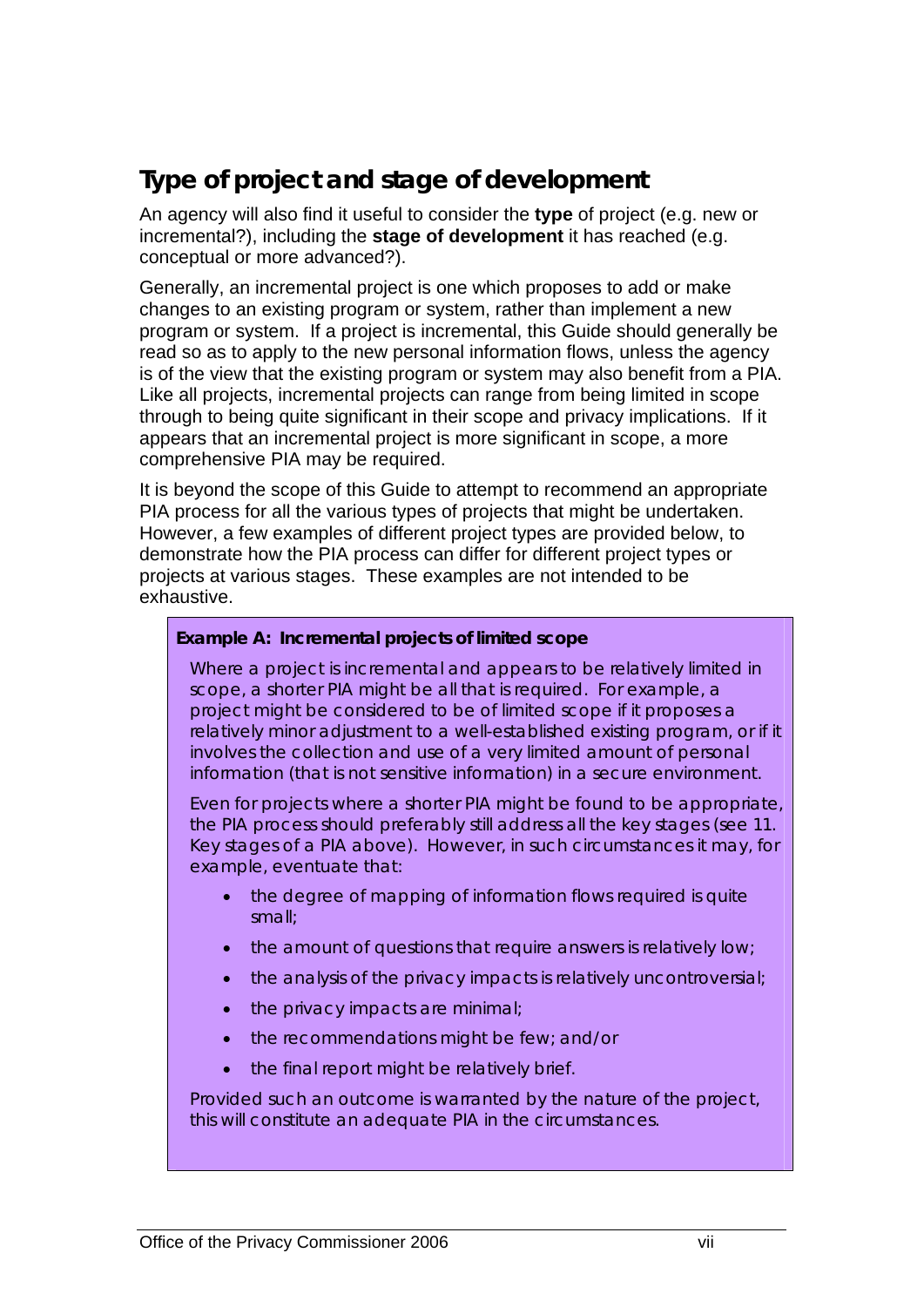#### **Example B: Projects at conceptual stage of development**

For projects at the earlier or conceptual stages of development, it might only be possible for the key stages of a PIA (see *11. Key stages of a PIA* above) to be initially addressed in a preliminary manner. For example, the information flows might only be able to be mapped to the extent of the detail available at the time. This may also mean that only a preliminary analysis of privacy impacts and possible management strategies might be possible.

In these circumstances, the preliminary PIA should be viewed as part of an evolving process. Initially, the PIA can be progressed and documented. As the project develops and the issues become clearer, the PIA can be updated and supplemented, leading to a more comprehensive PIA being completed. In some circumstances (e.g. significant projects), preliminary reports and interim recommendations will be important to ensuring that privacy is built in.

#### **Example C: Significant projects at advanced stages of development**

For projects which are at relatively advanced stages of development and which are broad in scope, it is likely that a comprehensive PIA (or, in some circumstances, more than one comprehensive PIA) will be appropriate. A comprehensive PIA will also undertake the key stages of a PIA (see *11. Key stages of a PIA* above), but in a more detailed and thorough fashion.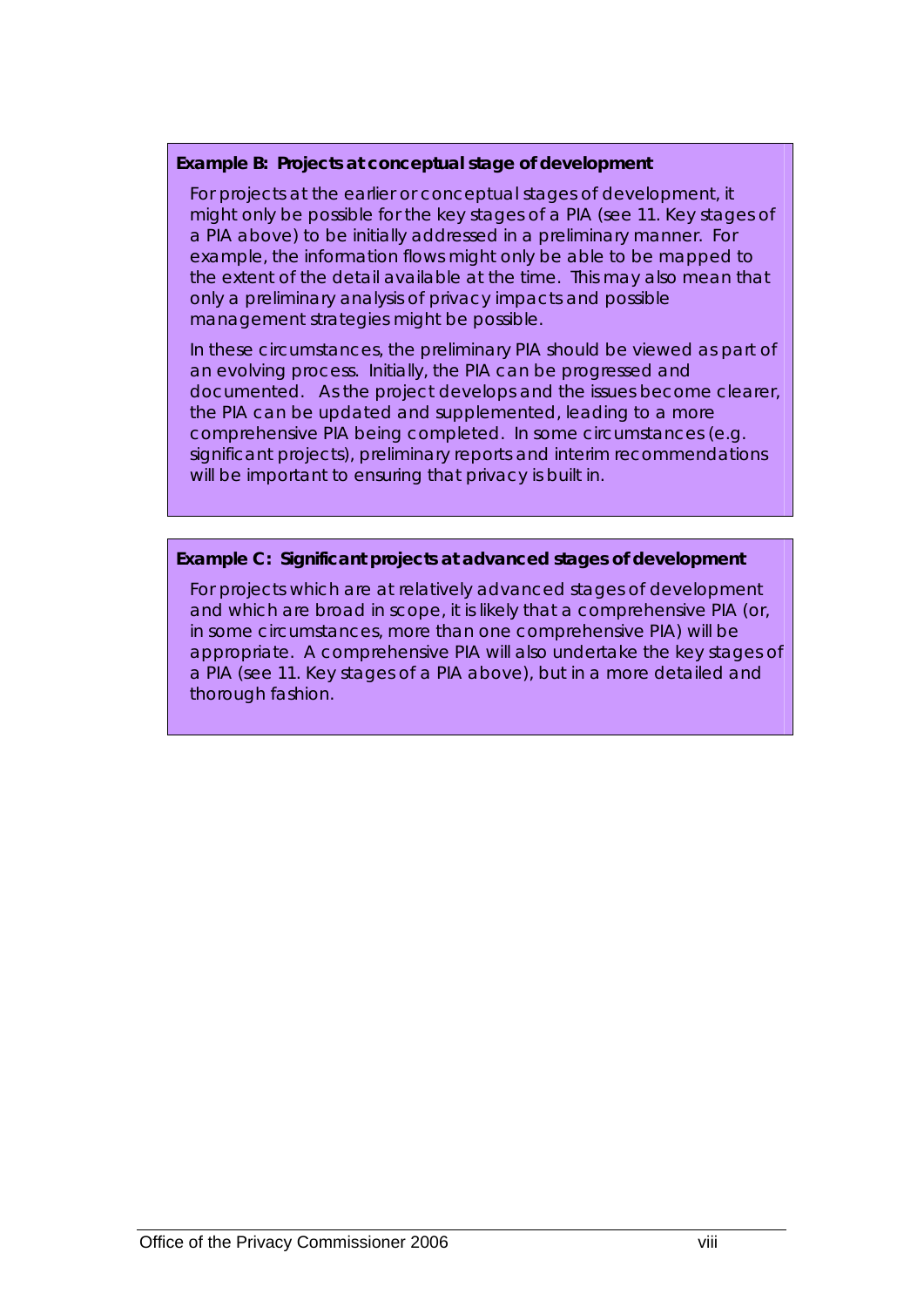# <span id="page-29-0"></span>**MODULE C Mapping the Information Flows**

The purpose of this stage of the PIA is to describe and map the flows of personal information in the project. The information compiled during this stage will form the basis for the forthcoming analysis of privacy impacts.

The elements of the project that are most likely to be relevant to information privacy impact include:

- the *collection* of personal information;
- its *use* and *disclosure*;
- the ability individuals have to *access* information about them;
- the ability individuals have to **correct** information about them if need be;
- the applicable *security* safeguards;
- the processes for ensuring *data quality*; and
- whether an *identity management* system is involved.

The series of questions which appear below is designed to assist agencies in describing how their project deals with each of these areas. In doing so, the questions should also help draw agencies' attention to possible points where information privacy issues might arise.

In this regard, a "*Privacy Risk*" box indicates circumstances where a project may present a risk to individual privacy. This could be by altering an individual's choices about who knows what about them, or by otherwise compromising an individual's autonomy in relation to their personal information.

Any responses to the following questions should be documented for use at the privacy impact analysis stage. The responses will also be useful for any forthcoming PIA reporting documents.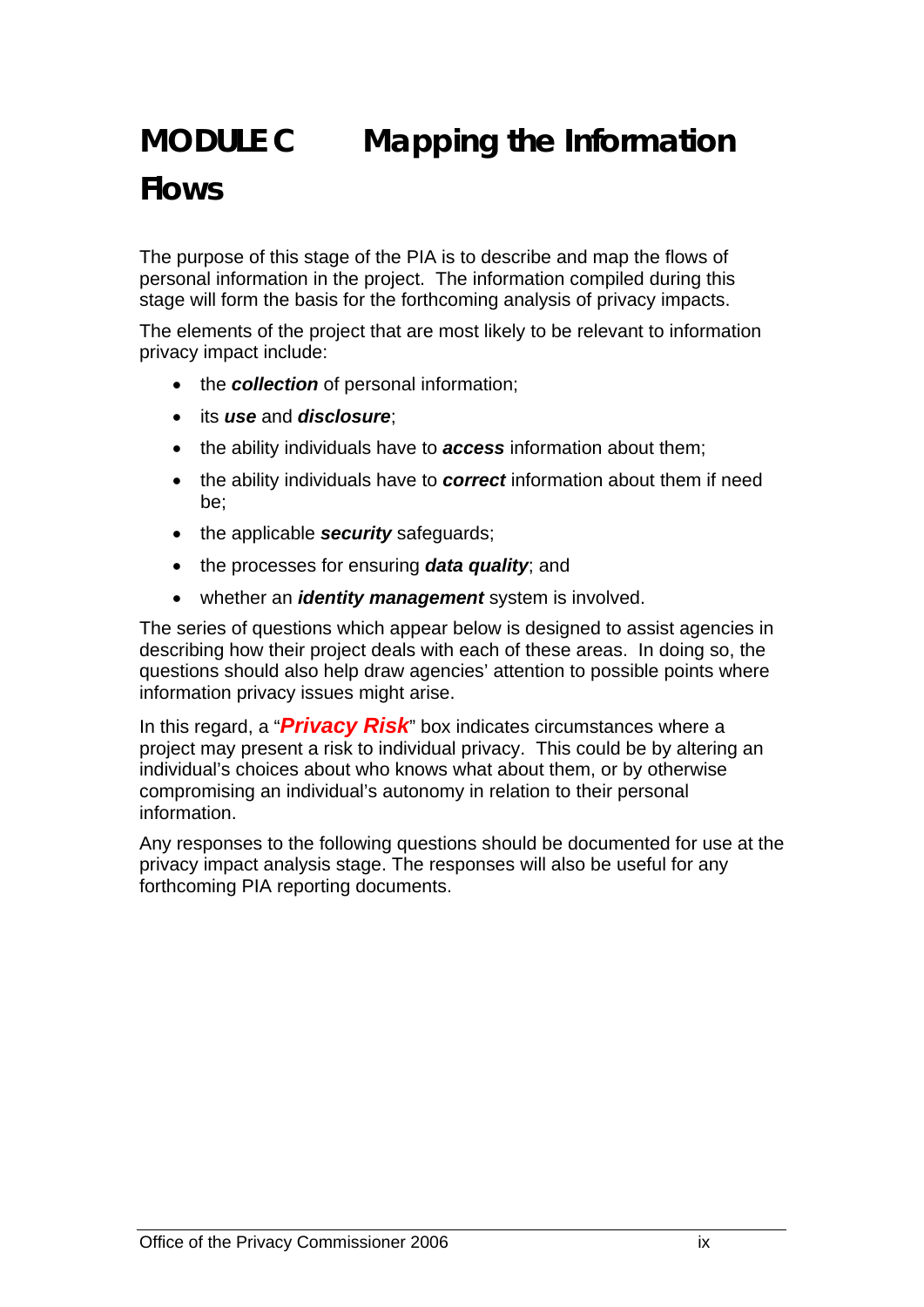*Good collection practices underpin good privacy.* 

When considering collection, describe:

- how the collection relates to the agency's functions or activities;
- what public interest justifies the collection;
- why the personal information, including the particular data items and kinds of data, is necessary for the project;
- whether the information can be collected in a de-identified or anonymous manner; and
- whether individuals can choose not to provide some or all of the personal information sought.

How will the information be collected? Might some individuals feel that the method of collection is unreasonably intrusive? Examples of unreasonably intrusive collection practices may include requiring individuals to divulge intimate or sensitive information in a public area where others can overhear or collecting video footage of individuals' private activities without their knowledge.

**Privacy Risk**  Collecting unnecessary or irrelevant personal information, or intrusive collection.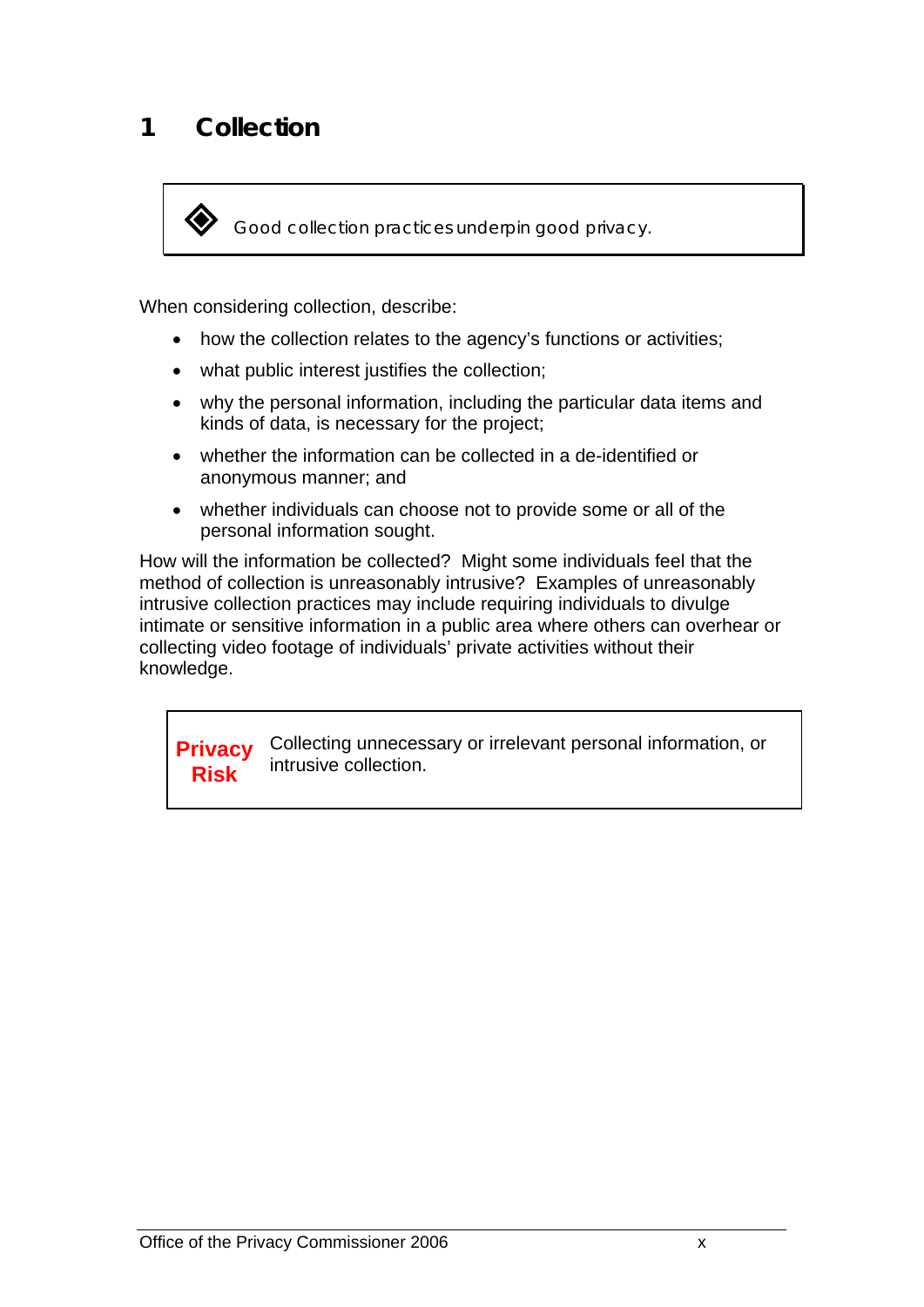

*Detail the collection process.* 

Describe:

- the personal information, including the data items to be collected (e.g. name, address, occupation, identification numbers);
- where the information is to be collected from (e.g. from the individual directly, from other individuals, from other agencies or organisations, from publicly available sources);
- whether the information will be paid for or exchanged for something else of value;
- how the circumstances of the individuals involved will be taken into account when the personal information is being collected, e.g. cultural diversity, hearing impairment, languages other than English;
- why each element of the information is being collected (e.g. identify whether some data items are collected for some purposes and other data items for different purposes);
- whether the information to be collected is of a sensitive nature (including, for example, financial information, political or religious beliefs, health, sexual practices, biometric or genetic information);
- any statute, authority or requirement the agency is relying upon to collect the information; and
- alternatives to collection that have been considered and rejected (e.g. using de-identified data).

Where an individual's consent will be sought to the collection of their personal information, outline what other matters may depend on that consent. For example, is a particular service or benefit only available if the individual consents to the collection of some or all of the requested personal information?

**Privacy Risk**  Bulk collection of personal information, some of which is unnecessary or irrelevant.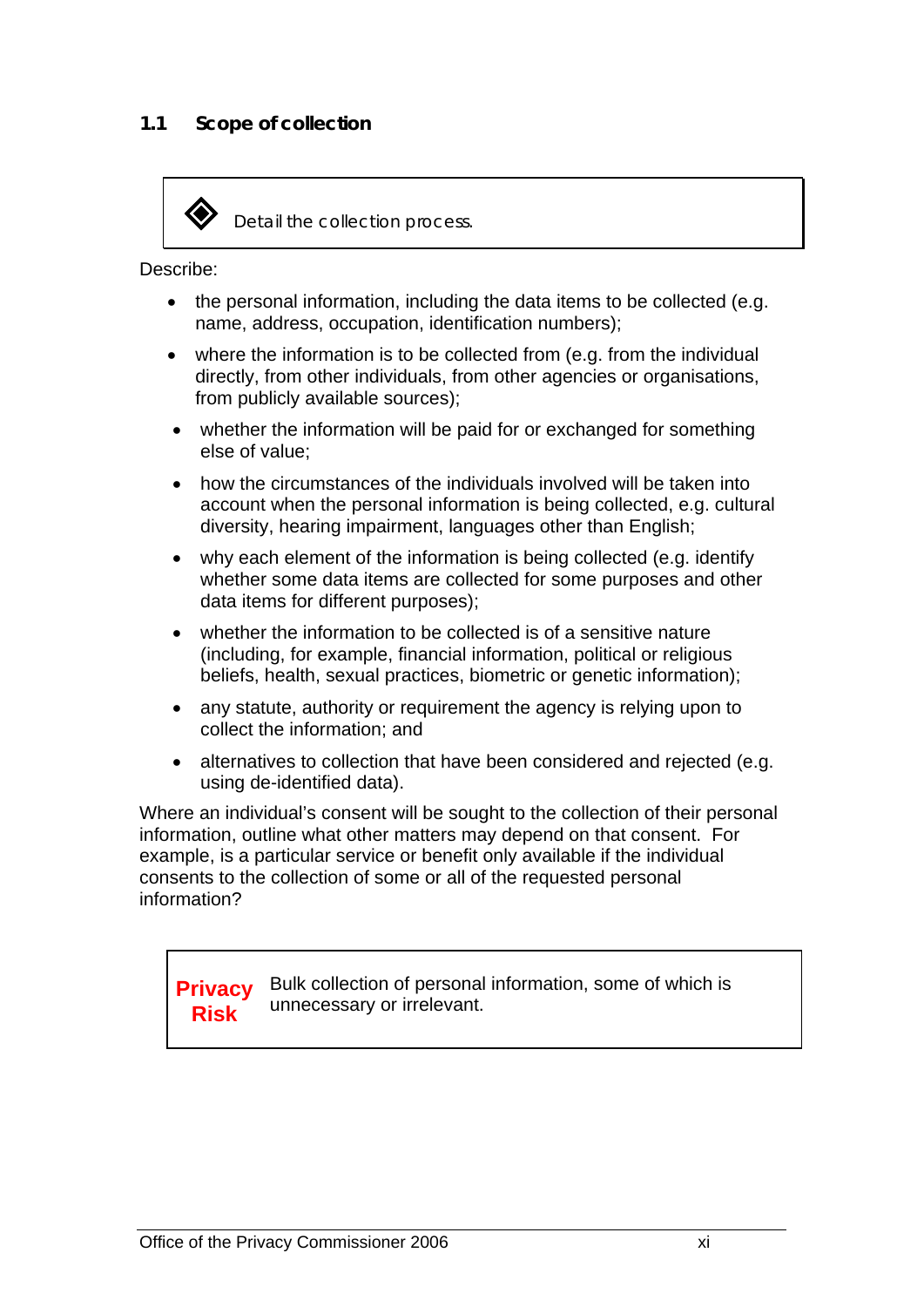#### **1.2 Notice**

*What do individuals know about the collection?* 

Personal information should be handled in a transparent way so there are no surprises for the individual. Identify and describe what information is given to the individual about the collection, and how it is given, including:

#### (a) **Purpose and authority**

- the purpose for which the personal information is being collected;
- whether the collection is authorised or required by law (and, if so, which law?);

#### (b) **Use and disclosure**

- uses or disclosures that the agency considers consistent with the purpose for collection;
- the people, bodies or agencies to which the collecting agency usually or sometimes discloses personal information (and any further uses and disclosures by those people, bodies or agencies);
- proposed uses or disclosures for purposes other than the purpose of collection; and

#### (c) **Choice**

• do individuals know they have a choice about the handling of their personal information where these choices exist? Has the agency told them?

**Privacy Risk**  Individuals unaware of collection or its purpose.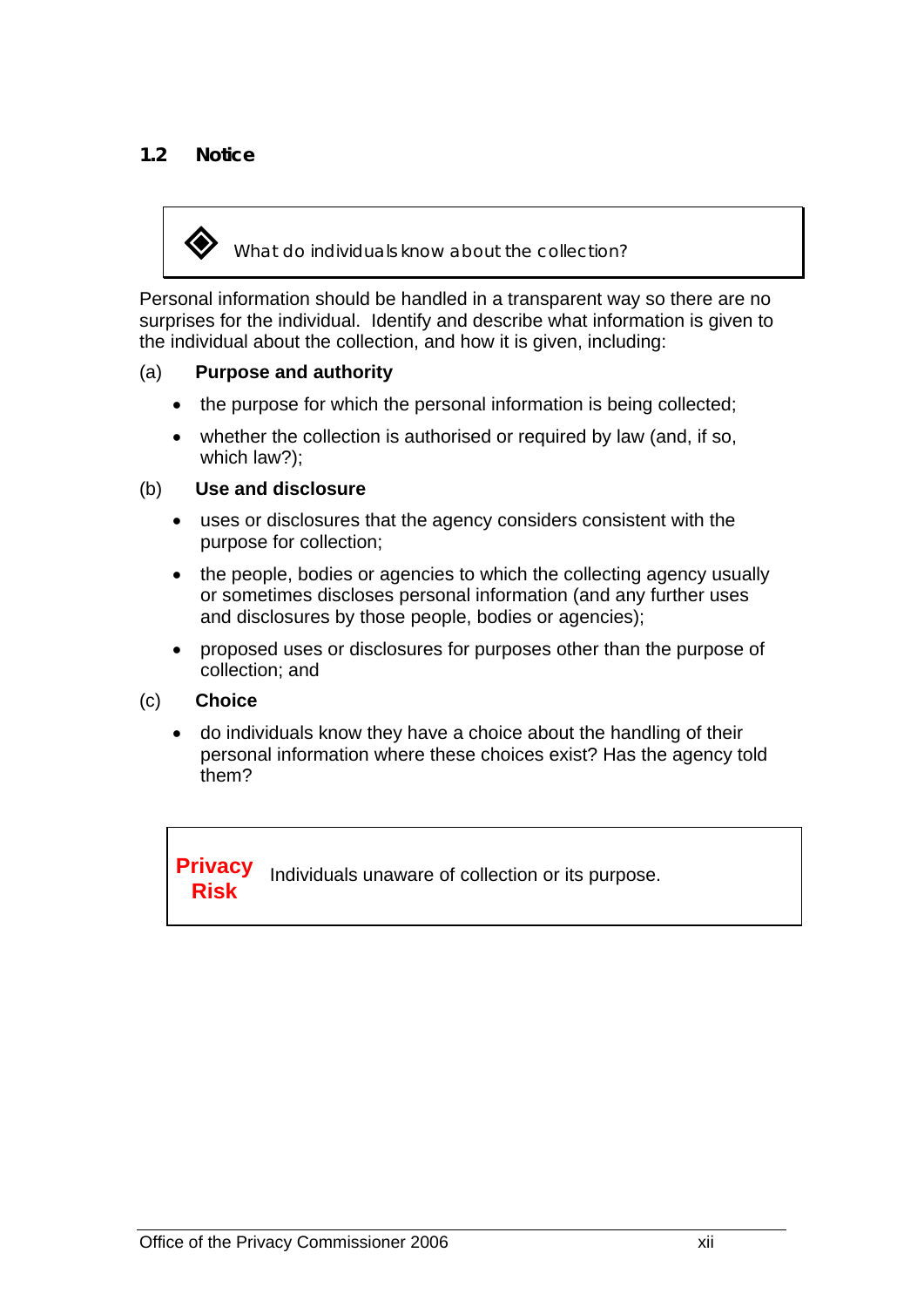#### **1.3 Method of collection**

Identify and describe:

- how often the personal information is to be collected (e.g. only on one occasion or ongoing);
- any potentially sensitive or intrusive methods of collection (including photographs, fingerprinting, iris scanning, drug testing and the collection of genetic information, for example, through buccal swabs);
- any covert methods of collection, such as surveillance, and why they are necessary and appropriate (e.g. some website cookies and surveillance devices including electronic listening devices and cameras); and
- whether the technology is privacy enhancing or privacy invasive, and why.

**Privacy Risk**  Covert collection is generally highly privacy invasive, and should only occur under prescribed circumstances.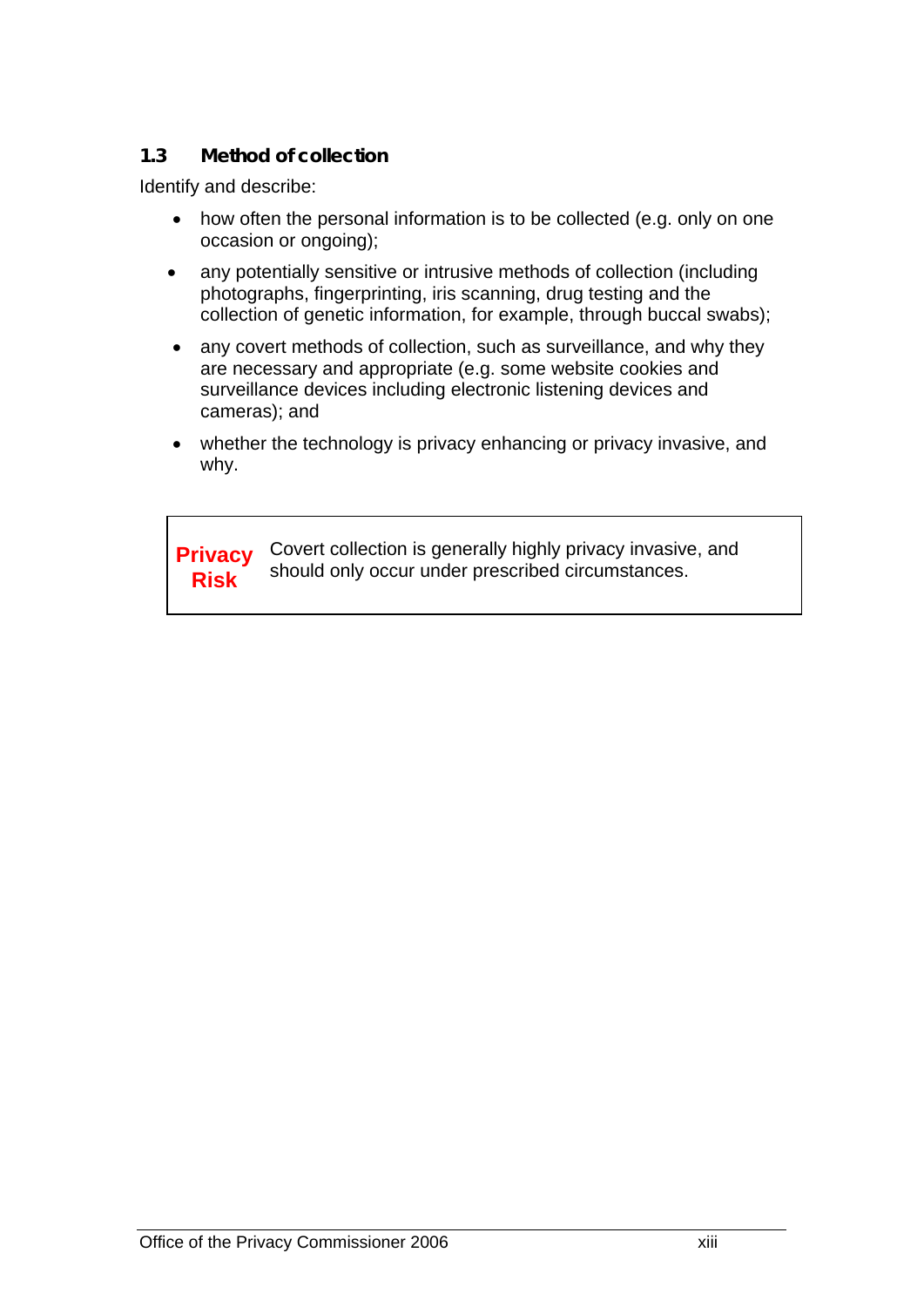

 *No surprises! Use personal information in ways that are expected by the individual.* 

Generally speaking, "use" refers to what happens to personal information in the hands of the collector.

#### **2.1 Use**

Identify and describe:

- all the uses of the personal information (including ones which may be expected but uncommon);
- how all these uses relate to the purpose for which the personal information was collected;
- any changes to the purpose for using the information after the information is collected; and
- measures in place to prevent use for secondary purposes.

#### **2.2 Secondary purposes**

If the information collected may be used for an additional or secondary purpose, identify and describe:

- whether consent is required for the secondary use;
- if the use is directly related to the purpose of collection:
- whether an individual can decline the secondary use and still be involved in the project; and
- if new, unplanned purposes for handling personal information arise in the life of the project, the extent to which individuals will be involved in decisions about these new purposes.

**Privacy RIVACY** Using personal information for unplanned secondary purposes.<br>Risk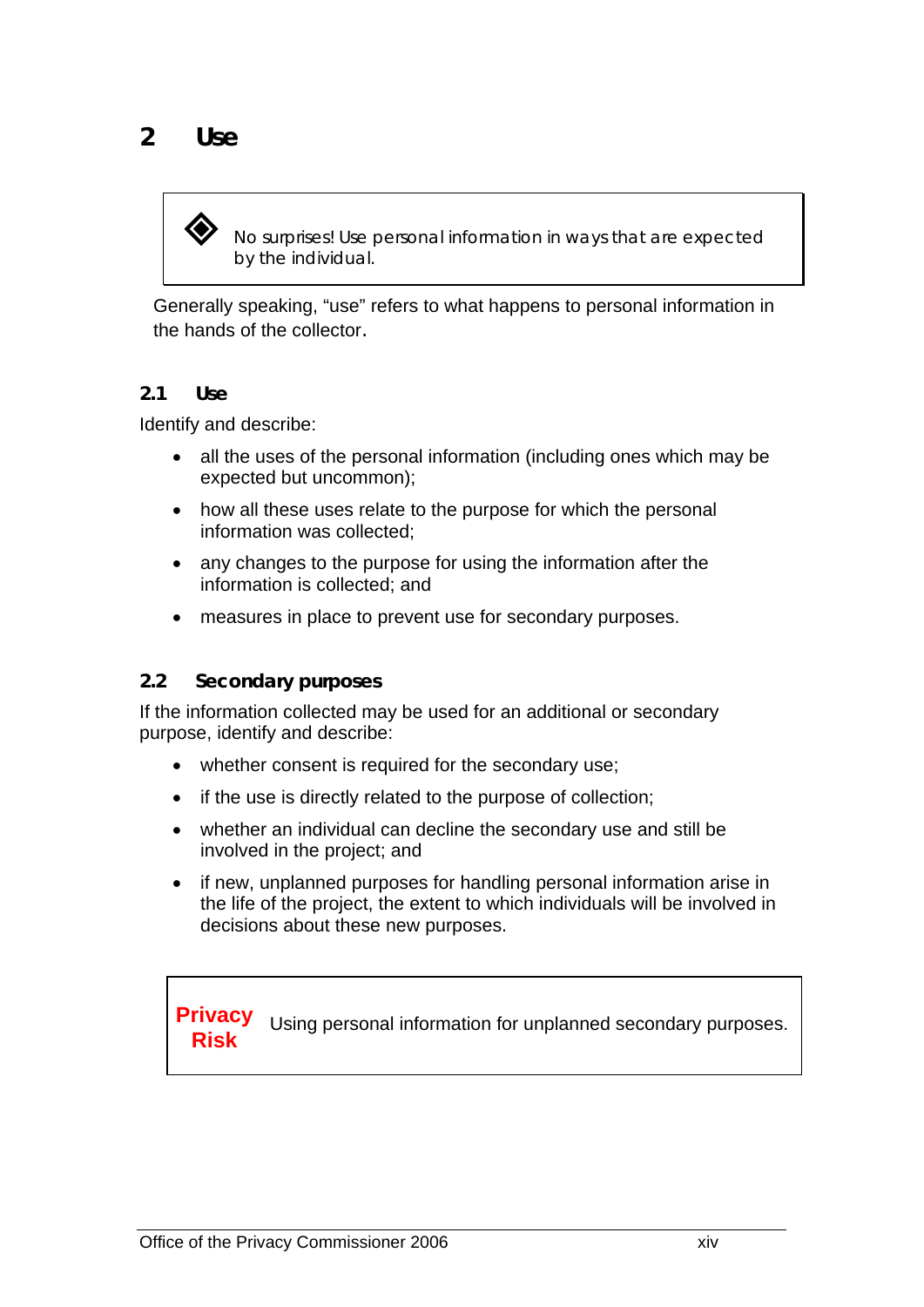#### **2.3 Data linkage / matching**

Aggregation or the bringing together of diverse groups of personal information collected for different purposes, either in the agency or by another agency or organisation, has privacy risks. For example, it may reveal personal information not previously available, or it may reveal information not necessary for the purpose at hand.

Identify and describe:

- any intention or potential for the personal information to be linked, matched or cross-referenced to other information held in different databases (held by the agency or by other agencies or organisations);<sup>[11](#page-35-0)</sup>
- how this linkage, matching or cross-referencing might be done;
- any decisions affecting the individual that are to be made on the basis of such datamatching, linking or cross-referencing;
- what safeguards will be in place to limit inappropriate access, use and disclosures of the resulting information;
- what mechanisms will be in place to ensure audit trails and appropriate back-ups; and
- what protections are in place to ensure the accuracy of the data linkage and that individuals will not be adversely affected by erroneous data matching; for example, have individuals been informed of the data linkage?

**Privacy Risk** Unnecessary or unplanned data linkage.

<span id="page-35-0"></span> $\overline{a}$ 11 Also see the OPC's *Guidelines for the Use of Data-Matching in Commonwealth Administration* at [www.privacy.gov.au/publications/p6\\_4\\_23.doc](http://www.privacy.gov.au/publications/p6_4_23.doc).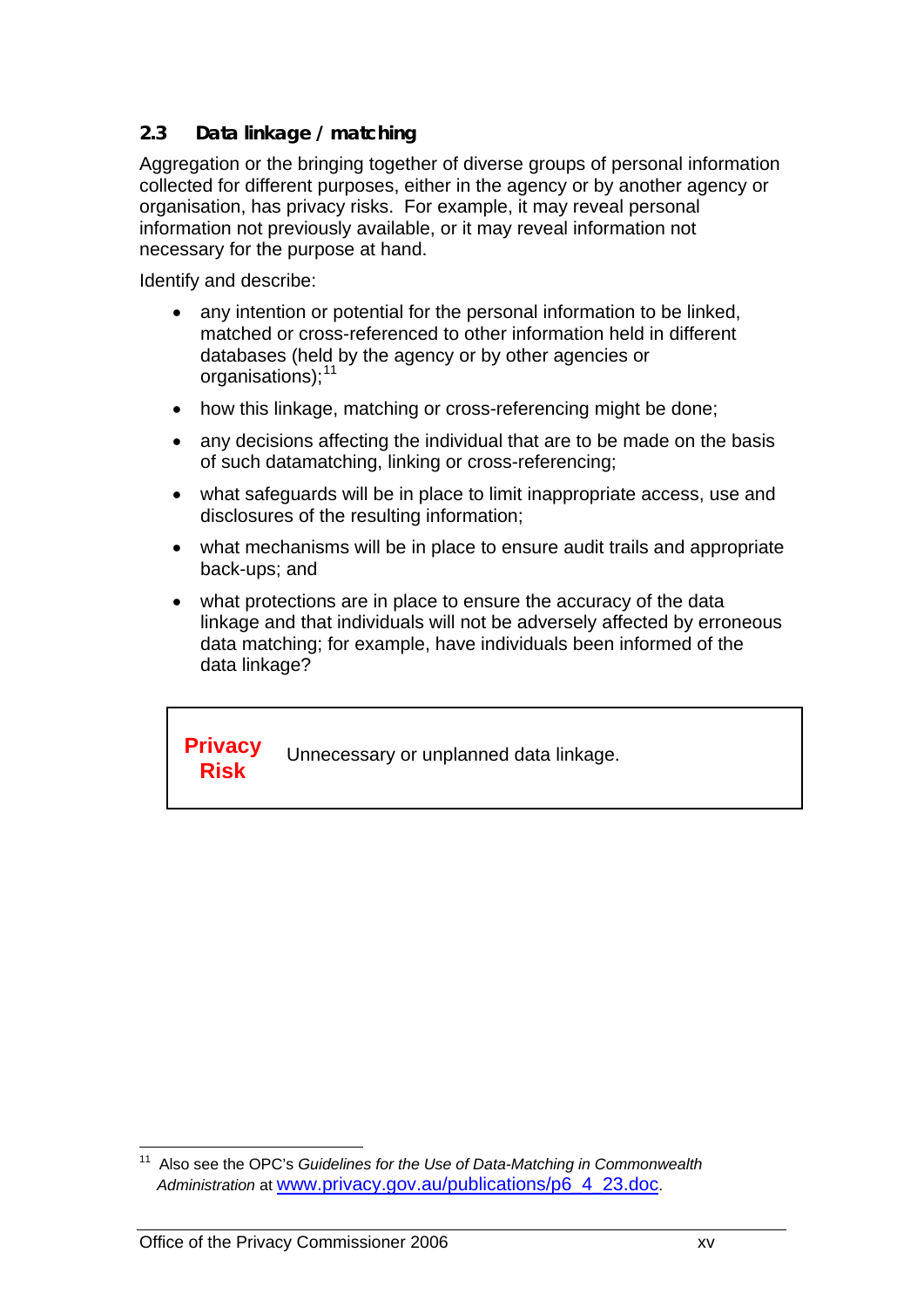# **3 Disclosure**

*No surprises! Tell the individual about disclosures.* 

Generally speaking, "disclosure" refers to the process of releasing personal information outside the control of an agency.

Identify and describe:

- to whom and under what circumstances the personal information will be disclosed and why;
- whether the personal information disclosed to others outside the agency will be protected from privacy risks in the same way as information held by the agency (e.g. covered by the Privacy Act, or by a similar privacy law);
- if the information is to be published, or disclosed to a register, e.g. a public register;
- whether the individual has been told about the disclosure and what choices they have (including about the publication or suppression of their information); and
- whether the disclosure is authorised or required by law, specifying the relevant provisions.

**Privacy Risk**  Disclosures not originally planned can lead to privacy complaints.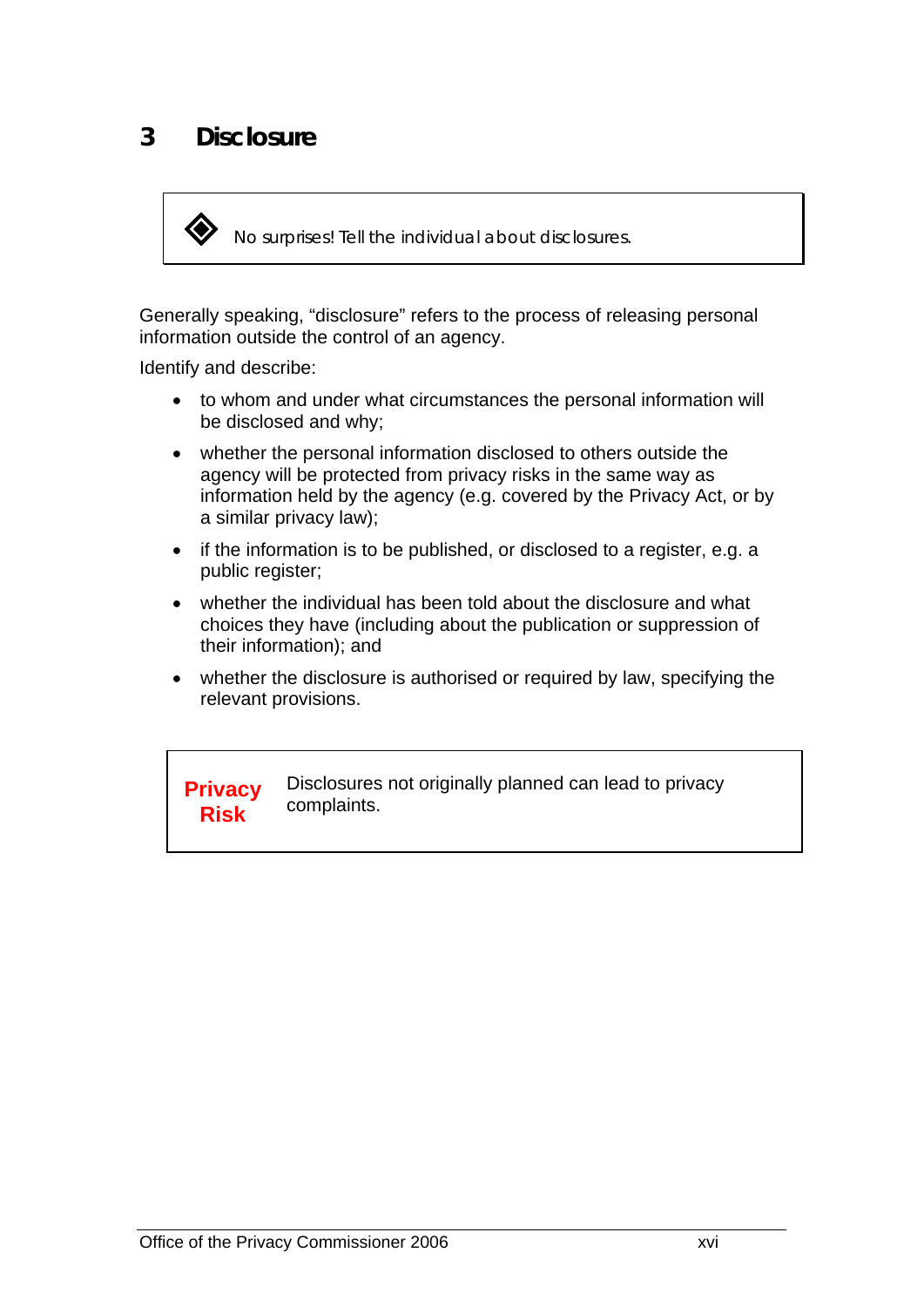# **4 Access and correction**

 *Getting access to personal information should be clear and straightforward.* 

Identify and describe:

- how an individual can access their personal information (including any costs incurred by the individual); and
- how the individual can have the information about them corrected, or annotations made, if necessary.

**Privacy Risk**  Inaccurate information can cause problems for agencies and individuals.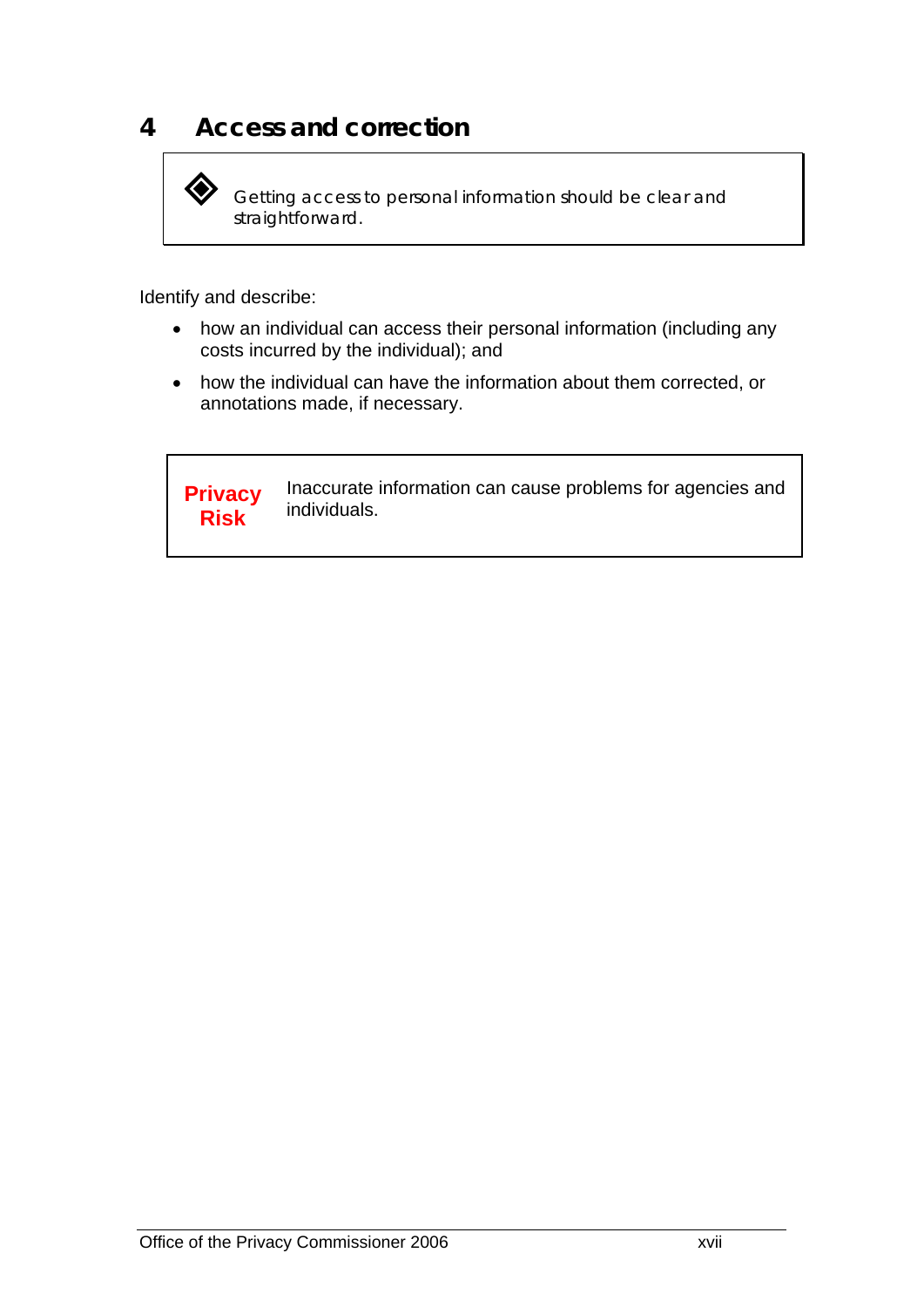*Logical (IT) and physical security measures.* 

Describe:

- what security measures will be taken to protect the personal information from loss, unauthorised access, use, modification, disclosure or other misuse, including how data is transferred between sites;
- what security measures will be taken to protect personal information where its handling will be or has been outsourced to external agencies or organisations;
- who will have access to the information, and who authorises those access rights;
- the systems in place to prevent and detect misuse of, or inappropriate access to, the personal information; and
- what action will be taken if there is a security breach (e.g. informing individuals of the breach).

Assess the project against agency IT plans and physical security, e.g. use of lap-tops, encrypted media for disks, access to sites and systems.

**Privacy Risk**  Unauthorised internal and external access and use.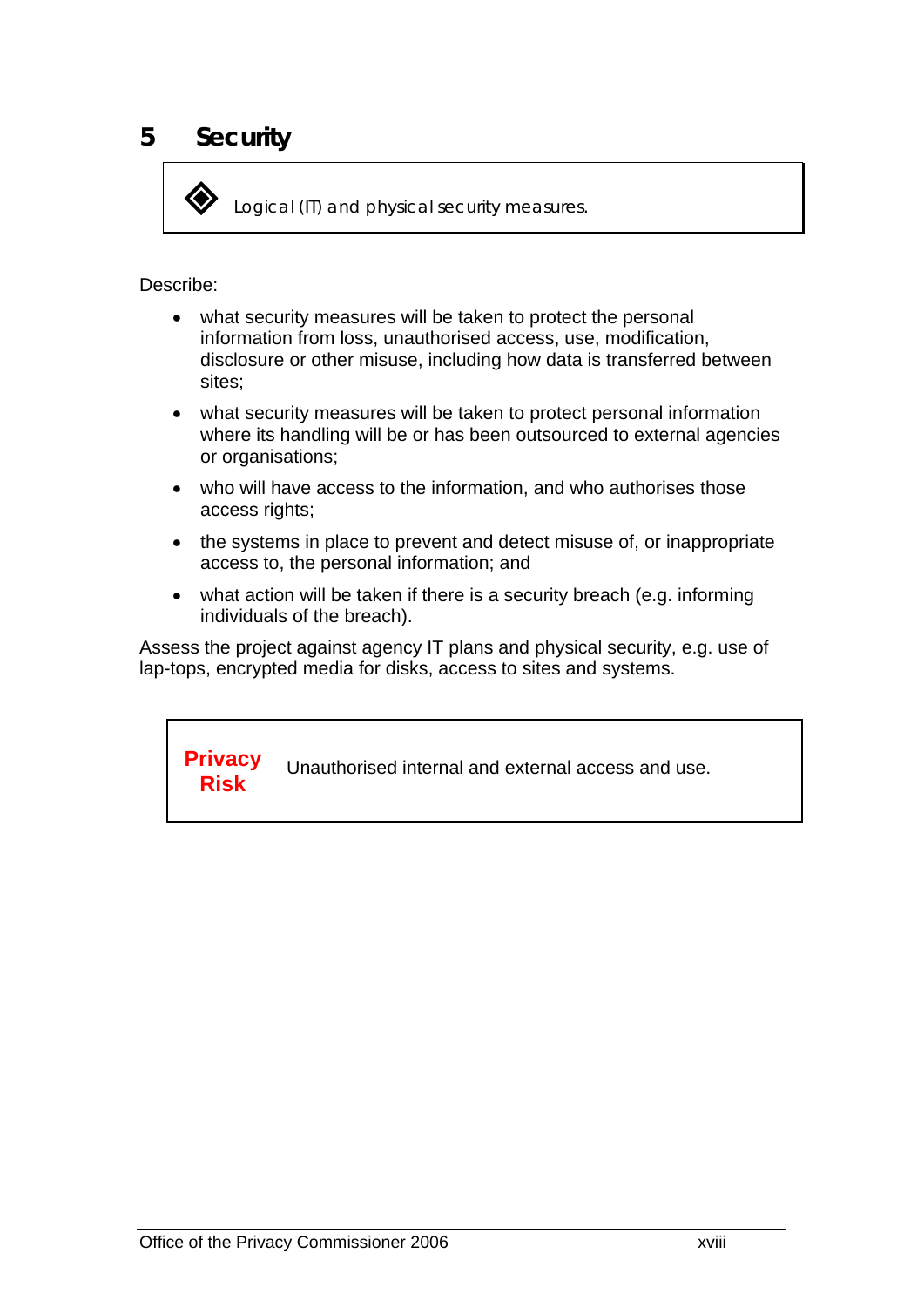## **5.1 Retention and destruction**

Identify and describe the retention and destruction practices to be employed in the project, including:

- when personal information is to be de-identified or destroyed;
- how this is to be done and whether it will be done securely;
- whether a data retention policy and destruction schedule is in place; and
- how compliance with the data retention policy and any relevant legislation relating to record destruction will be measured.

**Privacy Risk Filter** Retaining personal information unnecessarily.

# **6 Data quality**

Identify and describe:

- the consequences for individuals if the personal information is not accurate or up-to-date (e.g. the kinds of decisions made on the basis of the information; the risks to the agency and the individual posed by inaccurate information);
- how information will be kept up-to-date;
- the processes to ensure that the data is only used or disclosed when it is relevant, up-to-date and complete; and
- the updates and modifications to personal information which will be disseminated to others outside the agency to whom personal information has been disclosed.

**Privacy Risk** *Making decisions based on poor quality data.*<br>**Risk**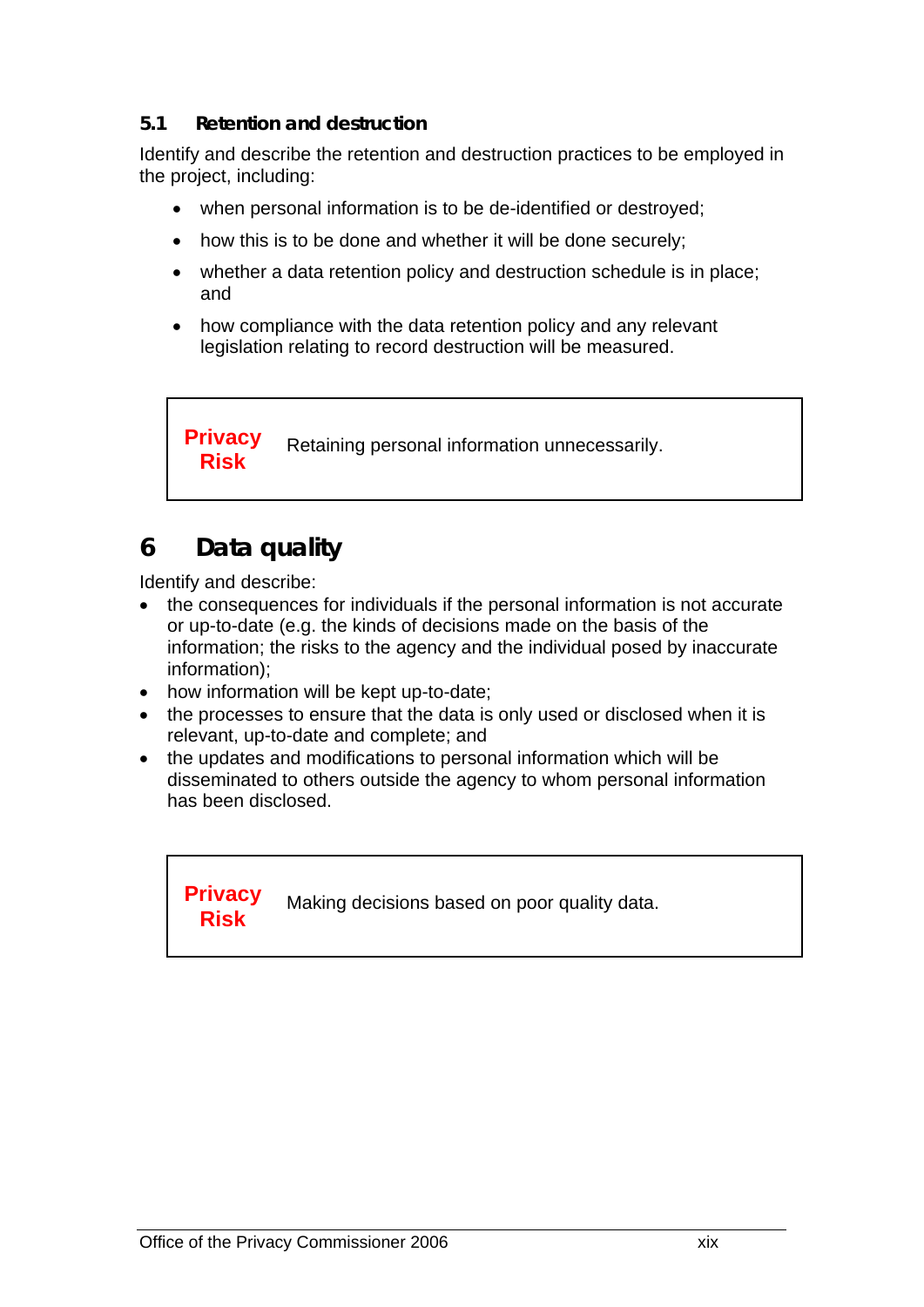# **7 Identity management**



Agencies handling personal information may require identity management systems and processes robust enough to identify, to an appropriate level of confidence, the individuals whose personal information they are dealing with  $12$ 

Identify and describe:

- to what extent the project can proceed through the handling of anonymous or de-identified information;
- whether it is necessary to authenticate identity, and to what degree of confidence (e.g. taking into account a consideration of the value of the transaction);
- how evidence of identity is to be authenticated;
- whether the project involves the issuing of a new identification number to individuals, and its purpose;
	- o this includes whether the new identification number could potentially be used for other purposes or adopted by other agencies or private sector organisations, and, if so, what protections could be put in place to address this;
- any expected uses and disclosures of this or other identification numbers (by any agency or organisation); and
- individual attributes, other than identity, that need to be authenticated (e.g. that an individual has a certain qualification).

<span id="page-40-0"></span> $\overline{a}$ 12 See also "*Proof of ID Required? Getting Identity Management Right."* [www.privacy.gov.au/publications/index/html#S](http://www.privacy.gov.au/publications/index.html#S).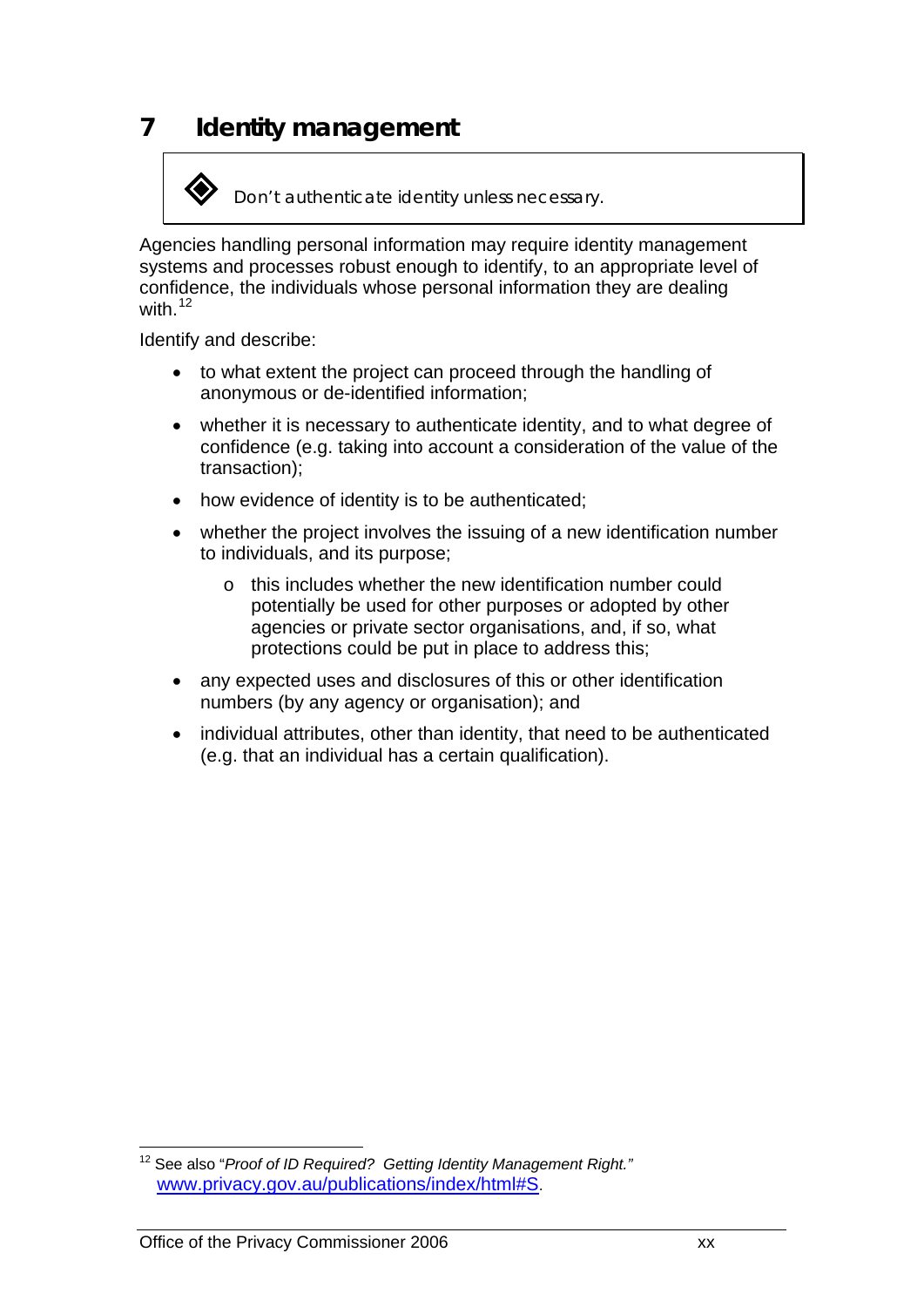# **MODULE D Privacy Impact Analysis**

The privacy impact analysis stage of a PIA investigates how the information flows in a project affect the choices individuals have regarding how information about them is handled, the potential degree of intrusiveness into the private lives of individuals, compliance with privacy law, and how the project fits into community expectations.

Key questions to be answered through the privacy impact analysis phase of a PIA include the following:

- Does the project comply with privacy legislation (see *Module E*) and agency-specific legislative requirements?
- Do individuals have to give up control of information about themselves to any degree?
- Will it require, or is it likely to result in, individuals changing their behaviour (e.g. having to present identification in more circumstances), or incurring costs?
	- o Will the project impact disproportionately on individuals or groups without identity documentation?
- Will decisions that have consequences for individuals be made on the basis of the personal information handled in the project (e.g. decisions about services or benefits)?
	- o Does the project deliver the right amount of accurate and relevant information to adequately inform these decisions?
- Is there provision for complaint-handling mechanisms, in the event that privacy breaches eventuate?
- Have emergency procedures been devised in the event that the system fails?
- Is there provision for audit and oversight mechanisms, including emergency procedures in the event that the system fails?
- Does the project include the potential for function creep (e.g. might there be an interest in using the personal information collected for the project, for other purposes) or other unplanned consequences?
- Assess the value of the information to unauthorised users (e.g. is it information that others would pay money or expend effort to gain access to)?
- Is any intrusion (physical or on property) or surveillance (whether covert or overt) fully justified and proportional to the outcome?
	- o Is it the only way of achieving the aims of the project?
	- o Is it done in the least intrusive manner?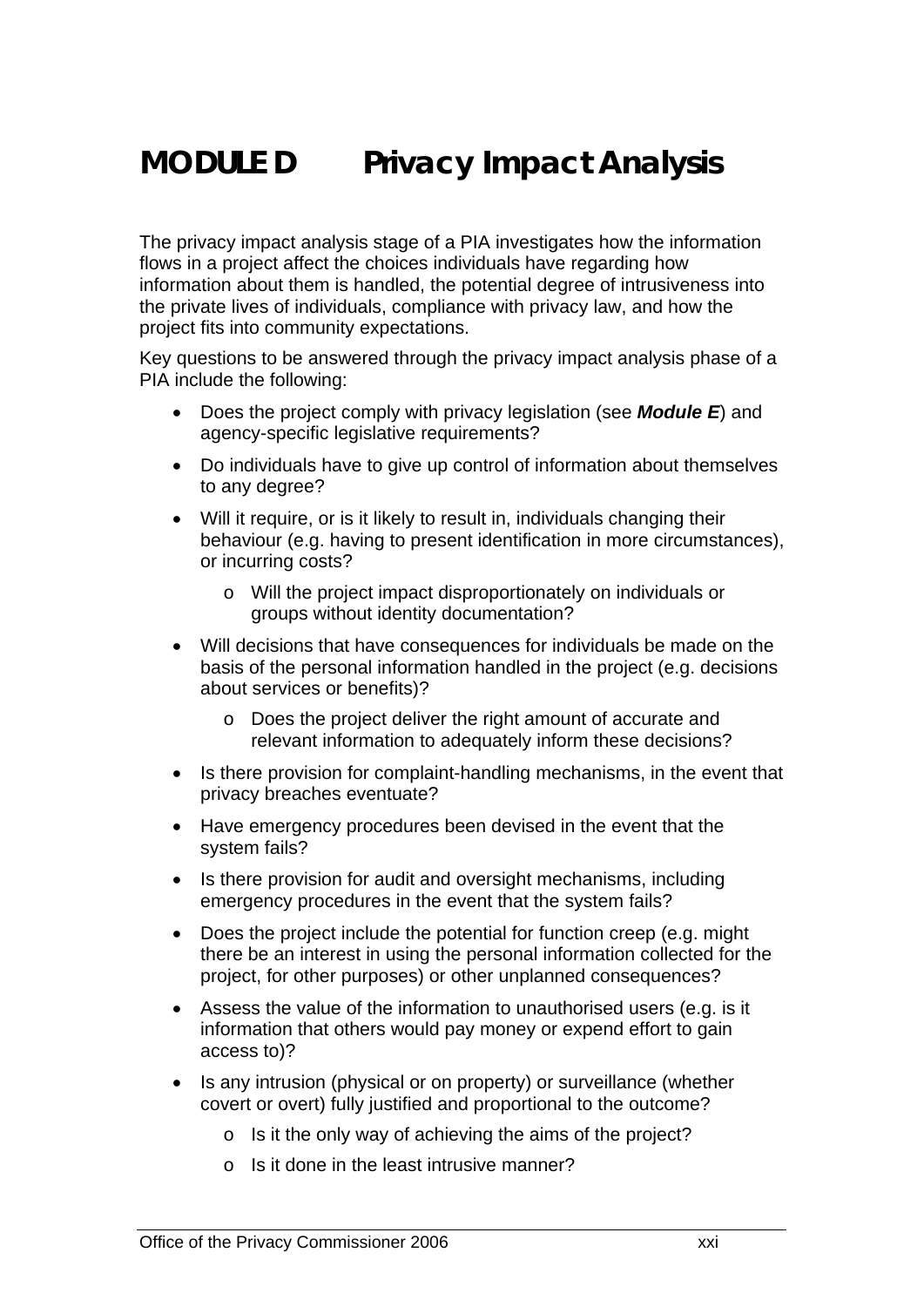- o Is it subject to legislative or judicial authority?
- How consistent is the project with community values about privacy (e.g. does it involve new ways of identifying individuals, the creation of significant databases or the use of genetic material or information)?
- How has privacy been factored in the project's cost-benefit analysis, and the analysis of the project's return on investment?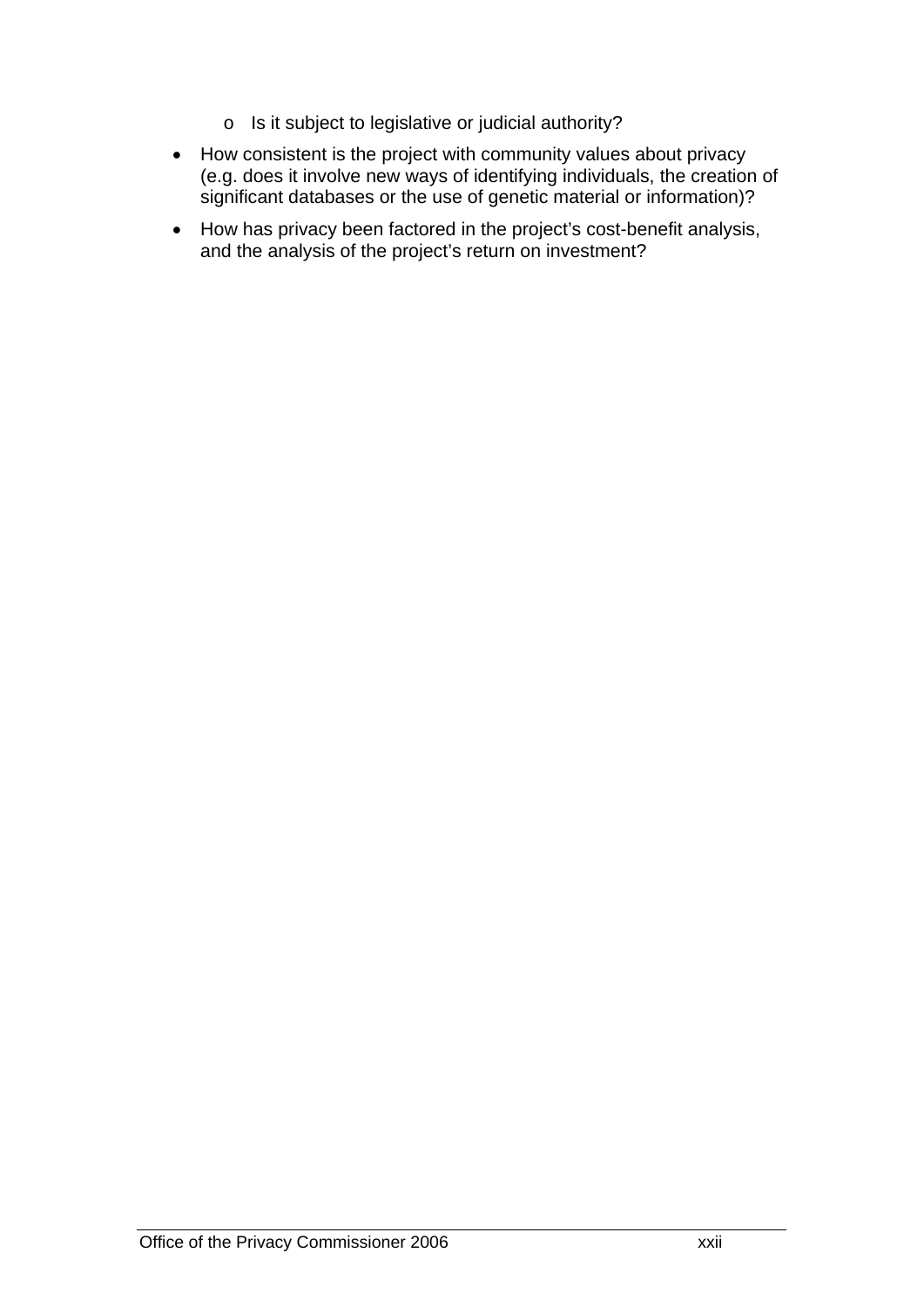# **MODULE E IPP Compliance Checklist**

This IPP Compliance Checklist aims to assist employees proposing change to investigate whether the personal information aspects of their project comply principally with the IPPs in section 14 of the Privacy Act.

Module E has been designed to be deployed as a template on desktops, portable computers (provided they are secure) or internal websites for use by any employee proposing change. Where so adopted by agencies, the module may need to be modified to add agency-specific details. For example, some agencies have processes that need to be completed where changes to computer software and/or hardware are contemplated. It would be more userfriendly if the PIA and such agency-specific processes were linked electronically. It would also usually assist the PIA process if a summary or copy of the documentation for those linked processes were attached to the PIA documentation, where relevant.

It should be noted that many terms used in the IPPs and NPPs have specific meanings, and it would be prudent to refer to the Privacy Act's definition for those terms. Another useful source for guidance in this regard is the Privacy Commissioner's IPP/NPP Guidelines (published on the Privacy Commissioner's website at [www.privacy.gov.au\)](http://www.privacy.gov.au/). This module provides web addresses for the relevant Guidelines at the foot of the boxed text that summarises each IPP/NPP. Users are encouraged to refer to the Guidelines before responding to the questions asked in this module, and if necessary to seek further guidance from sources such as the agency's Privacy Contact Officer, legal unit or external guidance.

## **A) Information Privacy Principles (IPPs)**

#### **1) IPP 1 – Manner and purpose of collection**

Personal information shall not be collected for inclusion in a record, or in a generally available publication, unless:

- for a lawful "purpose" directly related to a "function" or "activity" of the collector AND
- necessary for or directly related to that purpose.

Personal information shall not be collected by a collector by "unlawful" or "unfair" means.

(NB This is a summary of the IPP only. Please refer to section 14 of the Privacy Act for the full text. For the Privacy Commissioner's Guidelines in relation to this IPP see

[www.privacy.gov.au/publications/HRC\\_PRIVACY\\_PUBLICATION.pdf\\_fil](http://www.privacy.gov.au/publications/HRC_PRIVACY_PUBLICATION.pdf_file.p6_4_14.4.pdf) [e.p6\\_4\\_14.4.pdf](http://www.privacy.gov.au/publications/HRC_PRIVACY_PUBLICATION.pdf_file.p6_4_14.4.pdf).)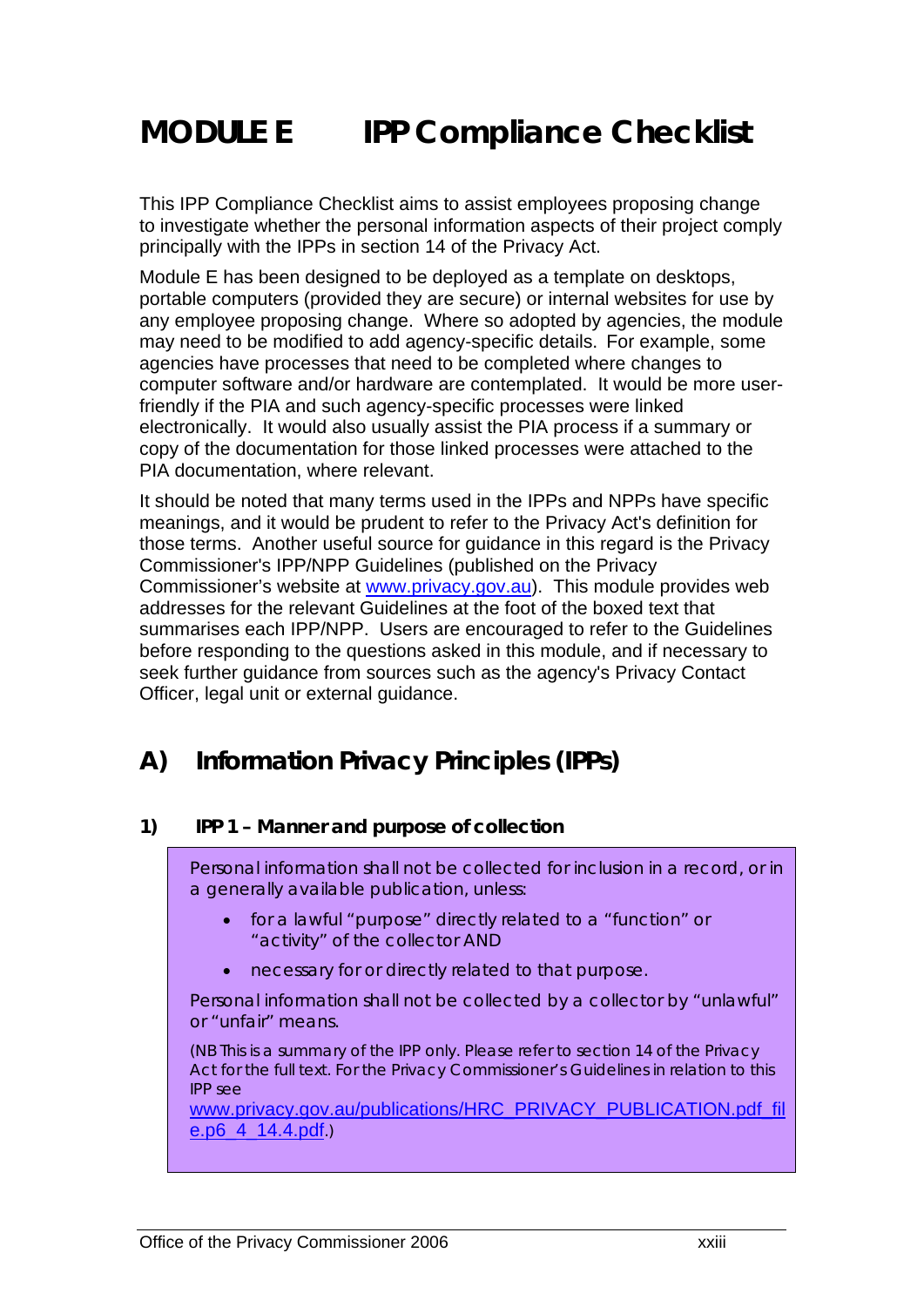1) Is the information to be collected for a lawful purpose directly related to a function or activity of the collector?



(If yes, please specify the "purpose" of collection and the relevant "function" or "activity" to which it is directly related. In particular, if the collection is "authorised" or "required" by, or under, a specific Act, regulation or determination, please specify details of the nature of this authority (n.b. this information will also be relevant to Question 3 under IPP 2 below). If no, please indicate what alternatives are proposed.)

2) Will the information collected be "necessary for" or "directly related to" that purpose?

 $Y_{PS}$   $\Box$  No  $\Box$ 

(If yes, please indicate how it is "necessary for" or "directly related" to the relevant purpose. If no, please indicate what alternatives are proposed.)

3) Will the information be collected by "lawful" and "fair" means?

(If yes, please specify the "lawful" and "fair" means proposed. If no, please indicate what alternatives are proposed.)

If you answered "No" to any of the questions above, your agency may not have authority under the Privacy Act to collect the personal information in question. You may need to seek further advice (e.g. from your agency's Privacy Contact Officer; other agency expert; legal advice) regarding compliance with this IPP.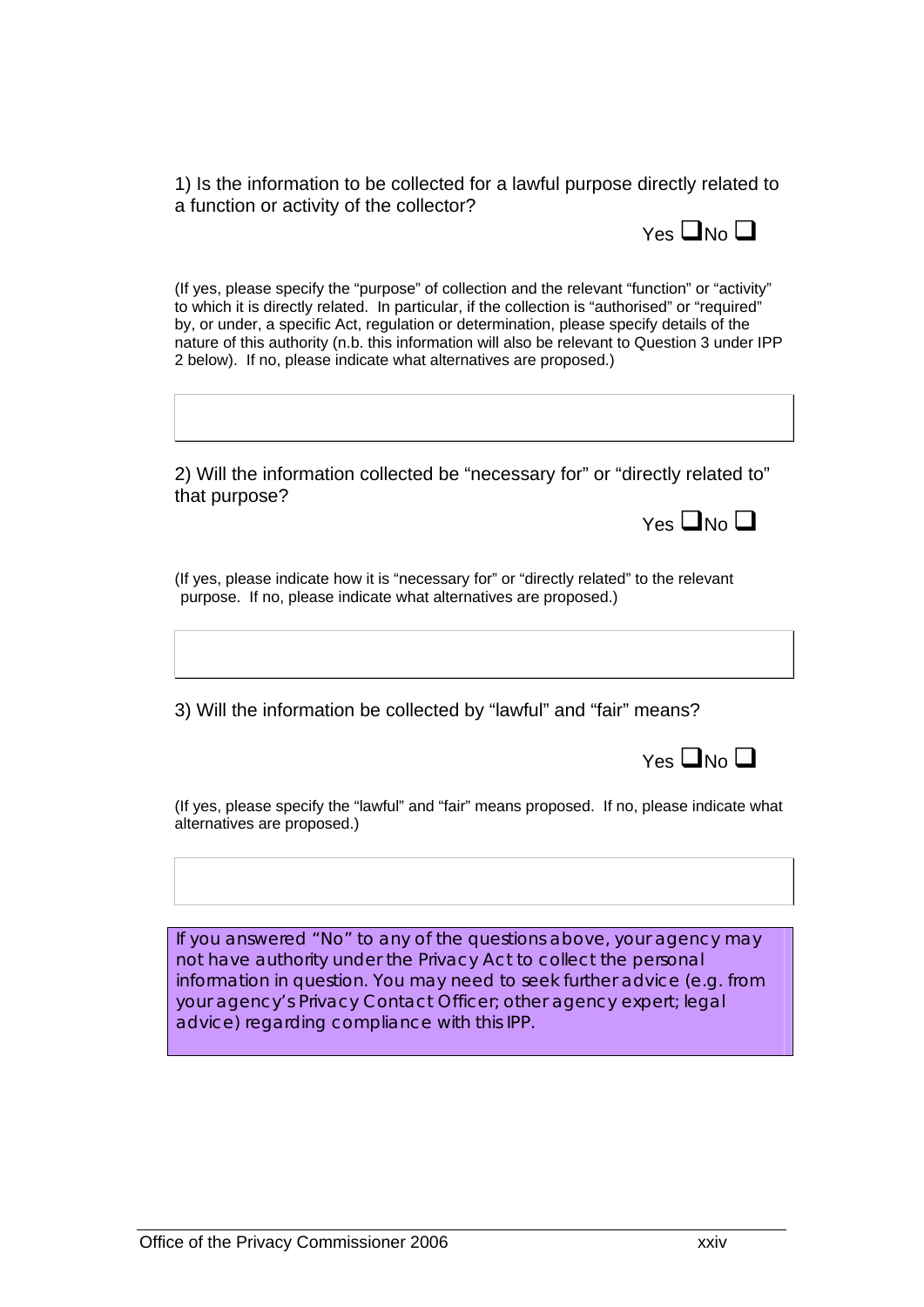### **2) IPP 2 – Solicitation of personal information from the individual concerned**

Where a collector collects personal information for inclusion in a record or in a generally available publication, and the information is solicited by the collector from the individual concerned, the collector shall take such steps (if any) as are, in the circumstances, "reasonable" to ensure that, before the information is collected or, if that is not practicable, as soon as practicable after the information is collected, the individual concerned is generally aware:

- of the purpose for which the information is being collected;
- if the collection of the information is "authorised or required by or under law" – the fact that the collection of the information is so "authorised" or "required"; and
- any person to whom, or any body or agency to which, it is the collector's "usual" practice to disclose personal information of the kind so collected, and (if known by the collector) any person to whom, or any body or agency to which, it is the usual practice of that first-mentioned person, body or agency to pass on that information.

(NB This is a summary of the IPP only. Please refer to section 14 of the Privacy Act for the full text. For the Privacy Commissioner's Guidelines in relation to this IPP see

[www.privacy.gov.au/publications/HRC\\_PRIVACY\\_PUBLICATION.pdf\\_fil](http://www.privacy.gov.au/publications/HRC_PRIVACY_PUBLICATION.pdf_file.p6_4_14.4.pdf) [e.p6\\_4\\_14.4.pdf](http://www.privacy.gov.au/publications/HRC_PRIVACY_PUBLICATION.pdf_file.p6_4_14.4.pdf).)

1) Is the personal information to be solicited by the collector from the individual concerned?



(If yes, please detail how the information is to be solicited. If no, please detail why it will not be collected from the individual concerned, including the authority for not doing so, if relevant.)

If information is not to be solicited from the individual concerned, you may not need to address all of the following three questions. It is however prudent to err on the side of caution and answer them in any case, as there may be privacy risks, including potential inaccuracy, when personal information is not collected directly from the individual (see *1. Collection in Module C*).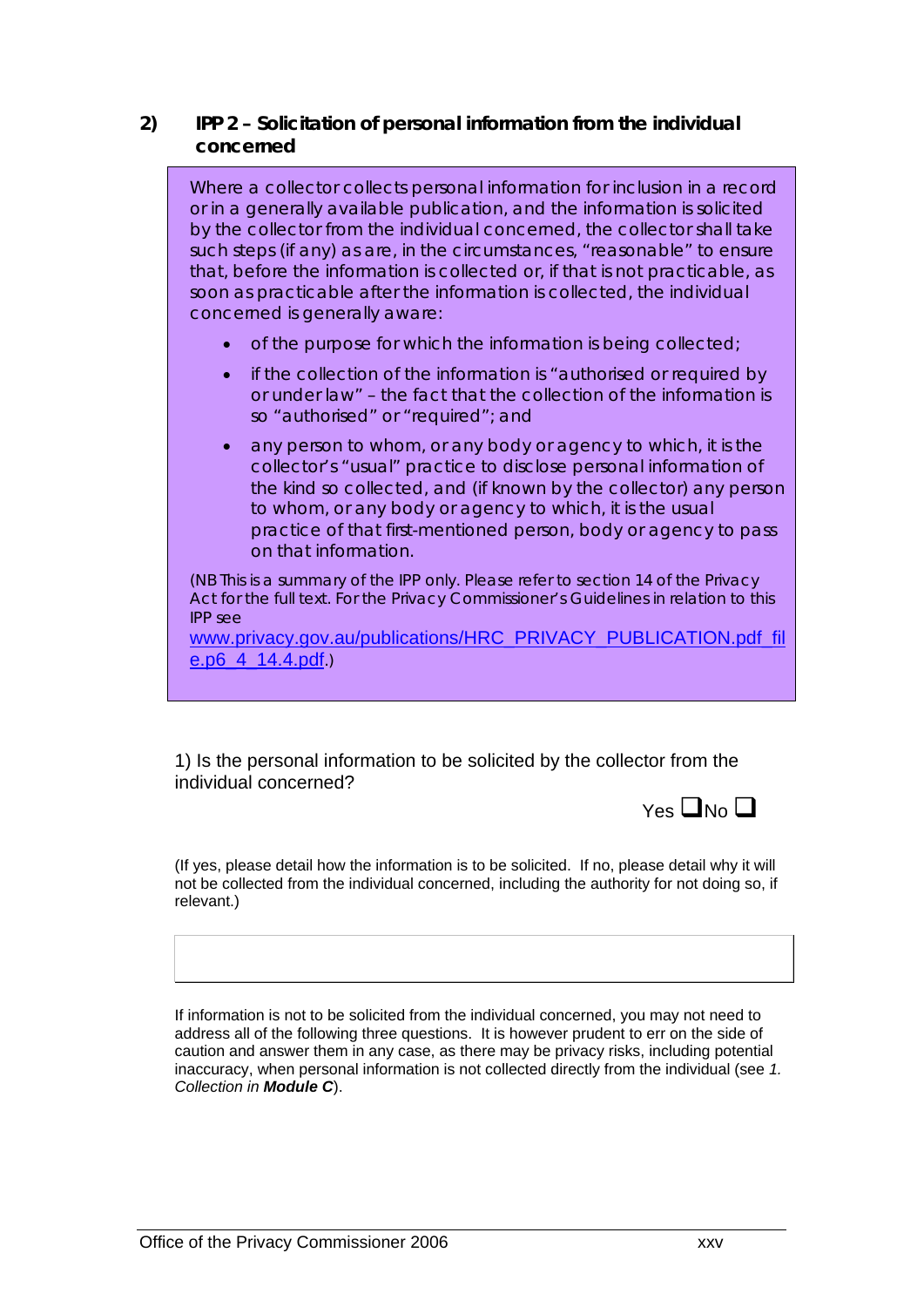2) Will "reasonable steps" be taken to inform the individual of the purpose of the collection?



(If yes, please specify what "reasonable steps" will be taken. If no, please indicate why not.)

3) If the collection is to be "authorised" or "required" by law, will the individual be so advised?



(If yes, please specify which law and how the individual will be advised. If not, please indicate why not.)

4) Will the individual be advised about the "usual disclosures"?

 $Yes$   $\neg$  No  $\neg$ 

(If yes, please list the proposed "usual" disclosures and specify how the individual will be advised. If no, please indicate why not.)

If you have answered "No" to questions 2, 3 or 4 above, your agency may not be able to collect, use or disclose the personal information in question. You may need to seek further advice (e.g. from your agency's Privacy Contact Officer; other agency expert; legal advice) regarding compliance with this IPP.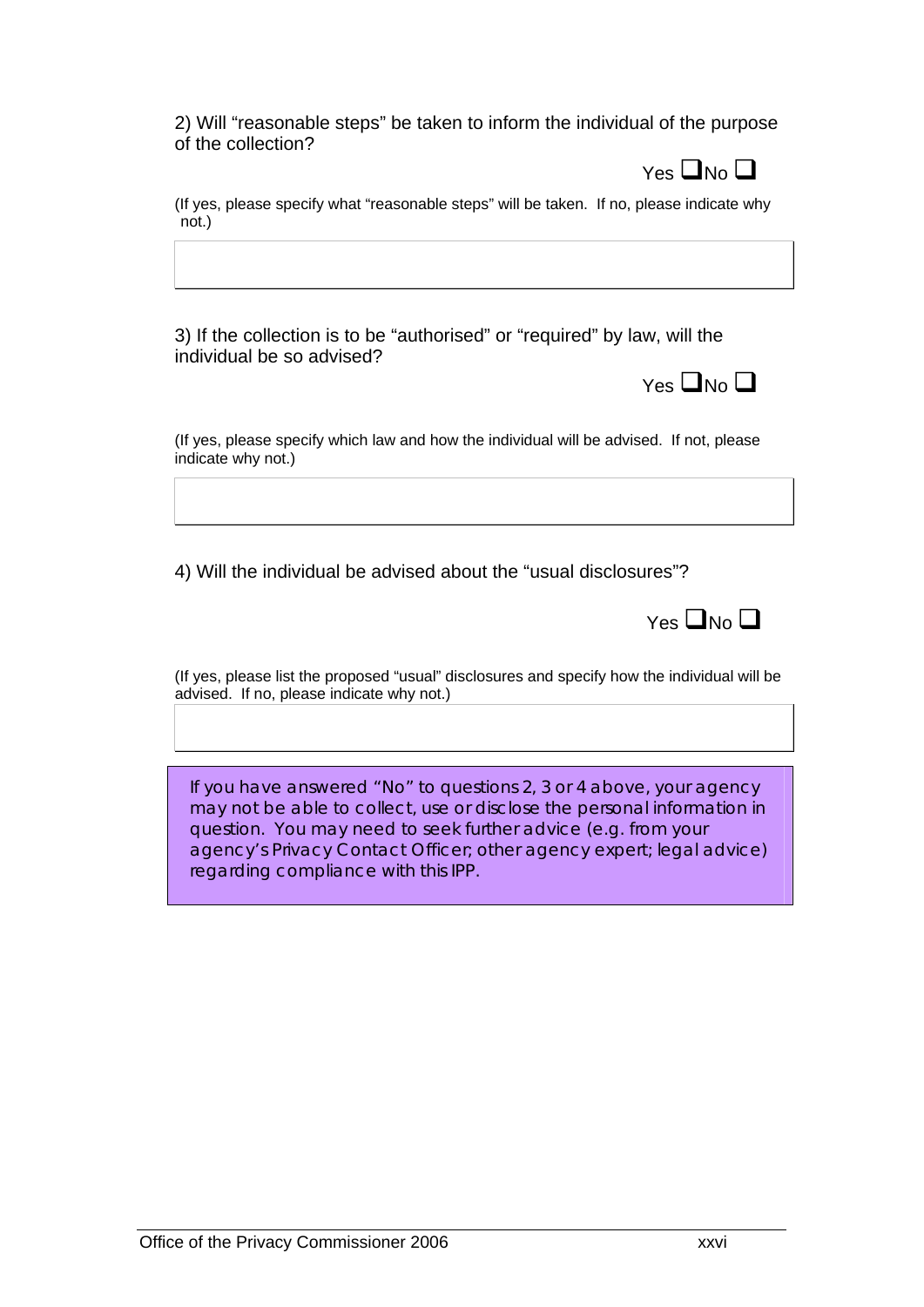#### **3) IPP 3 – Nature and method of personal information solicited**

 Agencies must take "reasonable steps" to ensure that solicited personal information collected is relevant to the purpose of collection, up to date and complete, and is not collected in an "unreasonably intrusive way".

(NB This is a summary of the IPP only. Please refer to section 14 of the Privacy Act for the full text. For the Privacy Commissioner's Guidelines in relation to this IPP see

[www.privacy.gov.au/publications/HRC\\_PRIVACY\\_PUBLICATION.pdf\\_fil](http://www.privacy.gov.au/publications/HRC_PRIVACY_PUBLICATION.pdf_file.p6_4_14.4.pdf) [e.p6\\_4\\_14.4.pdf](http://www.privacy.gov.au/publications/HRC_PRIVACY_PUBLICATION.pdf_file.p6_4_14.4.pdf))

1) Will "reasonable steps" be taken to ensure that any solicited personal information collected is "relevant", "up to date" and "complete"?

(If yes, please specify what the steps will be. If no, please indicate why not.)

2) Will reasonable steps be taken to ensure that the information will be collected in a way that does not "unreasonably intrude" on the individual?

| $Yes$ $\neg$ No $\neg$ |  |
|------------------------|--|
|------------------------|--|

(If yes, please specify what the steps will be. If no, please indicate why not.)

If you have answered "No" to either of the questions above, you may need to seek further advice (e.g. from your agency's Privacy Contact Officer; other agency expert; legal advice) regarding compliance with this IPP.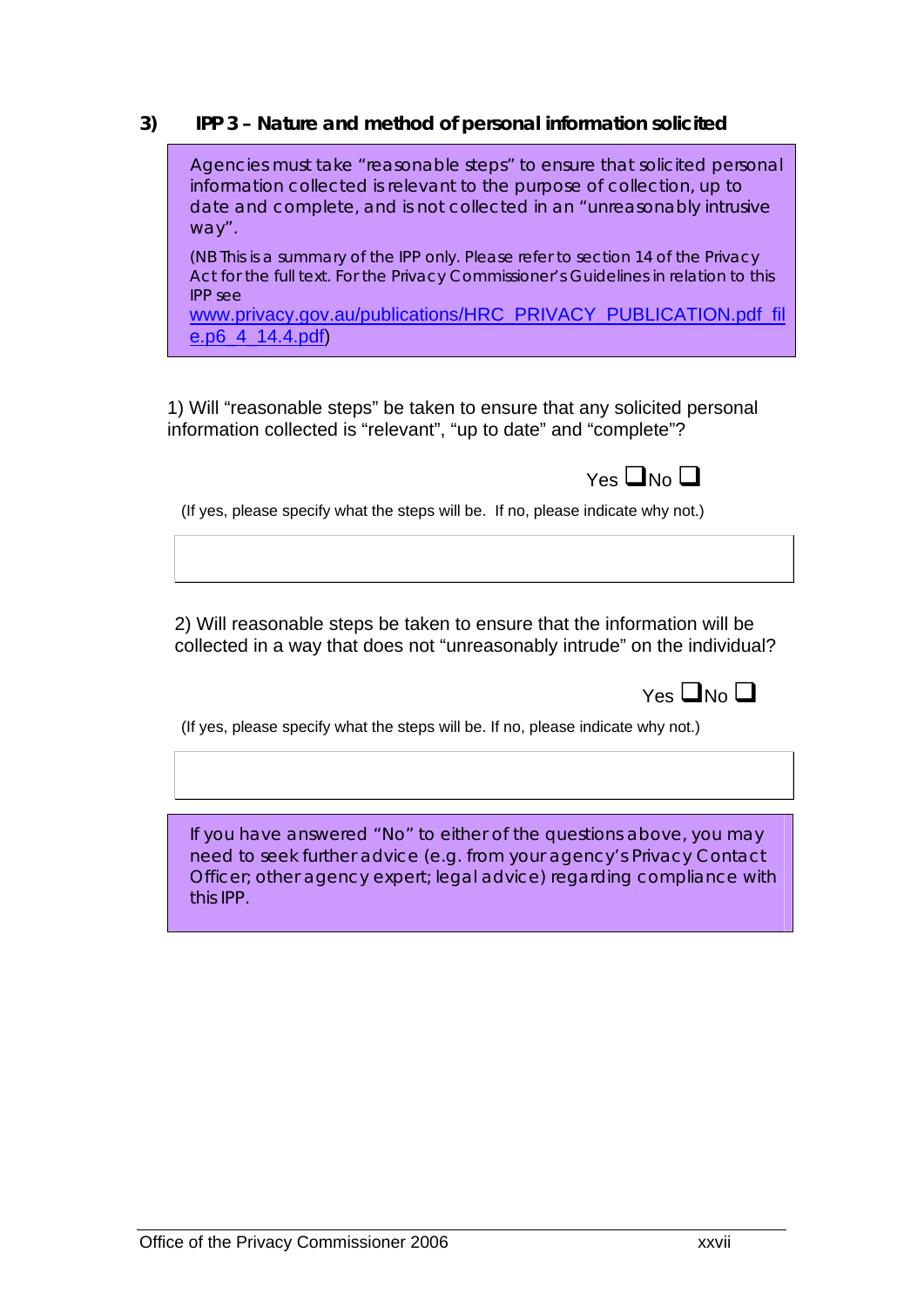## **4) IPP 4 – Storage and security of personal information**

A record-keeper who has possession or control of a record shall ensure: • that, by "reasonable" security safeguards, the record is protected against loss, unauthorised access, use, modification or disclosure, and against other misuse; and • if given to a person in connection with the provision of service to the record-keeper, that everything is "reasonably" done to prevent "unauthorised" use or disclosure of information in the record. (NB This is a summary of the IPP only. Please refer to section 14 of the Privacy Act for the full text. For the Privacy Commissioner's Guidelines in relation to this IPP see [www.privacy.gov.au/publications/HRC\\_PRIVACY\\_PUBLICATION.pdf\\_fil](http://www.privacy.gov.au/publications/HRC_PRIVACY_PUBLICATION.pdf_file.p6_4_15.7.pdf) [e.p6\\_4\\_15.7.pdf](http://www.privacy.gov.au/publications/HRC_PRIVACY_PUBLICATION.pdf_file.p6_4_15.7.pdf).)

If your proposed changes involve modifications to information or computer technology, you may have to complete other agency-specific processes. If so, it may be useful to attach a summary or a copy of the documentation from that process to this PIA as relevant, and particularly where information flows are to be modified.

Note: For assessments related to new or existing Information or Computer Technology (ICT) systems, this section should be completed by the unit in the agency responsible for systems maintenance and security and signed off by the unit's manager.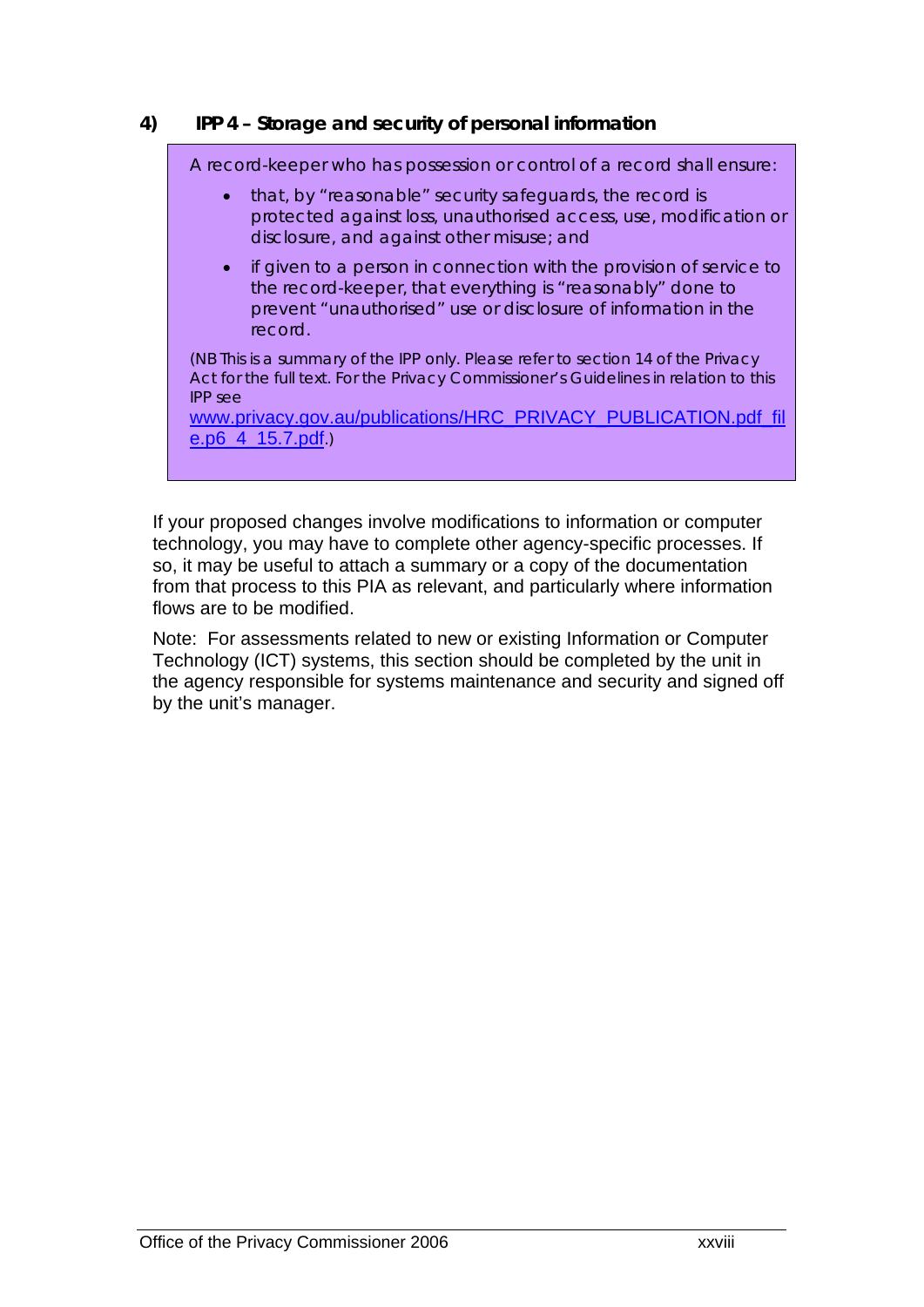#### a) Security safeguards<sup>[13](#page-49-0)</sup>

1) Will there be "reasonable technical security" in place to protect against loss, unauthorised access, use, modification or disclosure, and against other misuse?



 $Y_{PS}$   $\Box$ No  $\Box$ 

(If yes, please specify what they will be and how they will prevent loss, unauthorised access, use, modification or disclosure, or other misuse. If no, please indicate why not.)

2) Will there be "reasonable physical security" in place to protect against loss, unauthorised access, use, modification or disclosure, and against other misuse?

(If yes, please specify what they will be and how they will prevent loss, unauthorised access, use, modification or disclosure, or other misuse. If no, please indicate why not.)

3) Will there be work unit policies and procedures in place for the security of personal information during the handling (routine and ad hoc) of the information?

| $\square$ No<br>29 |
|--------------------|
|--------------------|

(If yes, please specify what those policies and procedures will be and how they will protect information during handling. If no, please indicate why not.)

<span id="page-49-0"></span> $\overline{a}$ Acknowledgment is given to the British Columbia Office of the Information and Privacy Commissioner's *Privacy Impact Assessment Template* (see [www.oipcbc.org/sector\\_public/resources/pia.htm\)](http://www.oipcbc.org/sector_public/resources/pia.htm).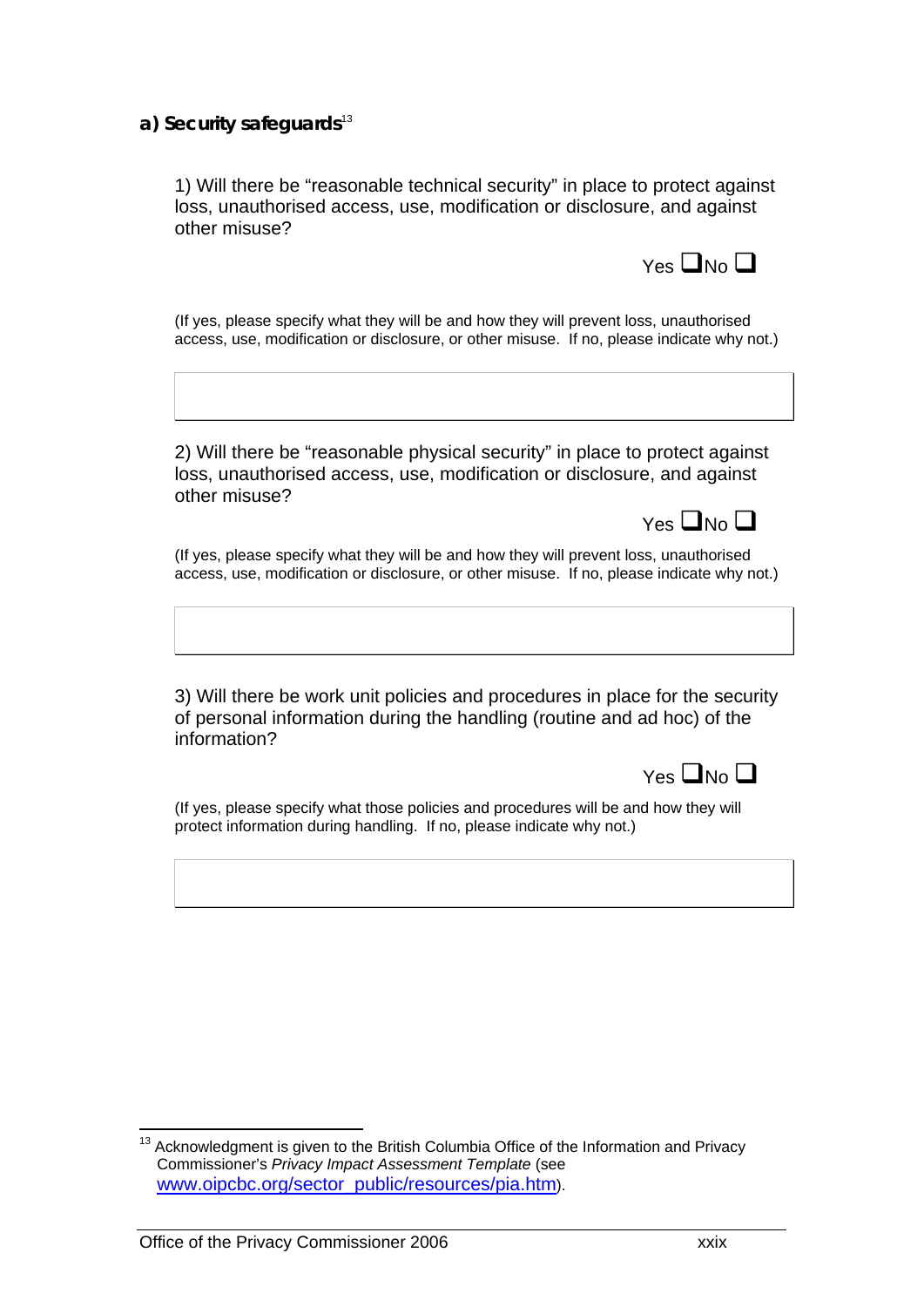4) Will controls and procedures be created for the authority to add, change or delete personal information?



(If yes, please specify what they will be. If no, please indicate why not.)

5) Will your system security include an ongoing audit process that can track use of the system, including for back-up materials (e.g. when and who accessed, and if those processes collect personal information will they themselves have privacy protections built in)?



(If yes, please specify what the process will be and how they will protect privacy. If no, please indicate why not.)

6) Will audit mechanisms identify inappropriate accesses to the system?

(If yes, please specify how and what the consequences will be. If no, please indicate why not.)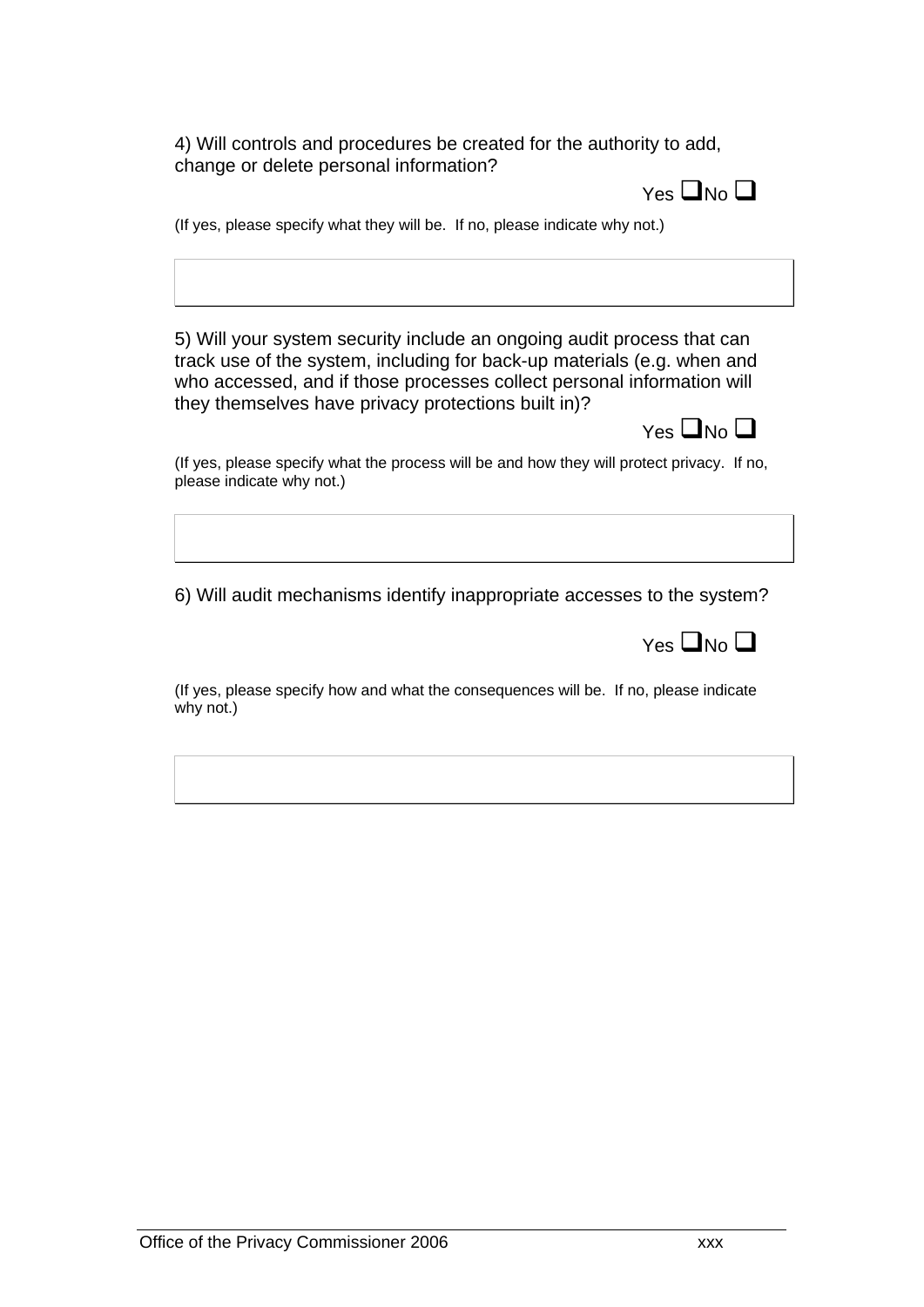## **b) Safeguarding information provided to external parties**

| An agency must do everything it "reasonably" can to prevent           |
|-----------------------------------------------------------------------|
| unauthorised use or disclosure of information it provides to external |
| parties providing a service to the agency, whether private sector     |
| contractors or overseas agencies or organisations.                    |

 1) Will the contractual obligation imposed by the agency on the external party comply with section 95B of the Privacy Act?<sup>[14](#page-51-0)</sup>

(If yes, please specify the relevant provisions in the proposed contract. If no, please indicate why not.)

2) Will the contract include requirements inconsistent with NPPs 7-10?

|  |  | $Yes$ $\neg$ No $\neg$ |
|--|--|------------------------|

(If yes, please specify the proposed inconsistencies and the reasons for them.)

<span id="page-51-0"></span> $\overline{a}$  $14$  In relation to section 95B, see the Privacy Commissioner's Information Sheet 14 – "Privacy Obligations for Commonwealth Contracts" ([www.privacy.gov.au/publications/IS14\\_01.html](http://www.privacy.gov.au/publications/IS14_01.html)); the Australian Government Solicitor's Legal Briefing No 63 – "Outsourcing: Agency Obligations under the Privacy Act" ([www.privacy.gov.au/publications/LB.pdf](http://www.privacy.gov.au/publications/LB.pdf)) and also IPP 11.3.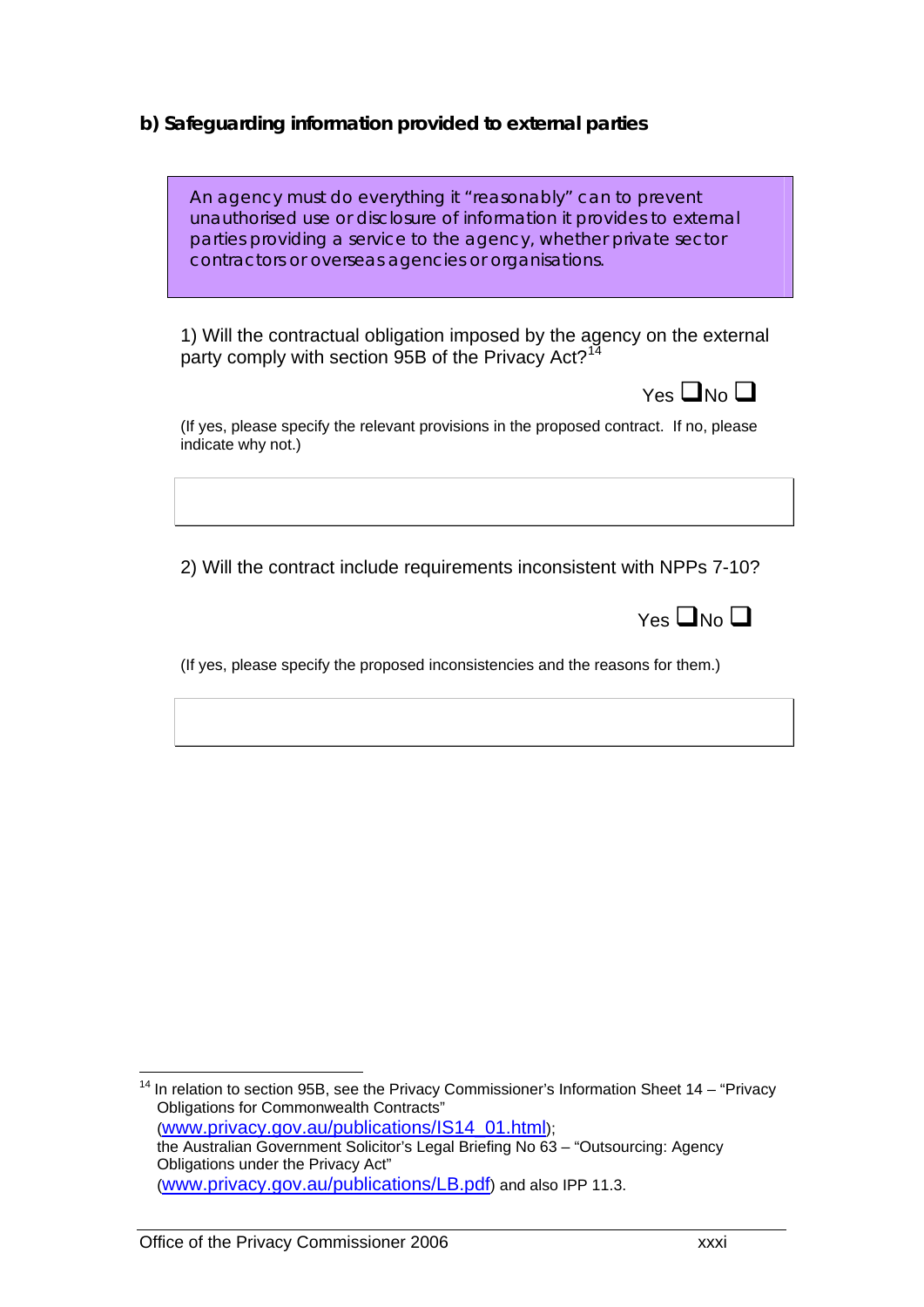3) Will the agreement with a State/Territory government or agency/body or the arrangement with a foreign government, agency, body or organisation include explicit undertakings that the recipient will afford the same privacy restrictions and protections as the information receives in the hands of the Commonwealth agency, including against different third party uses and disclosures?

(N.B. It may be helpful to also consider IPP 11.3 obligations (see below) at this point.)



(If yes, please specify the proposed undertakings; indicate which Privacy Act protections they exclude, if any; and how adherence will be monitored. If no, please indicate why not.)

If you have answered "No" to any of the questions above, you may need to seek further advice (e.g. from your agency's Privacy Contact Officer; other agency expert; legal advice) regarding compliance with this IPP.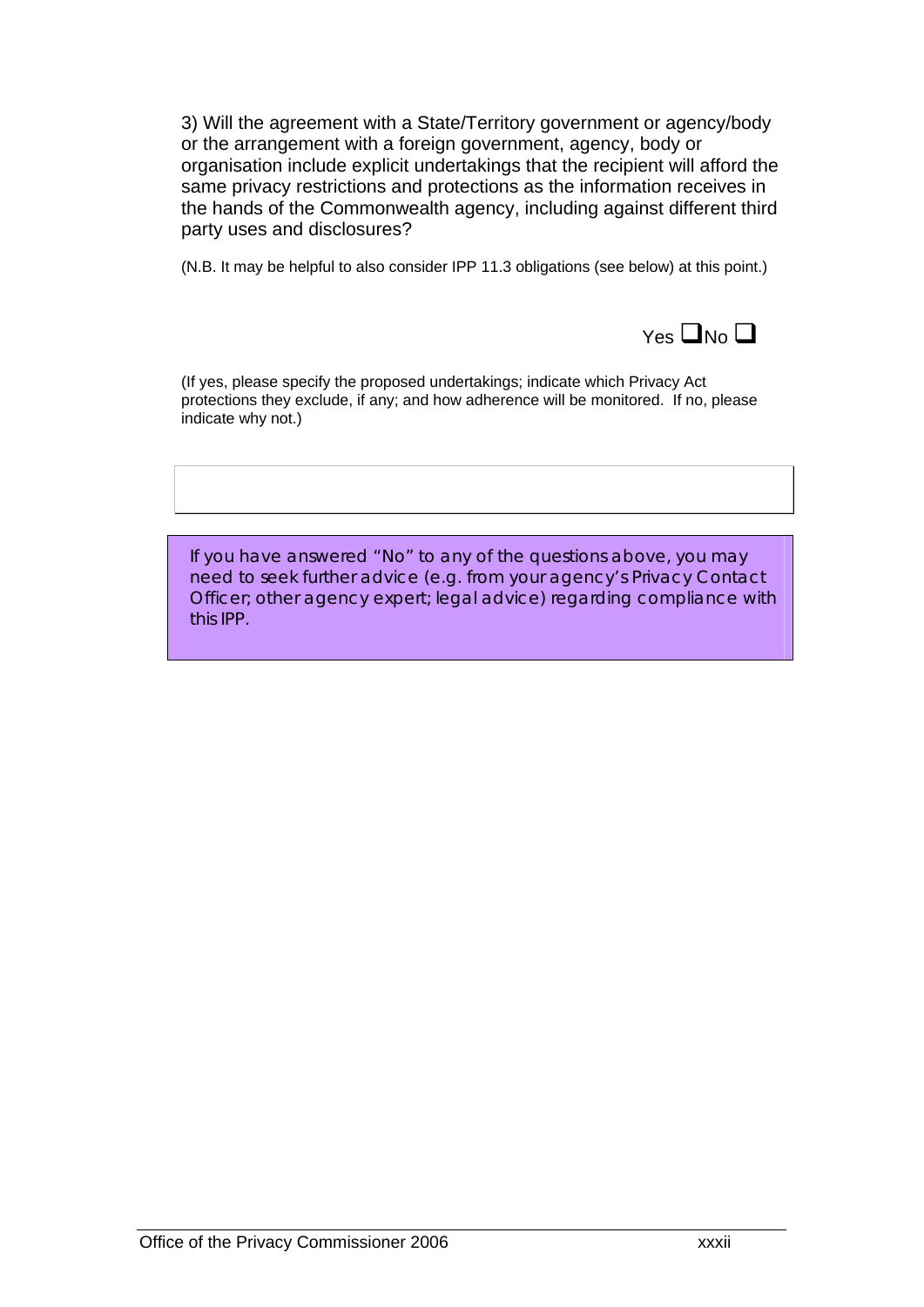## **5) IPP 5 – Information related to records**

A "record-keeper" in "possession" or "control" of personal information shall:

- unless "authorised by law" to refuse to do so, take such steps as are "reasonable" to enable any person to ascertain:
	- o whether the "record-keeper" has possession or control of personal information,
	- o the nature of that information,
	- o the purposes for which that information is used, and
	- o the steps which need to be taken if the person wishes to gain access to their records;
- maintain a record setting out the:
	- o nature of records kept,
	- o purpose of each type of record,
	- o classes of individual about whom records are kept,
	- o period for which each type of record is kept,
	- o persons entitled to, and the conditions under which they may have, access to the records, and
	- o steps to be taken by an individual wishing to access their records; and
- ensure that:
	- o the record maintained above is made available for public inspection, and
	- o a copy of this record is given to the Privacy Commissioner in June each year.

(NB This is a summary of the IPP only. Please refer to section 14 of the Privacy Act for the full text. For the Privacy Commissioner's Guidelines in relation to this IPP see

[www.privacy.gov.au/publications/HRC\\_PRIVACY\\_PUBLICATION.pdf\\_fil](http://www.privacy.gov.au/publications/HRC_PRIVACY_PUBLICATION.pdf_file.p6_4_15.7.pdf) [e.p6\\_4\\_15.7.pdf](http://www.privacy.gov.au/publications/HRC_PRIVACY_PUBLICATION.pdf_file.p6_4_15.7.pdf).)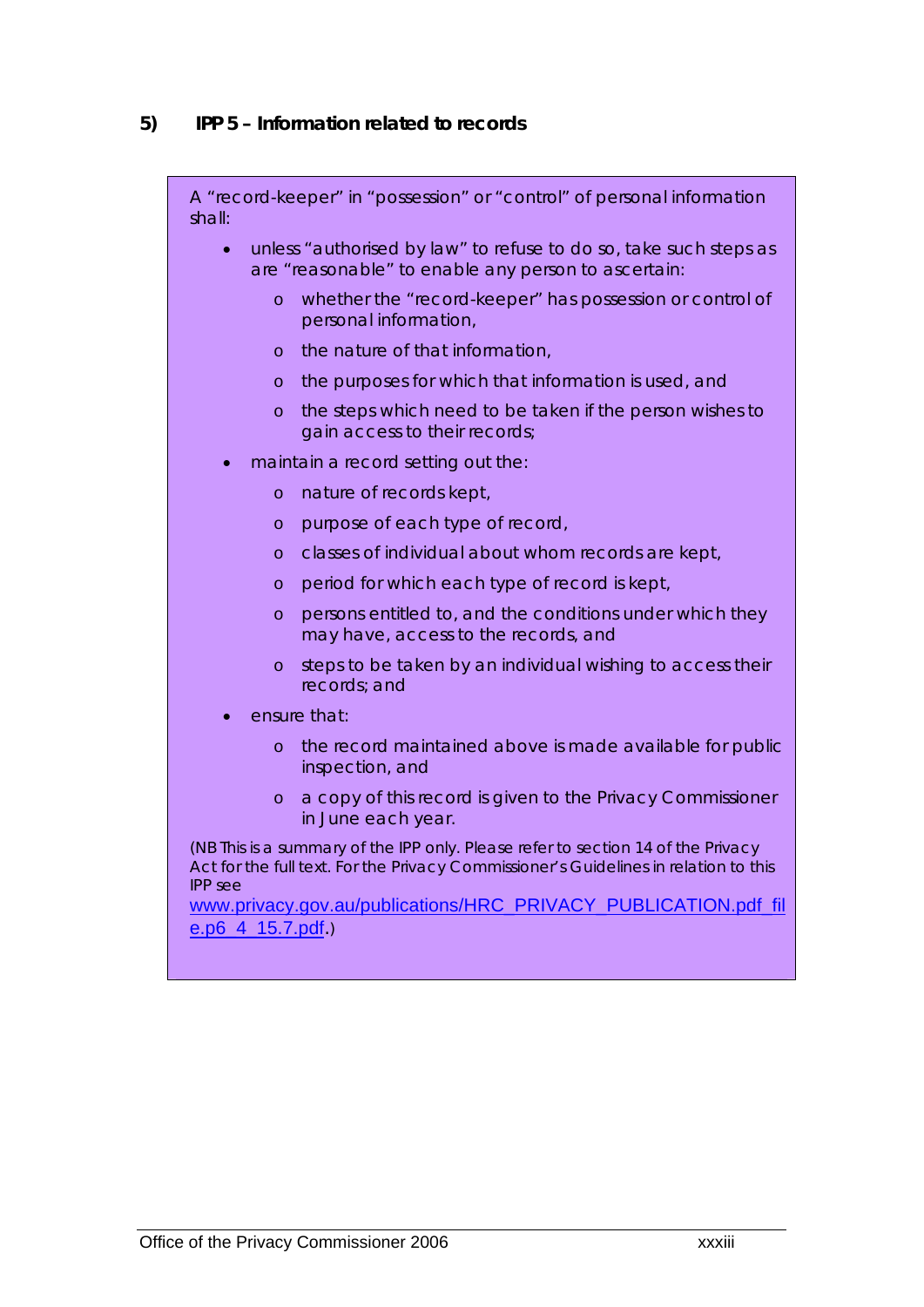1) Will the "record-keeper" be "authorised by law" to refuse to inform any person of the records in the record-keeper's possession or control?



(If yes, please indicate which law will be relied upon and how the discretion will be exercised.)

2) Will processes be put in place to satisfy the above requirements?



(If yes, please specify how each of these criteria will be satisfied. If no, please indicate why not.)

If you have answered "No" to question 2 above, you may need to seek further advice (e.g. from your agency's Privacy Contact Officer; other agency expert; legal advice) regarding compliance with this IPP.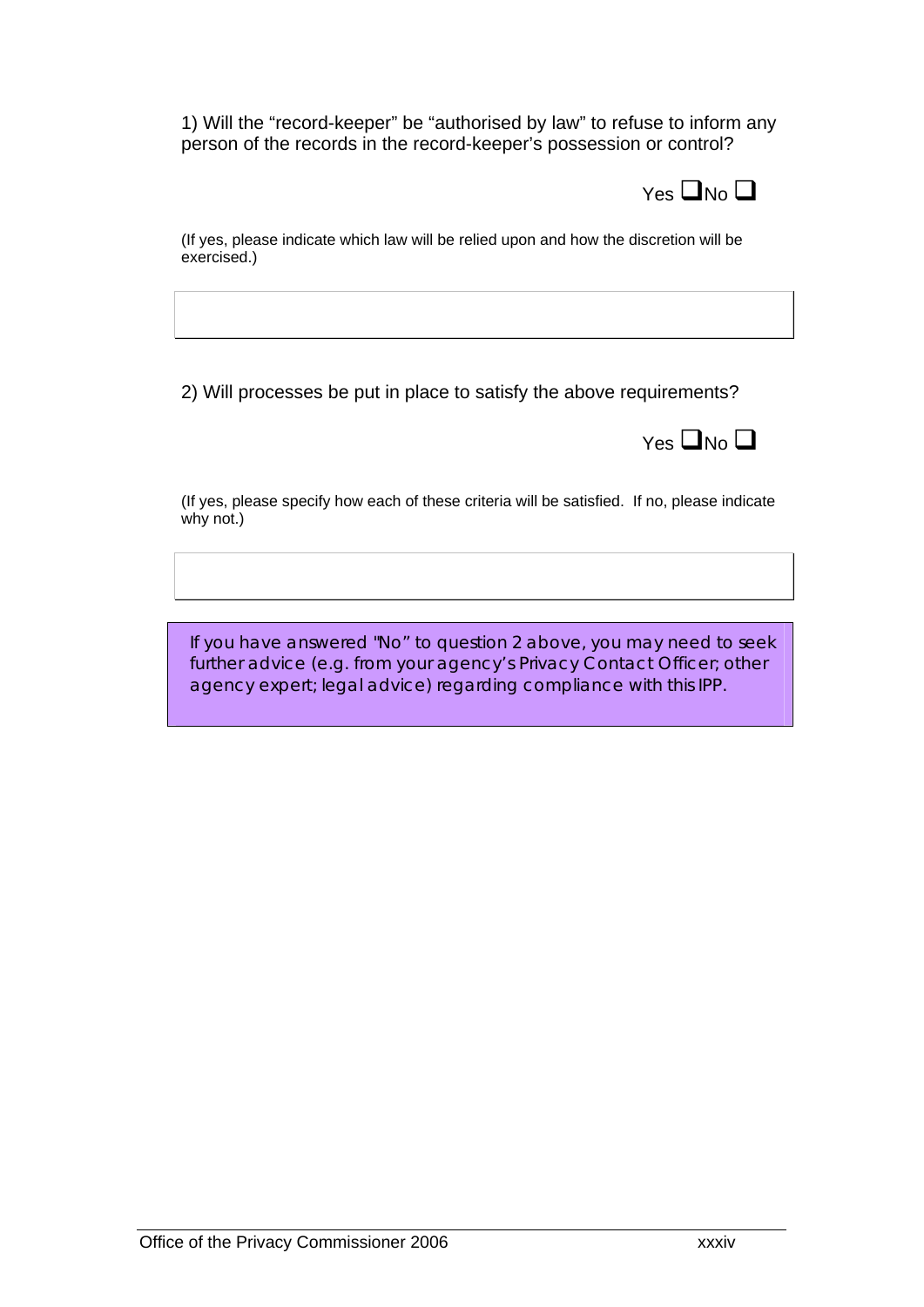#### **6) IPP 6 – Access**

Individuals shall be entitled to have "access to records", except to the extent the record-keeper is "required" or "authorised" to refuse access under any law of the Commonwealth that provides access by persons to documents.

(NB This is a summary of the IPP only. Please refer to section 14 of the Privacy Act for the full text. The qualification in this IPP effectively grants access to information on the basis of the rights available under the *Freedom of Information Act 1982.* For the Privacy Commissioner's Guidelines in relation to this IPP see

[www.privacy.gov.au/publications/HRC\\_PRIVACY\\_PUBLICATION.pdf\\_fil](http://www.privacy.gov.au/publications/HRC_PRIVACY_PUBLICATION.pdf_file.p6_4_15.7.pdf) [e.p6\\_4\\_15.7.pdf](http://www.privacy.gov.au/publications/HRC_PRIVACY_PUBLICATION.pdf_file.p6_4_15.7.pdf).)

1) Will processes be put in place to provide access to records under the relevant Commonwealth law (e.g. *Freedom of Information Act 1982; Archives Act 1901)*?

 $Y_{\text{e}} \square_{\text{No}} \square$ 

(If yes, please specify the proposed processes. If no, please indicate why not.)

If you have answered "No" to the question above, you may need to seek further advice (e.g. from your agency's Privacy Contact Officer; other agency expert; legal advice) regarding compliance with this IPP.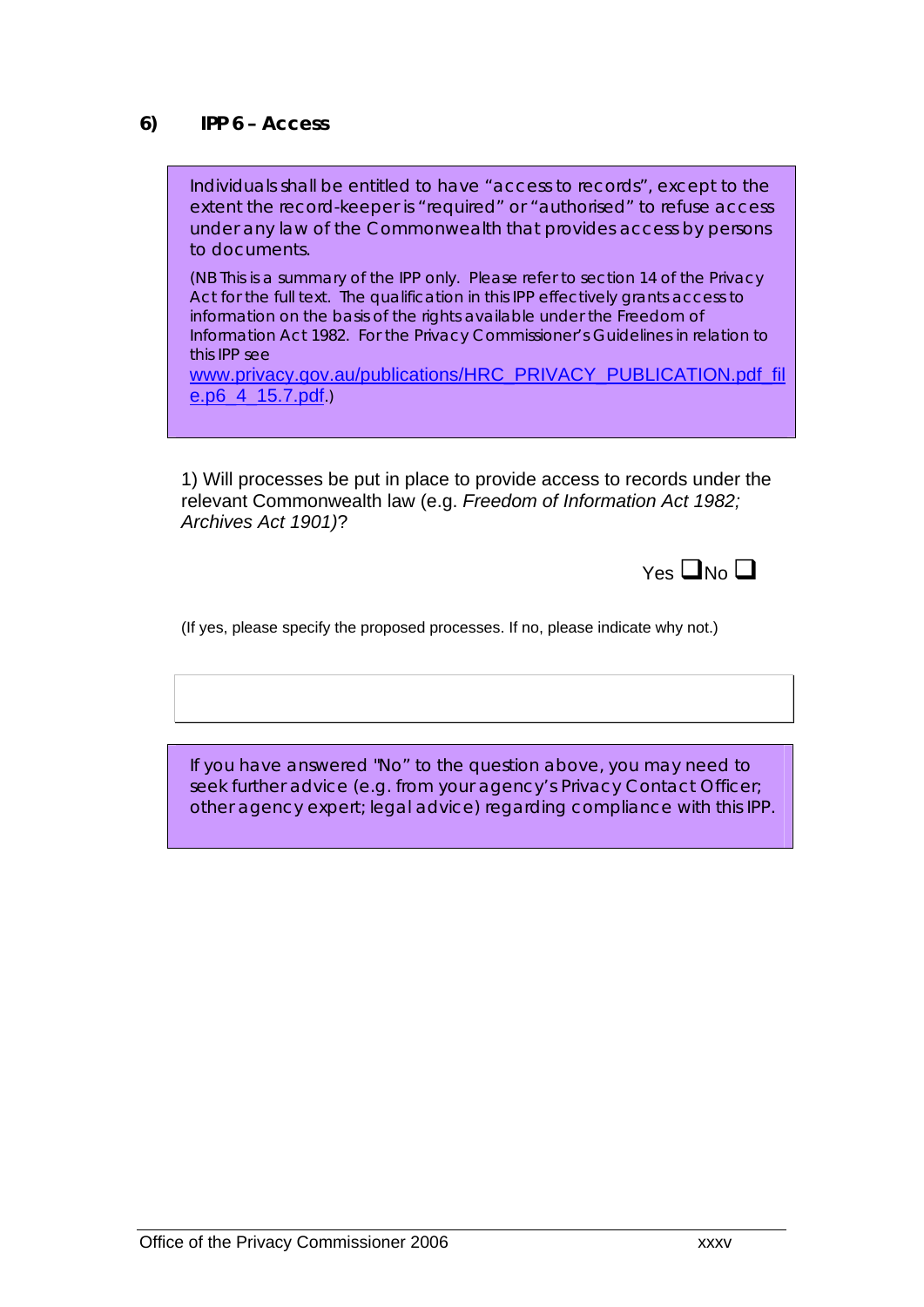#### **7) IPP 7 – Alteration of records**

A "record-keeper" shall take "reasonable steps", subject to any Commonwealth law that provides a right to require correction or amendment of documents, to ensure that the record is accurate and, having regard to the purpose of collection or use, that the record is relevant, up to date, complete and not misleading. Where the "record-keeper" is unwilling to amend a record in accordance with a request by the individual concerned and no decision or recommendation to the effect that the record should be amended is made under the provisions of a law of the Commonwealth, the "record-keeper" shall on request attach any statement by the individual concerned correcting, deleting or adding to the record. (NB This is a summary of the IPP only. Please refer to section 14 of the Privacy Act for the full text. For the Privacy Commissioner's Guidelines in relation to this IPP see [www.privacy.gov.au/publications/HRC\\_PRIVACY\\_PUBLICATION.pdf\\_fil](http://www.privacy.gov.au/publications/HRC_PRIVACY_PUBLICATION.pdf_file.p6_4_15.7.pdf) [e.p6\\_4\\_15.7.pdf](http://www.privacy.gov.au/publications/HRC_PRIVACY_PUBLICATION.pdf_file.p6_4_15.7.pdf).)

 1) Will reasonable steps be taken to ensure accuracy, relevance, currency, completeness of records and that they are not misleading?



(If yes, please describe the reasonable steps. If no, please indicate why not.)

2) Will provision be made for attaching corrections?

 $Yes$   $\neg$  No  $\neg$ 

(If yes, please specify the provisions. If no, please indicate why not.)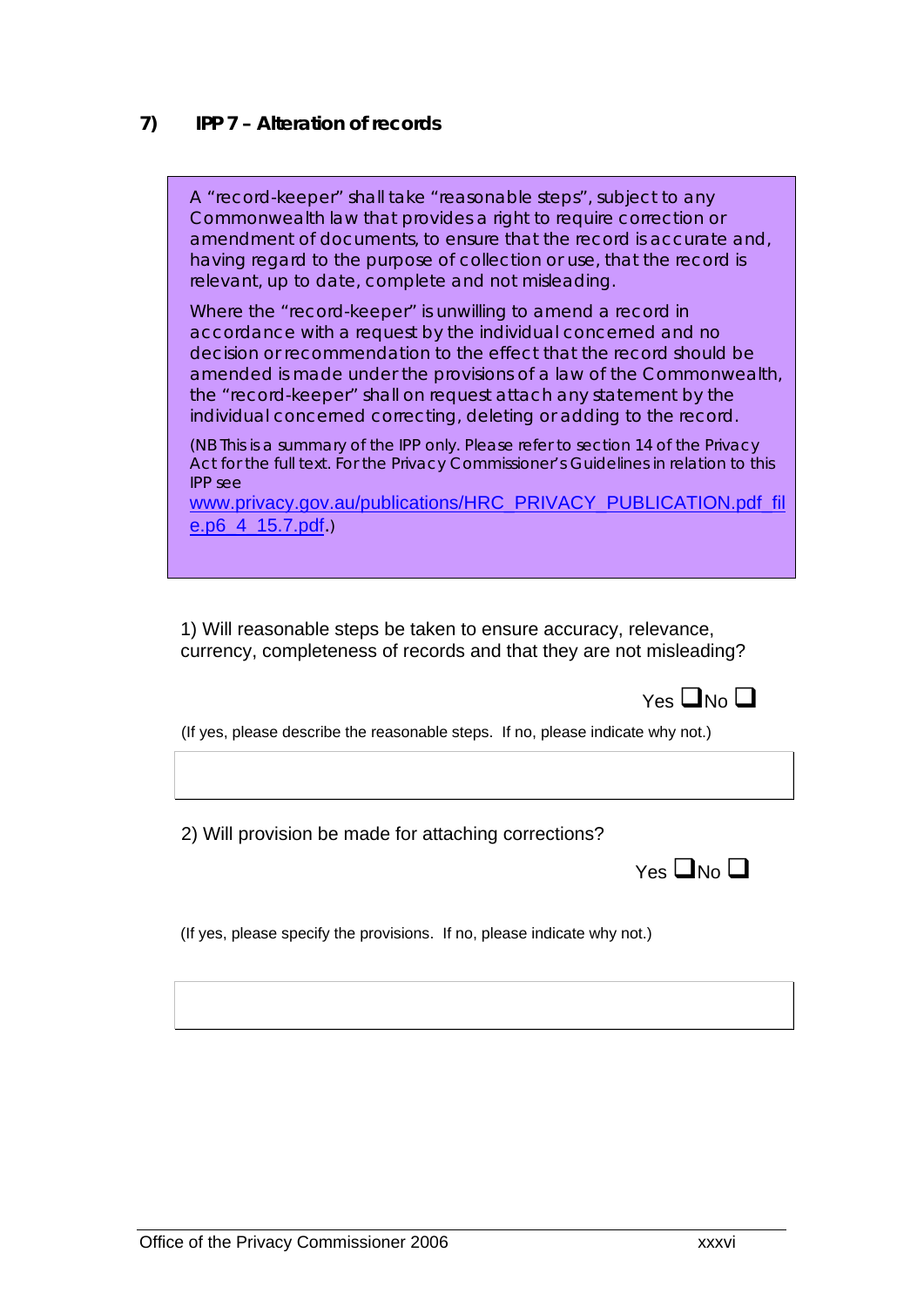## **8) IPP 8 – Record-keeper's obligation to check accuracy etc**

"Record-keepers" shall not use personal information without taking "reasonable steps" to ensure the accuracy, currency and completeness of the information.

(NB This is a summary of the IPP only. Please refer to section 14 of the Privacy Act for the full text. For the Privacy Commissioner's Guidelines in relation to this IPP see

[www.privacy.gov.au/publications/ipp8\\_11.pdf.](http://www.privacy.gov.au/publications/ipp8_11.pdf))

1) Will processes be put in place to ensure accuracy, currency and completeness before information is used?



(If yes, please specify the proposed processes. If no, please indicate why not.)

If you have answered "No" to the question above, you may need to seek further advice (e.g. from your agency's Privacy Contact Officer; other agency expert; legal advice) regarding compliance with this IPP.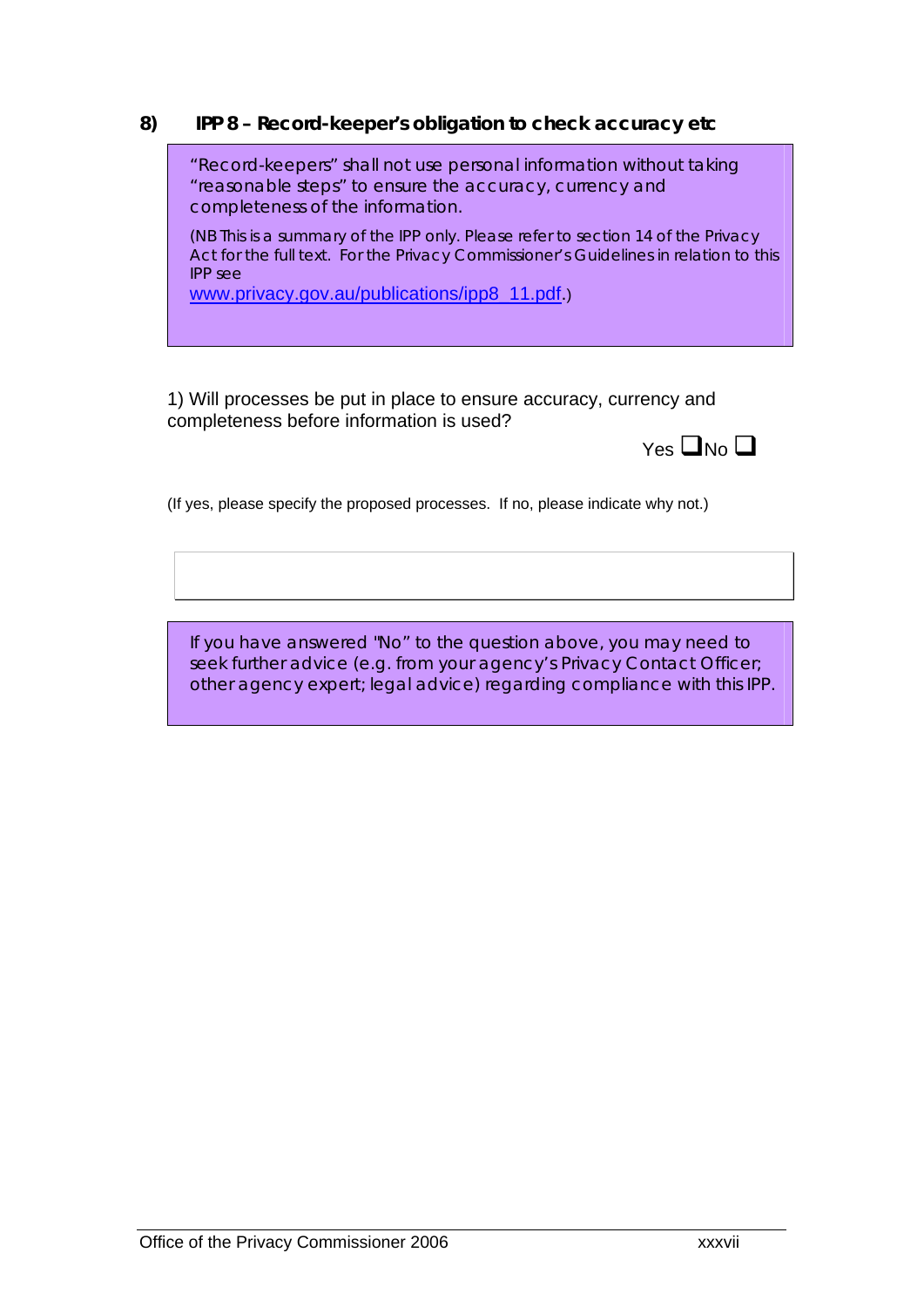## **9) IPP 9 – Use only for relevant purposes**

A "record-keeper" shall not use information except for a purpose to which the information is relevant.

(NB This is a summary of the IPP only. Please refer to section 14 of the Privacy Act for the full text. For the Privacy Commissioner's Guidelines in relation to this IPP see

[www.privacy.gov.au/publications/ipp8\\_11.pdf](http://www.privacy.gov.au/publications/ipp8_11.pdf).)

#### 1) Will relevance be tested before use?



(If yes, please specify how it is proposed that relevance will be tested. If no, please indicate why not.)

If you have answered "No" to the question above, you may need to seek further advice (e.g. from your agency's Privacy Contact Officer; other agency expert; legal advice) regarding compliance with this IPP.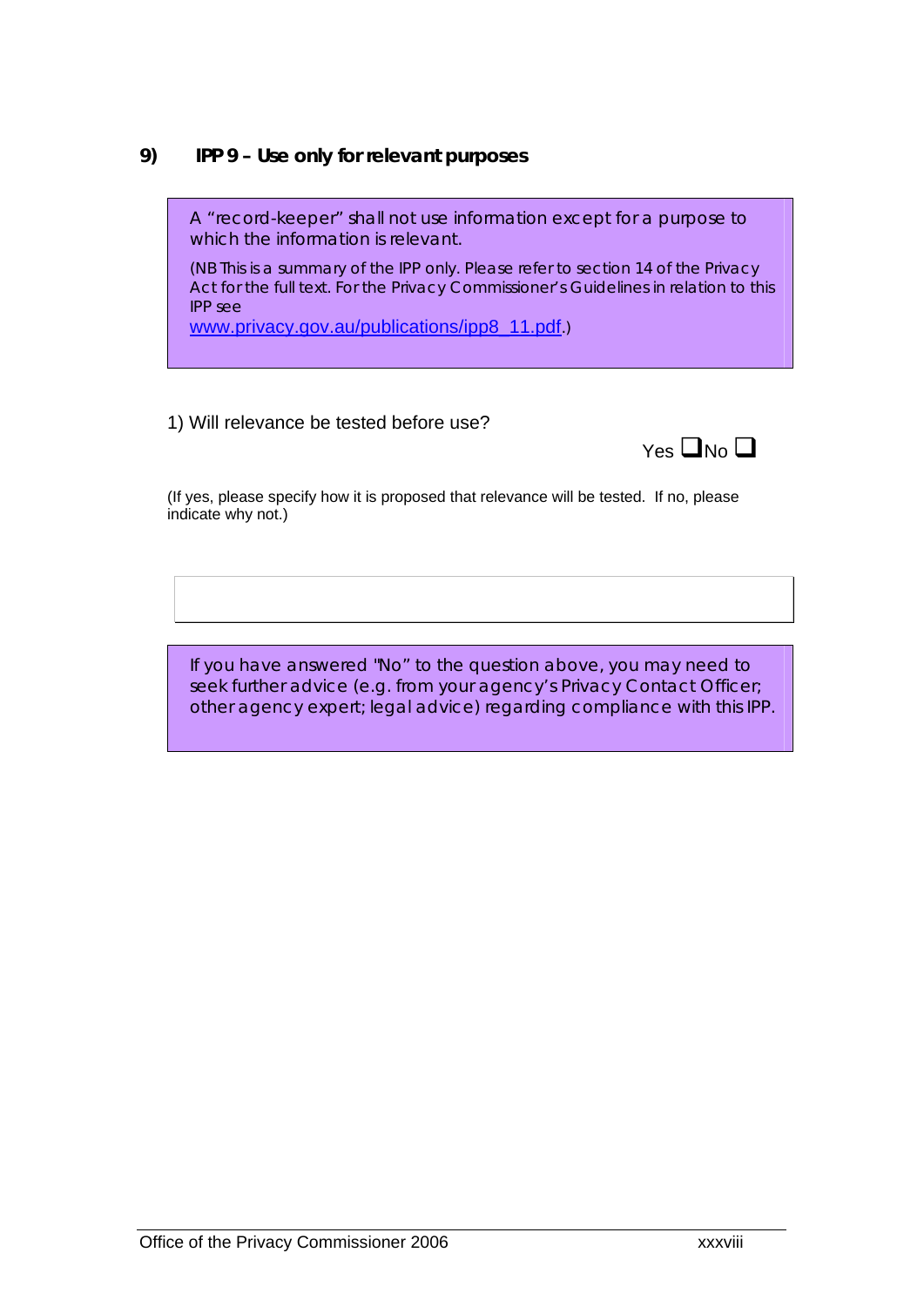#### **10) IPP 10 – Limits on use for other purposes**

1) A "record-keeper" shall not "use" information obtained for a particular purpose for any other purpose unless:

a) the individual has consented to use for that other purpose; or

b) on reasonable grounds, use for that other purpose is "necessary" "to prevent or lessen a serious and imminent threat to life or health"; or

c) use for that other purpose is "authorised or required by or under law"; or

d) use for that other purpose is "reasonably necessary" for "enforcement of criminal law" or a "law imposing a pecuniary penalty", or to "protect public revenue"; or

e) use for that other purpose is "directly related" to the purpose for which the information was obtained.

2) Where used for d) above, the record-keeper shall record that use in the record of the information concerned.

(NB This is a summary of the IPP only. Please refer to section 14 of the Privacy Act for the full text. For the Privacy Commissioner's Guidelines in relation to this IPP see

[www.privacy.gov.au/publications/ipp8\\_11.pdf](http://www.privacy.gov.au/publications/ipp8_11.pdf).)

"**Use**" in relation to information, does not include mere disclosure of the information, but does include the inclusion of the information in a publication.

By way of guidance, "use" refers to what may happen to the personal information in the hands of the collector/record-keeper. "Disclosure" refers to the process of releasing personal information from the control of the recordkeeper.

"**Consent**" means express consent or implied consent.

1A) Will the individual the personal information is about be asked to consent to the proposed use for other purpose(s)?



(If yes, please specify how consent will be sought and describe the other purpose(s). If no, please indicate why consent will not be relied upon and describe the other purposes.)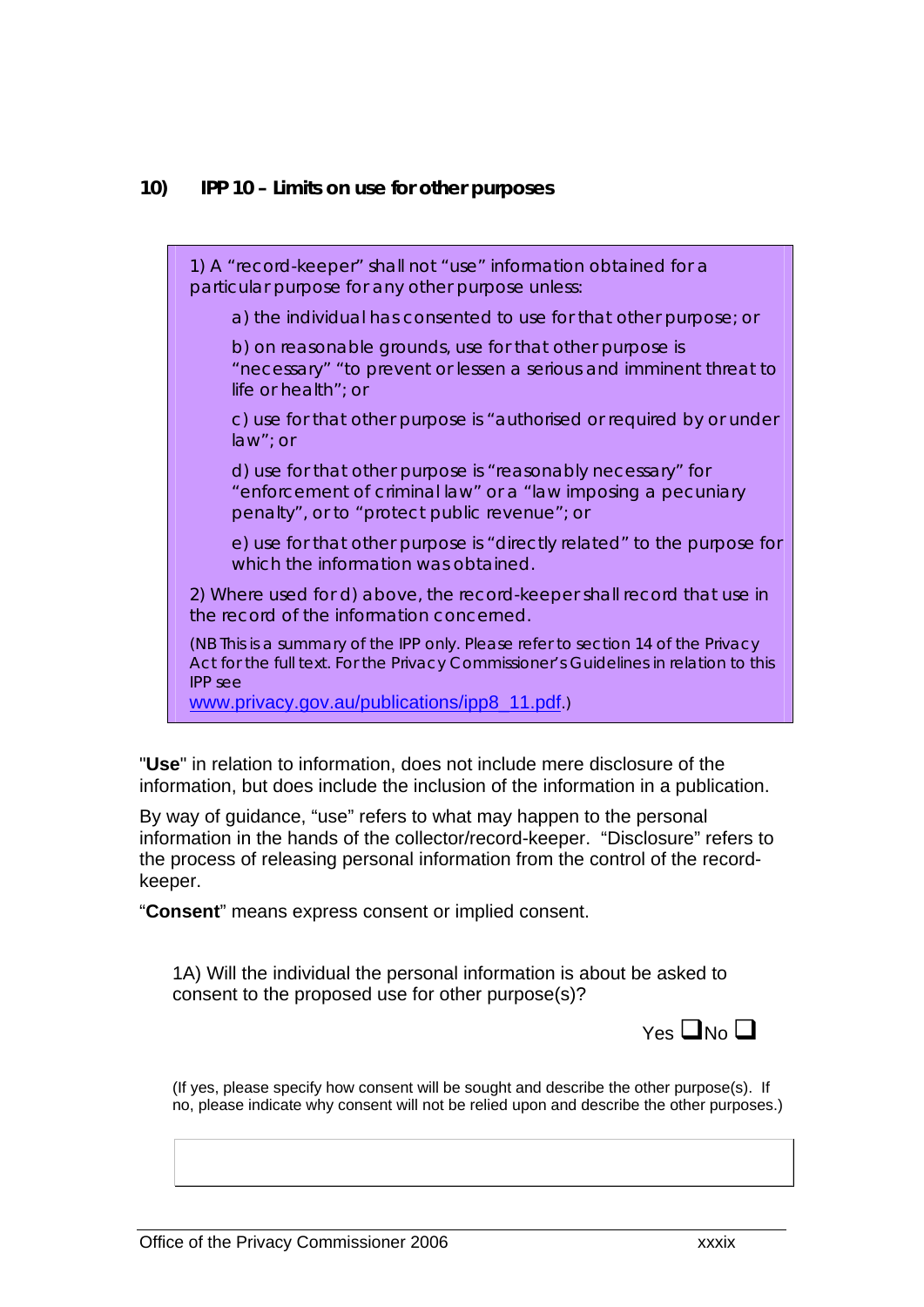1B) Will a record be kept of whether the consent was "express" or "implied"?



(This is not strictly an IPP requirement, but it is nonetheless an important matter to consider. If no record will be kept, please indicate why. If proposing to rely upon implied consent, please specify basis for so doing.)

2) Will there be processes or guidance in place to assist the recordkeeper determine what constitutes "necessary to prevent or lessen a serious and imminent threat to the life or health" of a person, before invoking this exemption?

 $Yes$   $\neg$  No  $\neg$ 

(If yes, please specify the proposed processes or guidance. If no, please indicate why not.)

3) Will there be processes or guidance in place to assist the recordkeeper determine whether a proposed other purpose is either "required" or "authorised" by or under law, before invoking this exemption?



(If yes, please specify the proposed processes or guidance. If no, please indicate why there will be no processes or guidance.)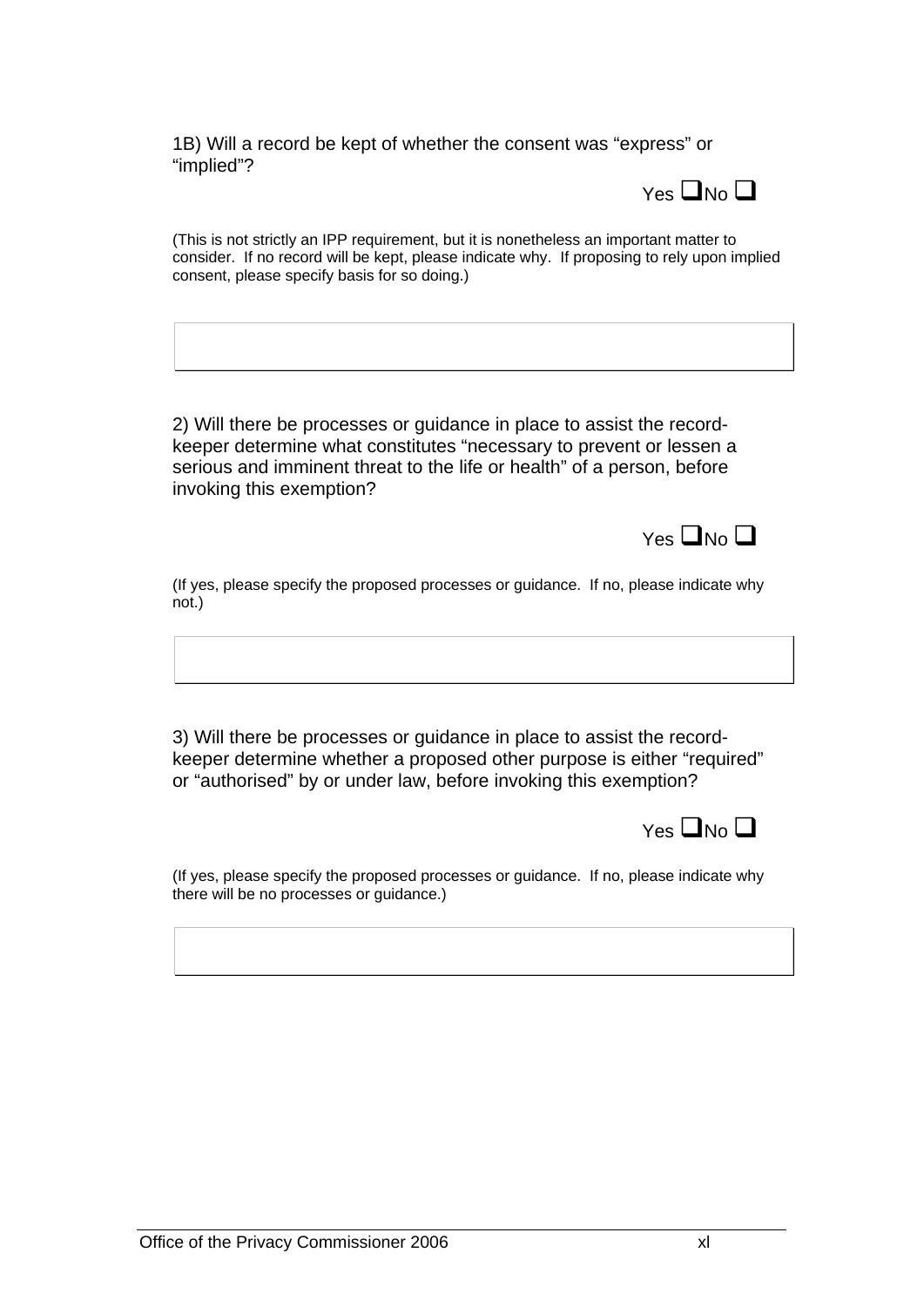4) Will there be processes or guidance in place to assist the recordkeeper determine what is "reasonably necessary" for enforcement of a "criminal law", "pecuniary penalty" or "protection of the public revenue", before invoking this exemption?



(If yes, please specify the proposed processes or guidance related to satisfying the "reasonably necessary" test, and determining the law(s) that will be relied upon. If no, please indicate how the record-keeper will satisfy the "reasonably necessary" test and determine the relevant law(s).)

5) Will there be processes or guidance in place to assist the recordkeeper determine what "directly related purposes" are?

 $Y_{PS}$   $\Box$ No  $\Box$ 

(If yes, please specify the proposed processes or guidance related to satisfying the "directly related purpose" test. If no, please indicate how the record-keeper will satisfy the "directly related purpose" test.)

6) Will there be processes in place to allow the record-keeper to record that a use under IPP 10(d) has occurred?

 $Yes$   $\neg$  No  $\neg$ 

(If yes, please specify the proposed processes. If no, please indicate why not.)

If you have answered "No" to any of the questions above, you may need to seek further advice (e.g. from your agency's Privacy Contact Officer; other agency expert; legal advice) regarding compliance with this IPP.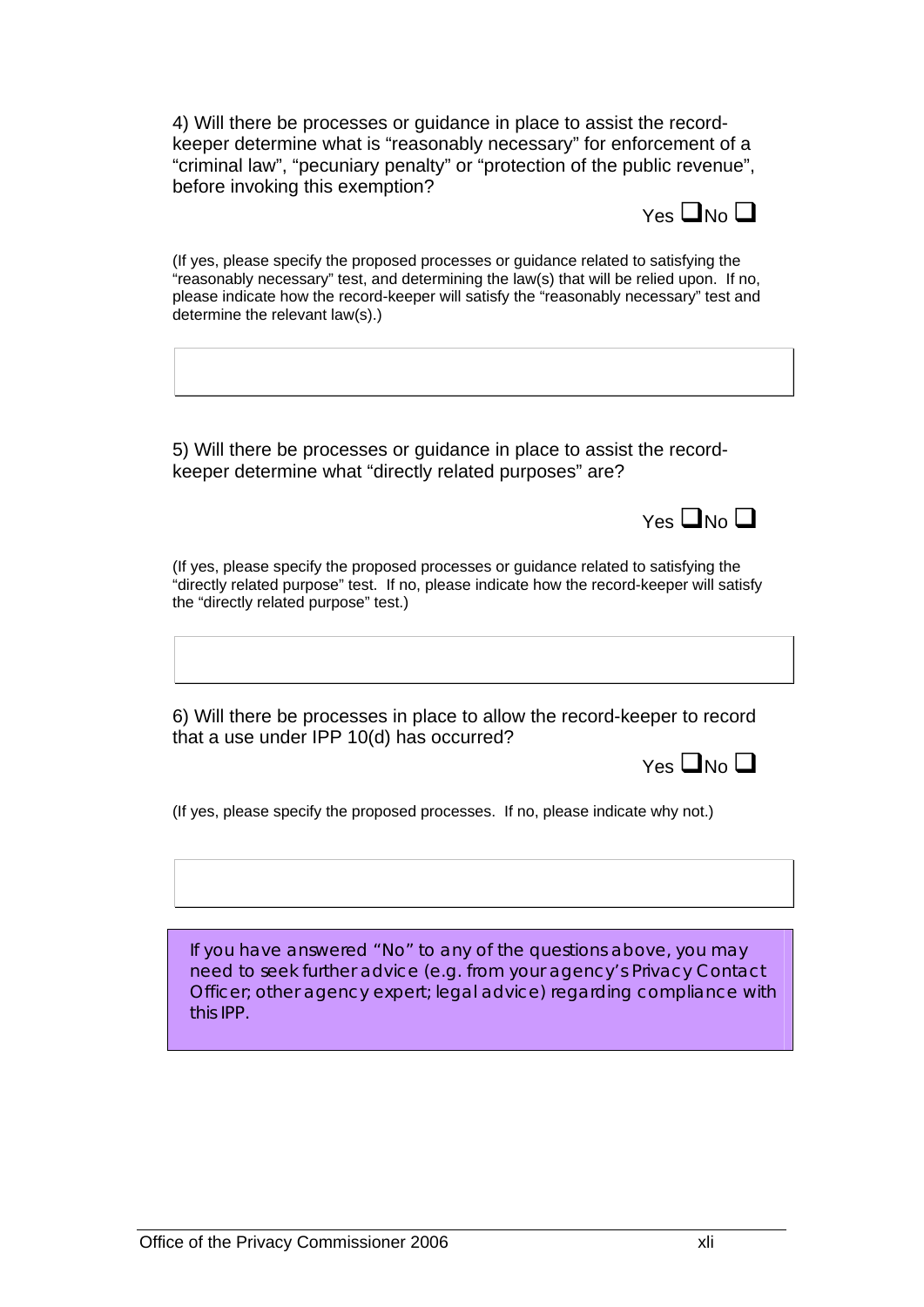#### **11) IPP 11 – Disclosure**

1) A "record-keeper" shall not "disclose" information to a person, body or agency (other than the individual concerned) unless: a) the individual concerned is "reasonably likely to have been aware", or made aware under IPP 2, that information of this kind is usually passed to that person, body or agency; or b) the individual has "consented" to the disclosure; or c) the record-keeper believes on "reasonable grounds" that the disclosure is "necessary" to "prevent or lessen a serious and imminent threat to life or health"; or d) disclosure is "required or authorised by or under law"; or e) disclosure is "reasonably necessary" for "enforcement of criminal law" or a "law imposing a pecuniary penalty", or to "protect public revenue". 2) Where disclosed for e) above the "record-keeper" shall record that use in the record of the information concerned. 3) A person, body or agency to whom such personal information is disclosed shall not use or disclose the information for a purpose other than the purpose for which it was disclosed to it. (NB This is a summary of the IPP only. Please refer to section 14 of the Privacy Act for the full text. For the Privacy Commissioner's Guidelines in relation to this IPP see [www.privacy.gov.au/publications/ipp8\\_11.pdf](http://www.privacy.gov.au/publications/ipp8_11.pdf).)

1) Will processes be put in place to make individuals aware of the usual disclosures and to assist the record-keeper determine whether the individual was "reasonably likely to have been aware" of such disclosures?

(NB The responses to the IPP 2 questions will be relevant.)



(If yes, please specify the proposed processes. If no, please indicate why not.)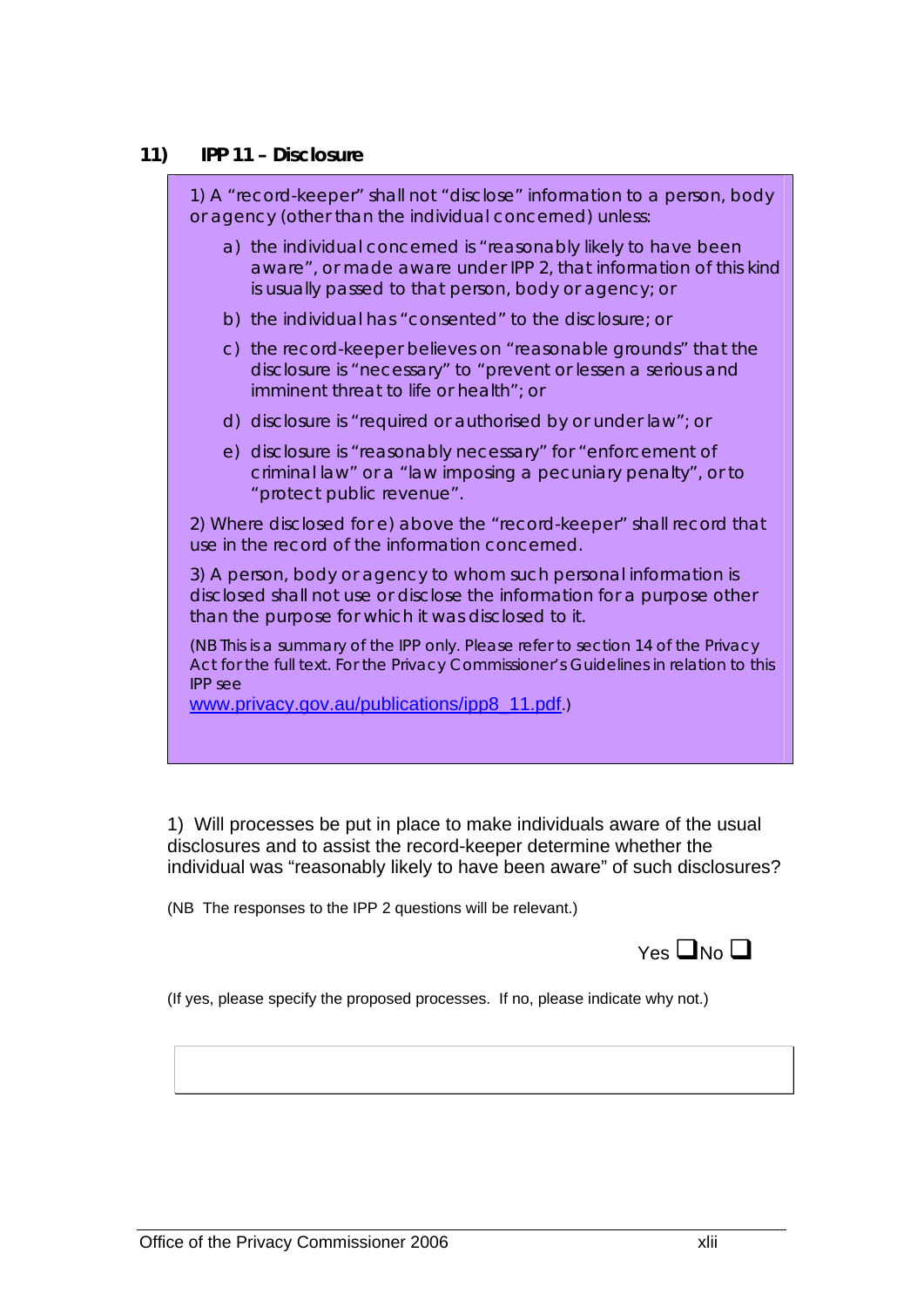2A) Will the individual whose personal information is to be disclosed have consented to the disclosure(s)?



(If yes, please specify how consent will be sought and describe the proposed disclosure(s). If no, please indicate why consent will not be relied upon and describe the proposed disclosure(s).)

2B) Will a record be kept of whether the consent was "express" or "implied"?



(This is not strictly an IPP requirement, but it is nonetheless an important matter to consider. If no record will be kept, please indicate why. If proposing to rely upon implied consent, please specify basis for so doing.)

3) Will there be processes or guidance in place to assist the record-keeper determine what constitutes "necessary to prevent or lessen a serious **and** imminent threat to the life or health" of a person, before invoking this exemption?

| $Yes$ $\neg$ No $\neg$ |
|------------------------|
|                        |

(If yes, please specify the proposed processes or guidance. If no, please indicate why not.)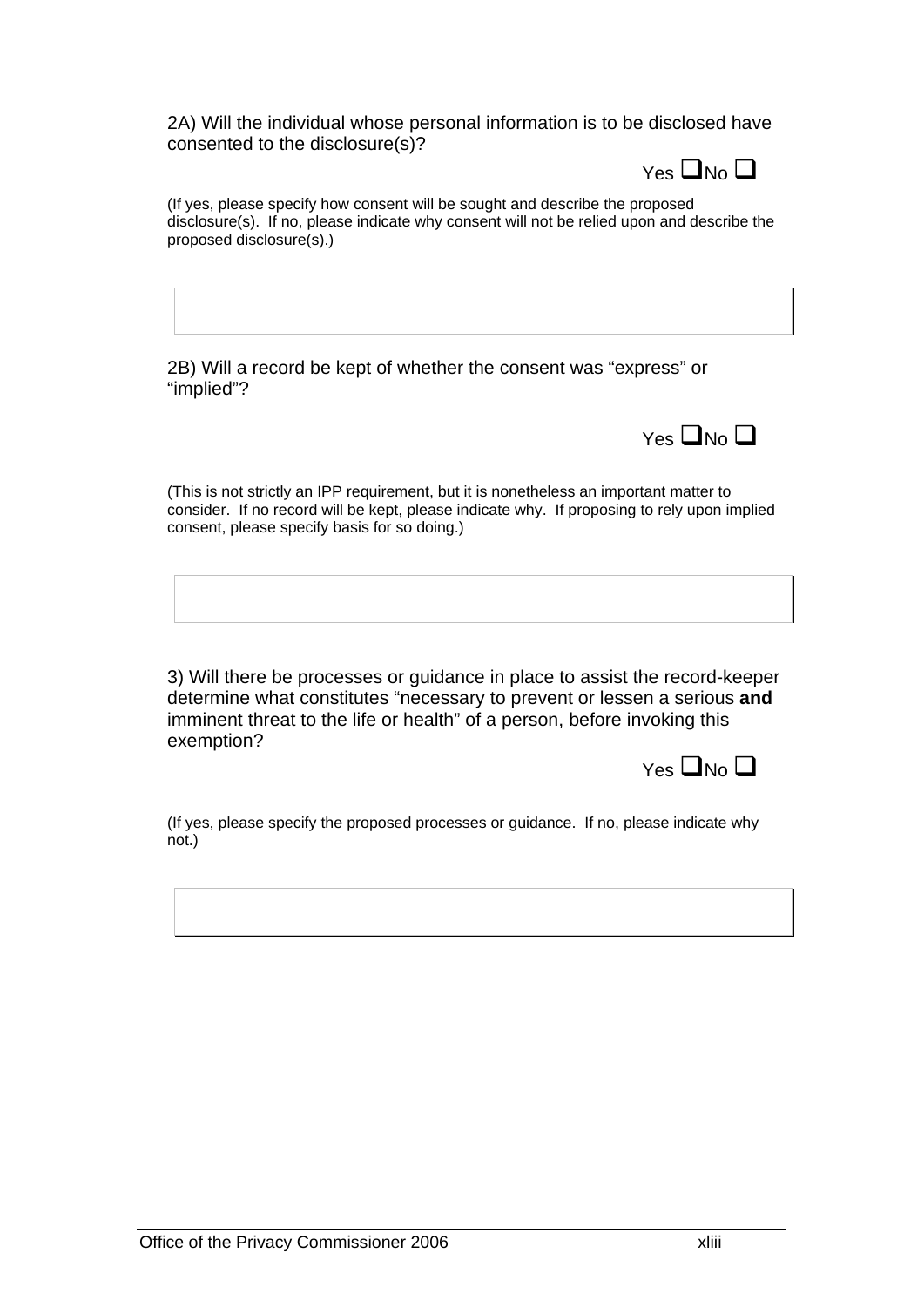4) Will there be processes or guidance put in place to assist the recordkeeper determine whether a proposed disclosure is either "required" or "authorised" by or under law, before invoking this exemption?



(If yes, please specify the proposed processes or guidance. If no, please indicate why there will be no processes or guidance.)

5) Will there be processes or guidance in place to assist the record-keeper determine what is "reasonably necessary" for enforcement of a "criminal law", "pecuniary penalty" or "protection of the public revenue", before invoking this exemption?

 $Yes$   $\neg$  No  $\neg$ 

(If yes, please specify the proposed processes or guidance related to satisfying the "reasonably necessary" test, and determining the relevant law(s) that will be relied upon. If no, please indicate how the record-keeper will satisfy the "reasonably necessary" test and determine the relevant law(s).)

6) Will there be processes put in place to allow the record-keeper to record that disclosure under IPP 11(e) has occurred?

 $Yes$   $\neg$  No  $\neg$ 

(If yes, please specify the proposed processes. If no, please indicate why not.)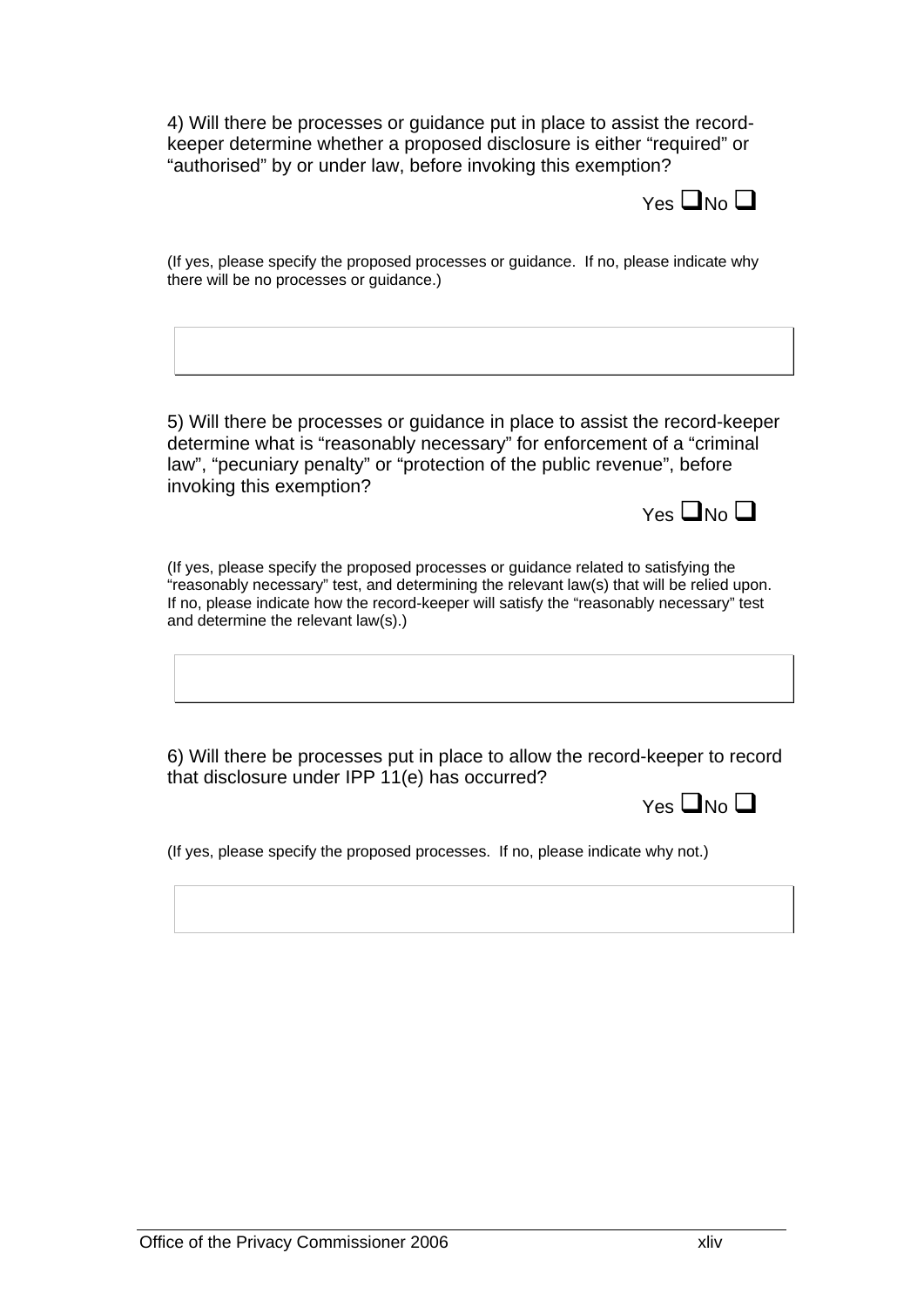7) Will there be processes put in place to ensure that the person, body or agency to whom disclosure has been made will only use or disclose such information for the purposes for which the disclosure was made to that person, body or agency?

(N.B. The responses to some of the IPP 4 questions will be relevant.)



(If yes, please specify the proposed processes and how compliance will be monitored. If no, please specify why processes will not be put in place and how this requirement will be satisfied.)

If you have answered "No" to any of the questions above, you may need to seek further advice (e.g. from your agency's Privacy Contact Officer; other agency expert; legal advice) regarding compliance with this IPP.

# **B) Commonwealth Contracts**

Under section 95B of the Act, agencies are required to ensure that a "contracted service provider" under a Commonwealth contract does not do any act that would breach the IPPs. "Contracted service providers" are also required to comply with the NPPs, unless the contract provides otherwise. There are four NPPs which have no IPP equivalents, and these are listed below. Agencies should include provisions relating to these when contracting services.

Agencies should also ensure, pursuant to section 16F of the Act, that any personal information collected under a Commonwealth contract is not used or disclosed for direct marketing unless the contract so requires.

**"Contracted service provider"**, for a government contract, is defined as: *"...an organisation that is or was a party to the government contract and that is or was responsible for the provision of services to an agency or a State or Territory authority under the government contract; or a subcontractor for the government contract".*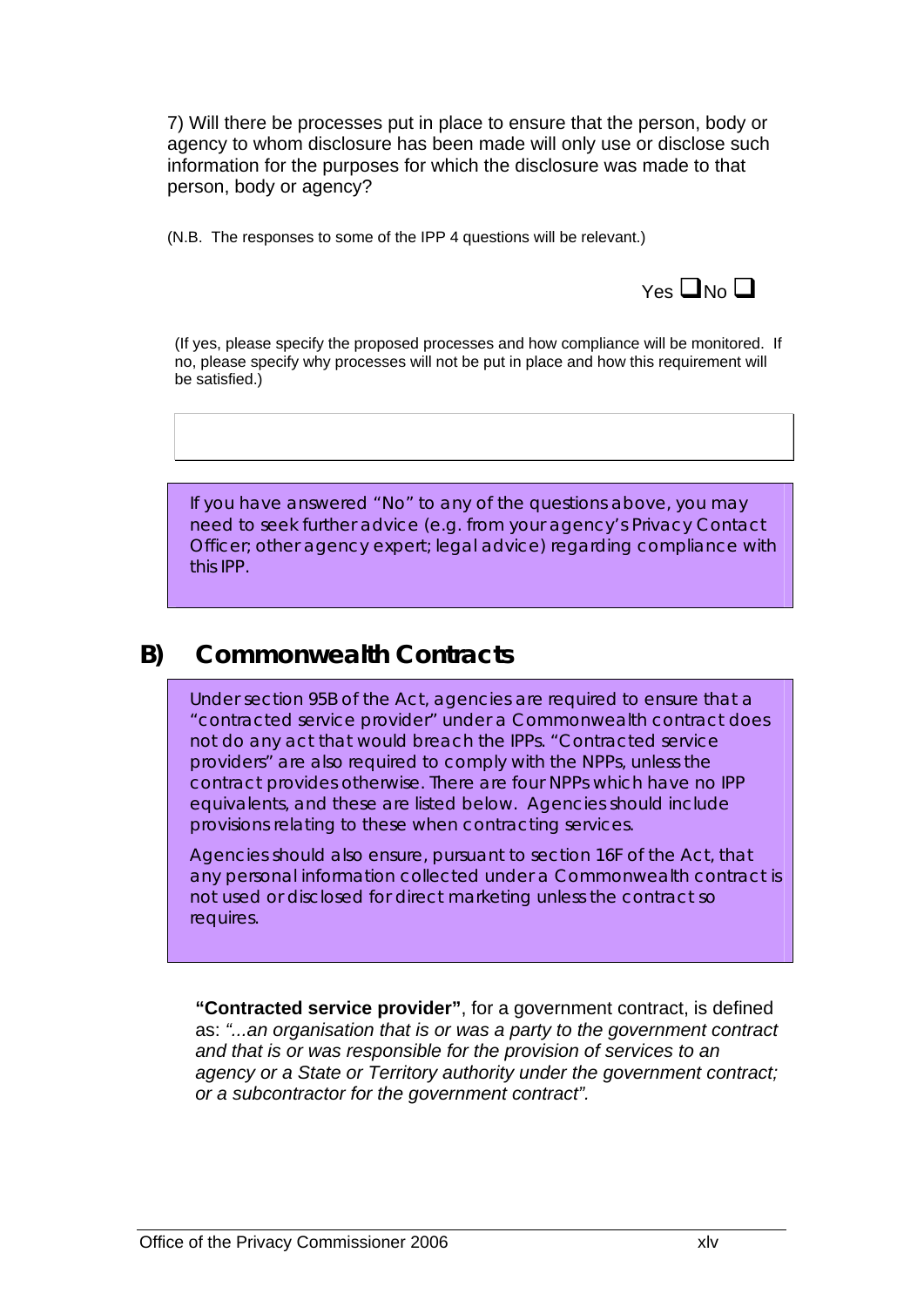#### **1) NPP 7 – Identifiers**

An "organisation", other than a prescribed organisation, must not adopt as its own "identifier" of an individual an identifier assigned by an agency, and must not use or disclose an identifier assigned by an agency unless necessary to fulfil an agency obligation, or for "law enforcement and similar purposes".

(NB This is a summary of the NPP only. Please refer to Schedule 3 of the Privacy Act for the full text. For the Privacy Commissioner's Guidelines in relation to this NPP see

[www.privacy.gov.au/publications/nppgl\\_01.pdf](http://www.privacy.gov.au/publications/nppgl_01.pdf).)

**"Identifier"** is defined as including: "...*a number assigned by an organisation to an individual to identify uniquely the individual for the purposes of the organisation's operations. However, an individual's name or ABN (as defined in the A New Tax System (Australian Business Number) Act 1999) is not an identifier*."

#### **"Organisation"** means:

- *(a) an individual; or*
- *(b) a body corporate; or*
- *(c) a partnership; of*
- *(d) any other unincorporated association; or*
- *(e) a trust;*

*that is not a small business operator, a registered political party, an agency, a State or Territory authority or a prescribed instrumentality of a State or Territory*."

1) Is the organisation a "prescribed organisation" for the purposes of NPP 7?



(If yes, please specify the prescribing instrument and its relevance to any proposed disclosures. If no, please answer questions 2 to 4 below.)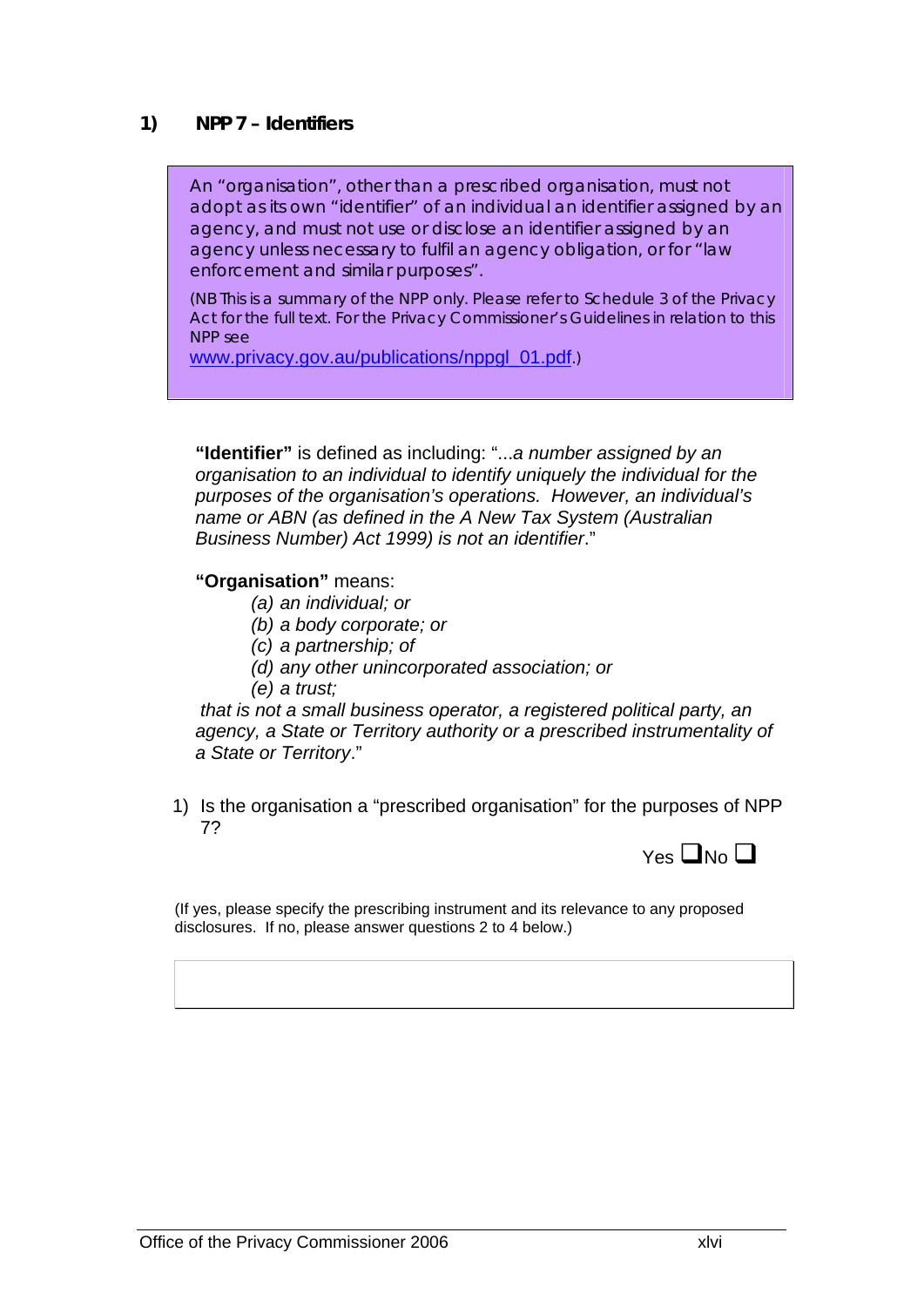2) Will the agency disclose any "assigned identifiers" to an organisation for any purpose?



(If yes, please specify any intended organisations and purposes. If no, please proceed to NPP 8 questions below.)

3) Will steps be taken to ensure that the organisation does not adopt a Commonwealth identifier as its own?



(If yes, please specify what steps will be taken and how compliance will be monitored. If no, please specify why it will be appropriate to have an organisation adopt a Commonwealth identifier as its own, and how it is proposed to comply with the Privacy Act.)

4) Will steps be taken to ensure that the organisation does not use or disclose Commonwealth identifiers, beyond its obligations to the agency?



(If yes, please specify what steps will be taken and how compliance will be monitored. If no, please specify why not; why it will be necessary for the organisation to use or disclose Commonwealth identifiers; and how it is proposed to comply with the Privacy Act.)

If you have answered "No" to questions 2, 3 or 4 above, you may need to seek further advice (e.g. from your agency's Privacy Contact Officer; other agency expert; legal advice) regarding compliance with this NPP.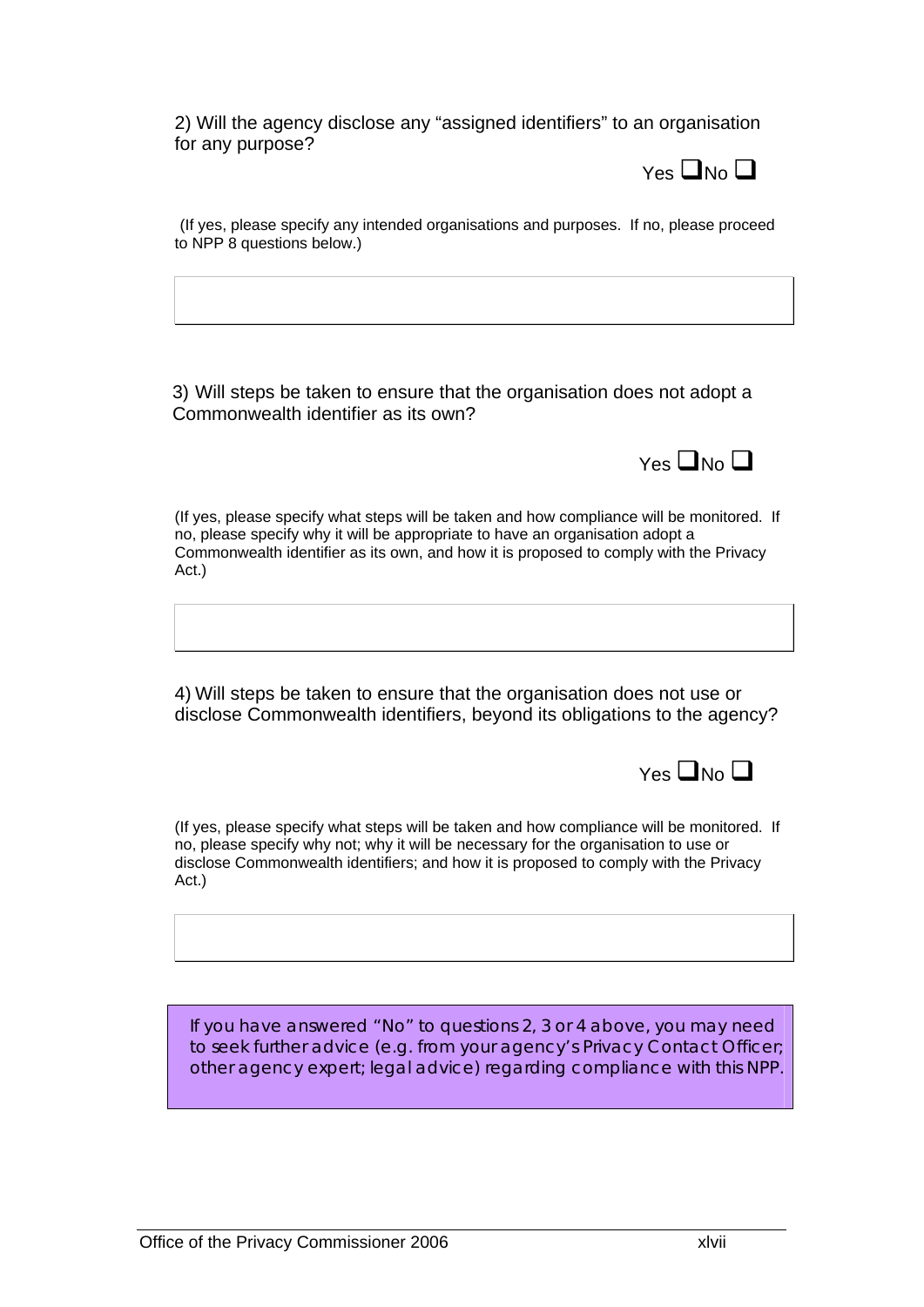### **2) NPP 8 – Anonymity**

Wherever it is lawful and practicable, individuals must have the option of not identifying themselves when entering transactions with an organisation.

For the Privacy Commissioner's Guidelines in relation to this NPP see [www.privacy.gov.au/publications/nppgl\\_01.pdf](http://www.privacy.gov.au/publications/nppgl_01.pdf).

1) Will individual have the option not identifying themselves for any specified transactions with the organisations?



(If yes, please specify how this will be done. If no, please specify why an anonymous option will not be provided, and describe the relevant transactions.)

If you have answered "No" to the question above, you may need to seek further advice (e.g. from your agency's Privacy Contact Officer; other agency expert; legal advice) regarding compliance with this NPP.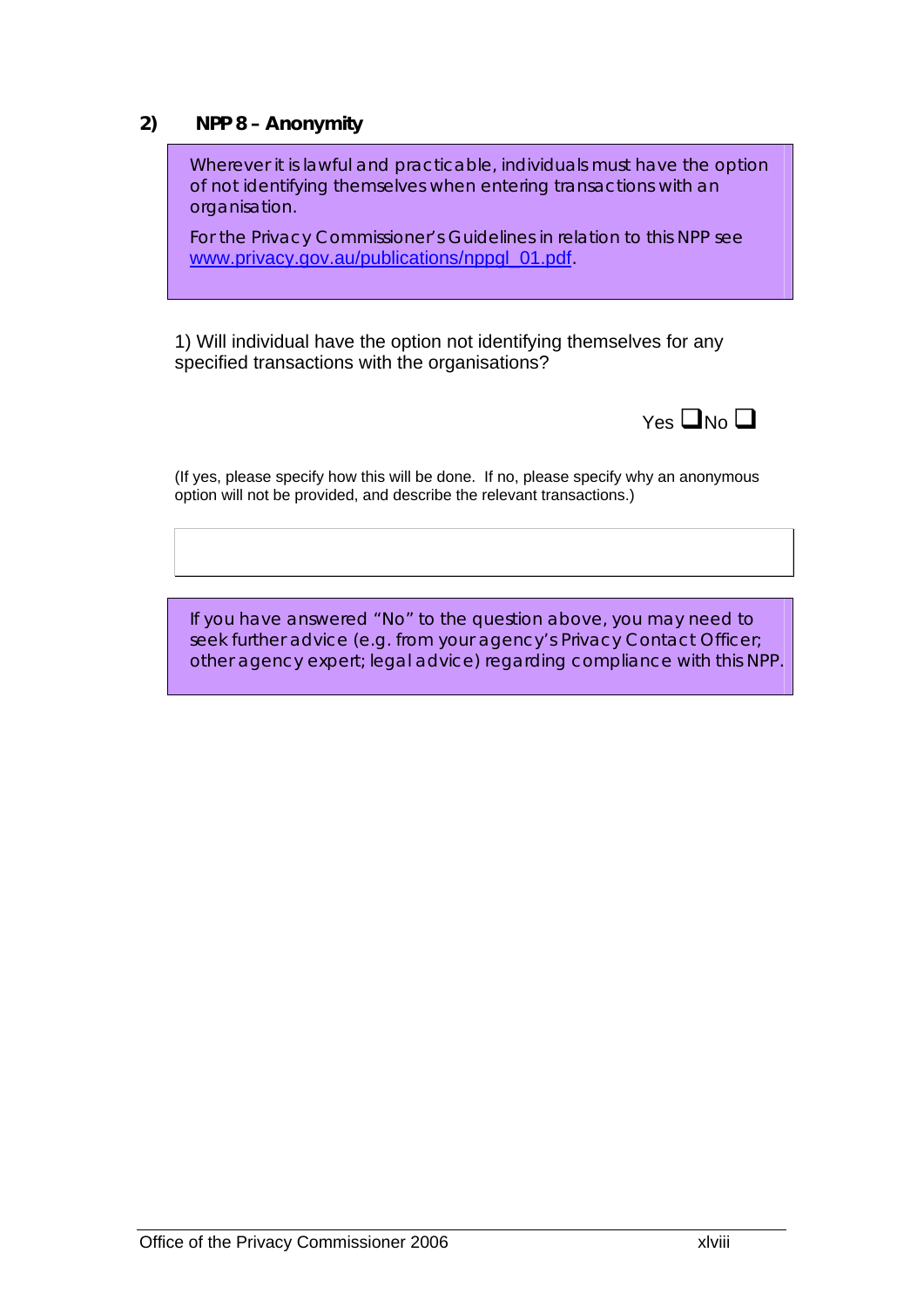#### **3) NPP 9 – Transborder data flows**

| An "organisation" in Australia or an external Territory may only transfer<br>personal information to a foreign country if:                                                                                                            |
|---------------------------------------------------------------------------------------------------------------------------------------------------------------------------------------------------------------------------------------|
| the recipient is subject to a law, binding scheme or contract<br>which upholds information handling principles similar to the<br>NPPs; or                                                                                             |
| the individual "consents" to the transfer; or<br>$\bullet$                                                                                                                                                                            |
| the transfer is "necessary for the performance of a contract"<br>$\bullet$<br>between the individual and the organisation, or for "necessary<br>pre-contractual measures" taken in response to the individual's<br>request; or        |
| the transfer is necessary for the conclusion or performance of a<br>$\bullet$<br>contract, in the interest of the individual, between the<br>organisation and a third party; or                                                       |
| all of the following apply:<br>$\bullet$                                                                                                                                                                                              |
| the transfer benefits the individual; and<br>$\circ$                                                                                                                                                                                  |
| it is "impractical to obtain consent"; and<br>$\circ$                                                                                                                                                                                 |
| if it were practical, the individual would be likely to<br>$\circ$<br>consent; or                                                                                                                                                     |
| the organisation has taken "reasonable steps" to ensure that the<br>information will not be held, used or disclosed by the recipient<br>inconsistently with the NPPs.                                                                 |
| (NB This is a summary of the NPP only. Please refer to Schedule 3 of the Privacy<br>Act for the full text. For the Privacy Commissioner's Guidelines in relation to this<br>NPP see<br>www.privacy.gov.au/publications/nppgl_01.pdf.) |
|                                                                                                                                                                                                                                       |

1) Is it proposed that personal information, managed under a contract with an organisation, will be transferred to a foreign country?



(If yes, please specify which NPP 9 provisions will be relied upon for the proposed transfer; the proposed contractual provisions; which countries or third parties will be involved; and how compliance will be monitored.)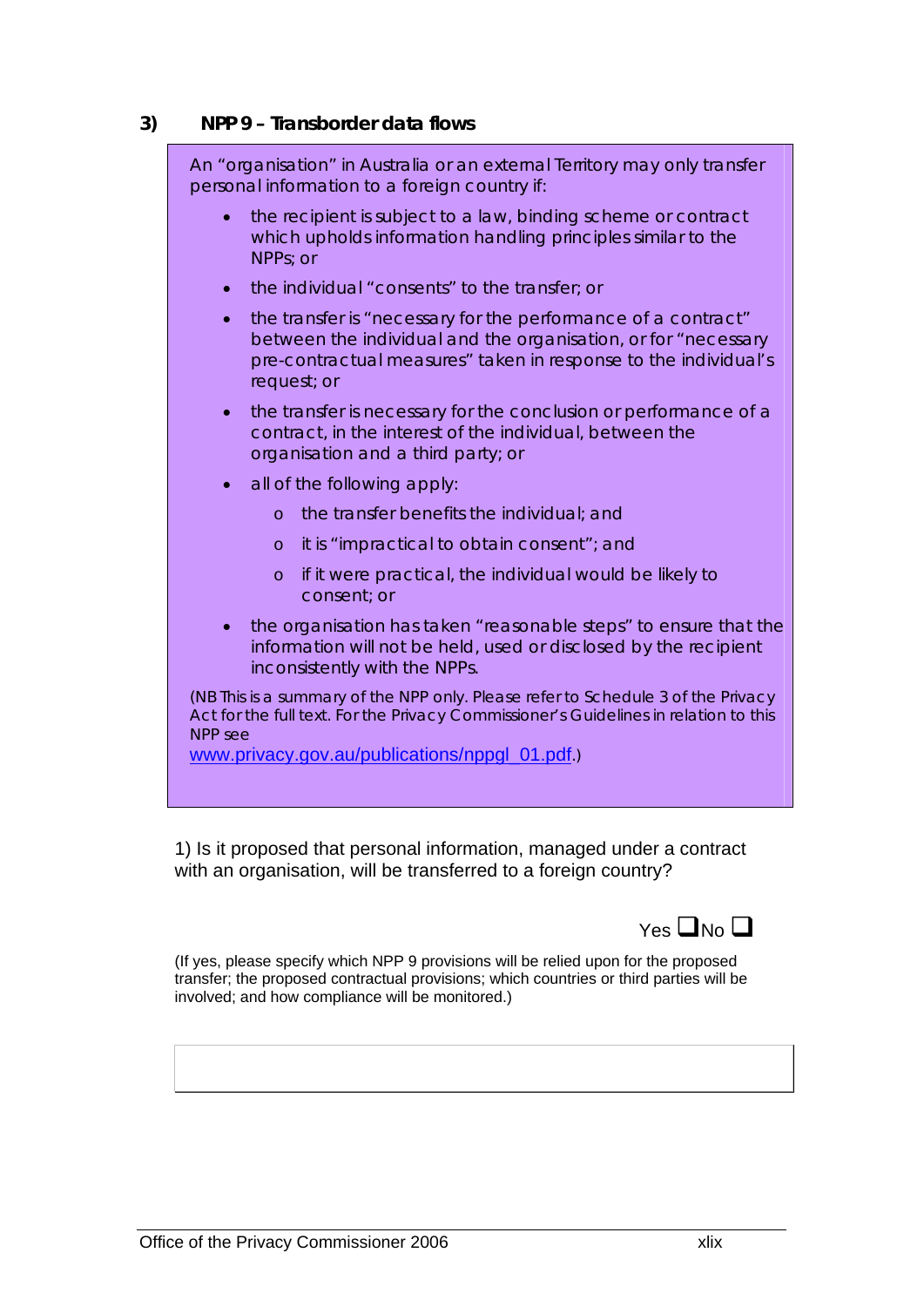2) If no foreign transfer is contemplated, will the contract with an organisation still provide for NPP 9 protections?



(This is not strictly an IPP requirement, but is nonetheless worth considering in case foreign transfers are not originally intended but later become necessary. If yes or no, please specify why.)

If you have answered "Yes" to question 1 above but have not specified how the requirements of NPP 9 will be satisfied, or which countries or third parties will be involved, or if you have answered "No" to question 2, you may need to seek further advice (e.g. from your agency's Privacy Contact Officer; other agency expert; legal advice) regarding compliance with this NPP.

#### **4) NPP 10 – Sensitive information**

An "organisation" must not collect "sensitive information" about an individual unless:

- the individual has "consented"; or
- the collection is "required by law"; or
- the collection is "necessary to prevent or lessen a serious and imminent threat to the life or health of an individual", where the individual is "physically or legally incapable of giving consent" or "cannot communicate consent"; or
- if the information is collected in the "course of the activities" of nonprofit organisations, provided the conditions in NPP 10.1(d)(i) and (ii) are met; or
- the collection is "necessary for the establishment, exercise or defence of a legal or equitable claim"; or
- the conditions set out under NPP 10.2 to 10.4 are satisfied.

(NB This is a summary of the NPP only. Please refer to Schedule 3 of the Privacy Act for the full text. For the Privacy Commissioner's Guidelines in relation to this NPP see

[www.privacy.gov.au/publications/nppgl\\_01.pdf](http://www.privacy.gov.au/publications/nppgl_01.pdf).)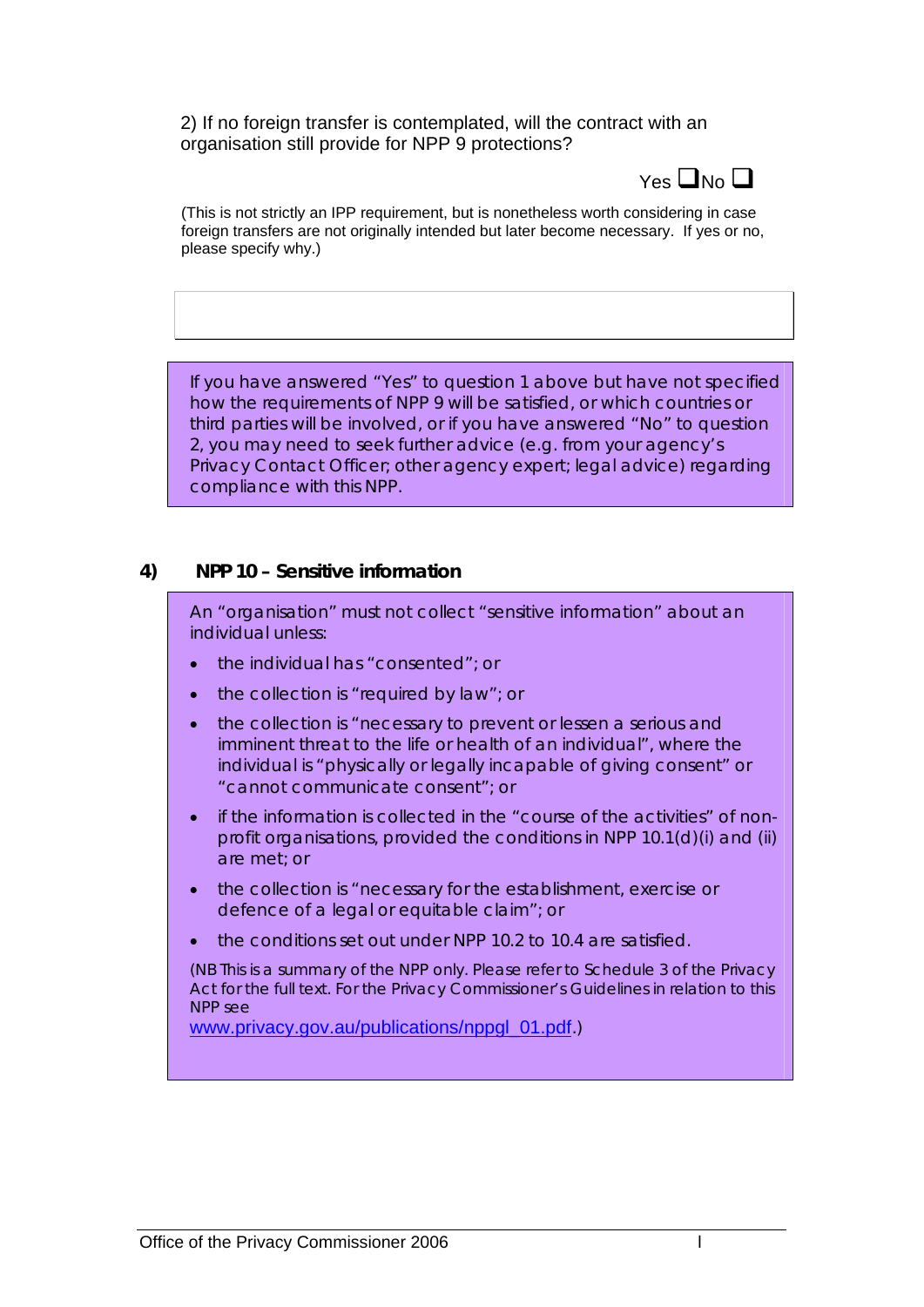An organisation will only be a "**non-profit organisation**" under this NPP if it has

*"...racial, ethnic, political, religious, philosophical, professional trade, or trade union aims."* 

1) Is it proposed that sensitive information be collected under a Commonwealth contract?



(If yes, please specify the reason for collection and the protections proposed to be put in contractual arrangements for that collection. If no, please proceed to the next section.)

2) If sensitive information is to be collected, is it proposed to outsource the collection and management of such information?

 $Y_{PS}$   $\Box$  No  $\Box$ 

(If yes, please specify which NPP 10 provisions will be relied upon; how the sensitive information is to be protected; and how compliance will be monitored. If no, please proceed to the next section.)

If you have answered "Yes" to questions 1 or 2 above, you may need to seek further advice (e.g. from your agency's Privacy Contact Officer; other agency expert; legal advice) regarding compliance with this NPP.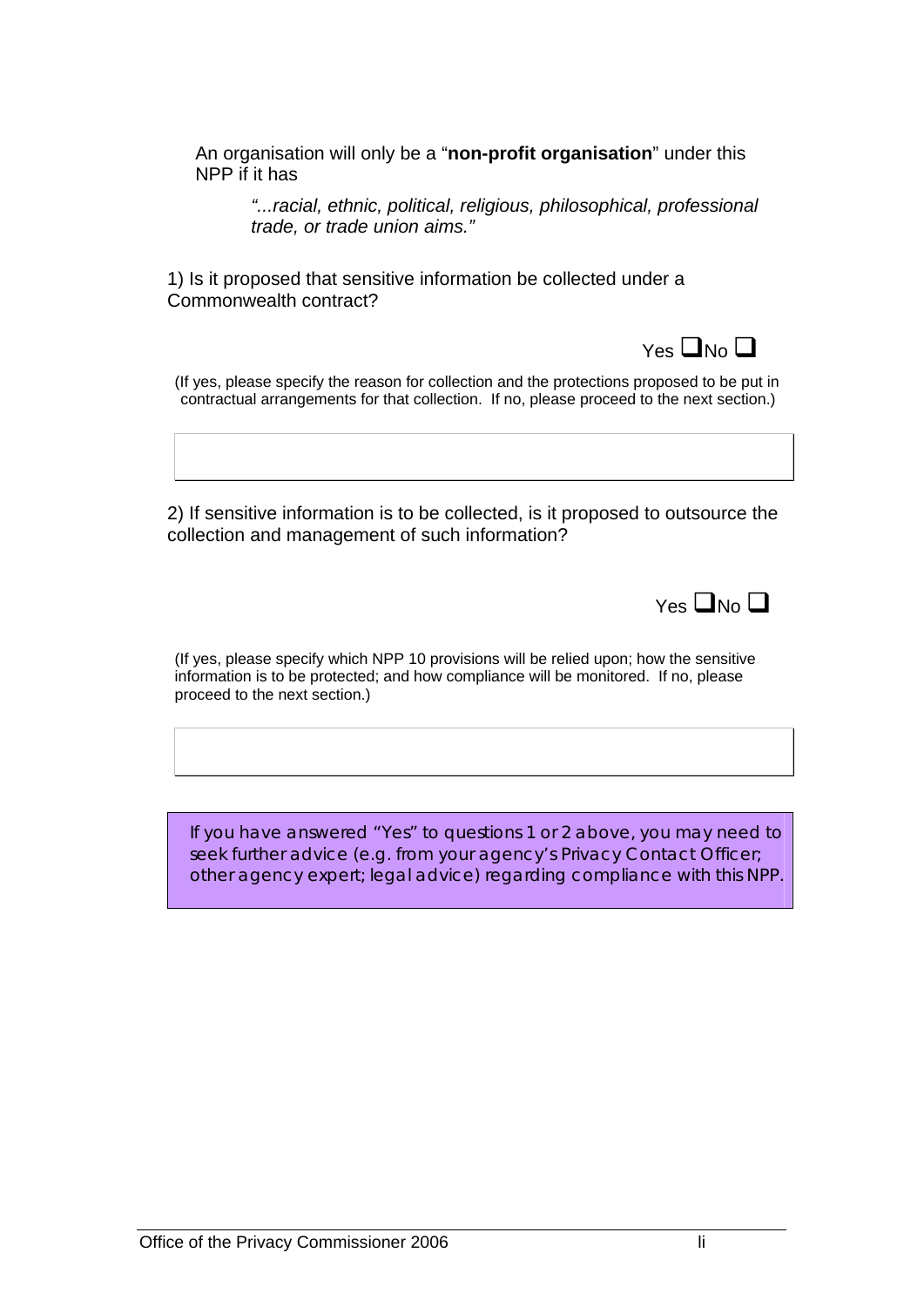## **IPP COMPLIANCE - CONCLUSIONS**

(Please provide a summary of the conclusions that have been reached in relation to this project's overall compliance with the IPPs. This could include indicating whether some changes or refinements to the project might be warranted. Modules D and F of this Guide will assist when considering what responses might be appropriate to any privacy challenges that arise.)

 $\overline{\phantom{a}}$  ,  $\overline{\phantom{a}}$  ,  $\overline{\phantom{a}}$  ,  $\overline{\phantom{a}}$  ,  $\overline{\phantom{a}}$  ,  $\overline{\phantom{a}}$  ,  $\overline{\phantom{a}}$  ,  $\overline{\phantom{a}}$  ,  $\overline{\phantom{a}}$  ,  $\overline{\phantom{a}}$  ,  $\overline{\phantom{a}}$  ,  $\overline{\phantom{a}}$  ,  $\overline{\phantom{a}}$  ,  $\overline{\phantom{a}}$  ,  $\overline{\phantom{a}}$  ,  $\overline{\phantom{a}}$ 

(Proponent) (Privacy Contact Officer)

Date: \_\_\_\_\_\_\_\_ Date: \_\_\_\_\_\_\_\_\_\_\_